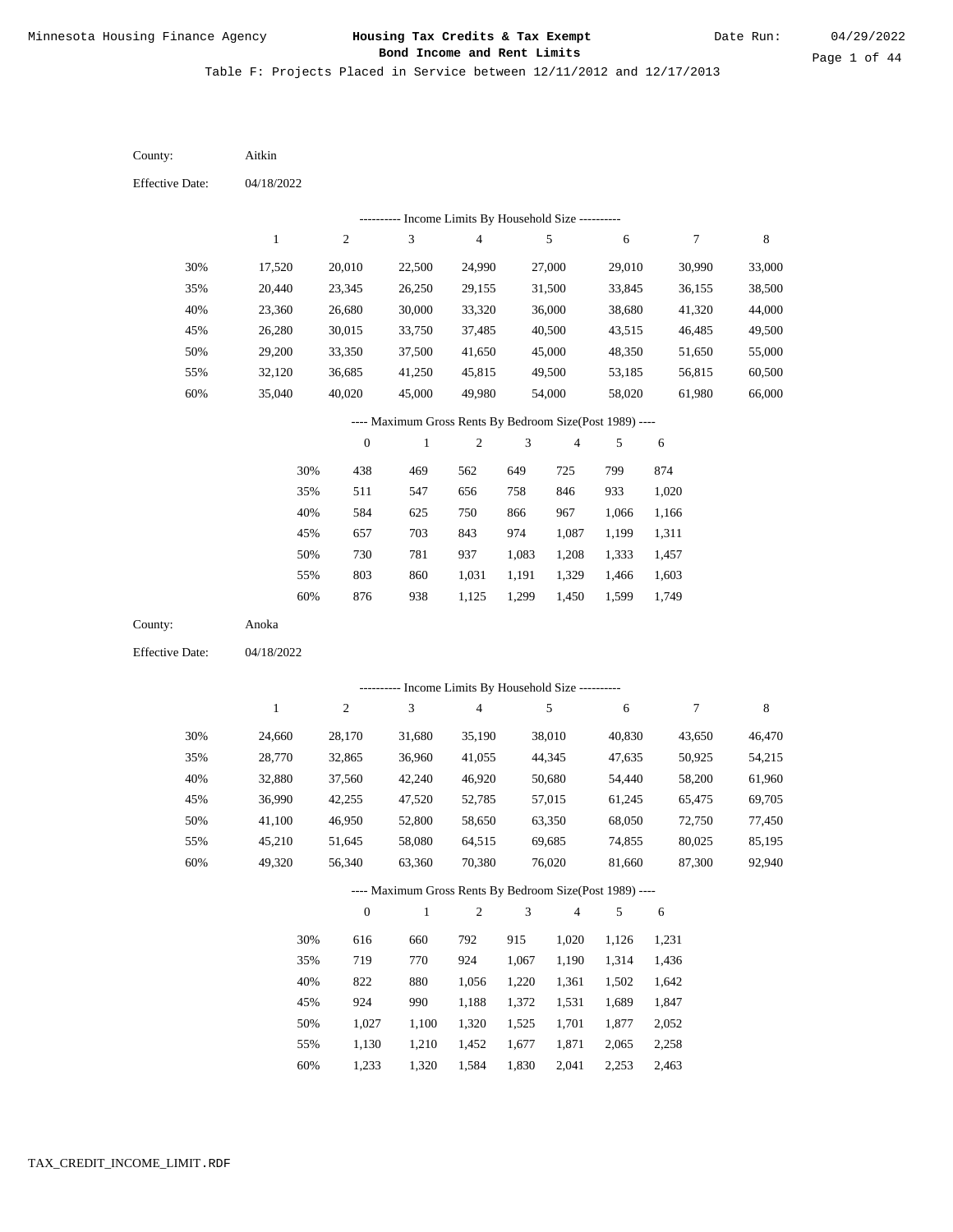Date Run:

Page 2 of 44

Table F: Projects Placed in Service between 12/11/2012 and 12/17/2013

| County:                | Becker           |                  |                                                          |                                            |                |                         |                  |                  |                  |
|------------------------|------------------|------------------|----------------------------------------------------------|--------------------------------------------|----------------|-------------------------|------------------|------------------|------------------|
| <b>Effective Date:</b> | 04/18/2022       |                  |                                                          |                                            |                |                         |                  |                  |                  |
|                        |                  |                  | --------- Income Limits By Household Size ----------     |                                            |                |                         |                  |                  |                  |
|                        | $\mathbf{1}$     | $\mathfrak{2}$   | $\mathfrak{Z}$                                           | 4                                          |                | 5                       | 6                | 7                | 8                |
| 30%                    | 17,520           | 20,010           | 22,500                                                   | 24,990                                     |                | 27,000                  | 29,010           | 30,990           | 33,000           |
| 35%                    | 20,440           | 23,345           | 26,250                                                   | 29,155                                     |                | 31,500                  | 33,845           | 36,155           | 38,500           |
| 40%                    | 23,360           | 26,680           | 30,000                                                   | 33,320                                     |                | 36,000                  | 38,680           | 41,320           | 44,000           |
| 45%                    | 26,280           | 30,015           | 33,750                                                   | 37,485                                     |                | 40,500                  | 43,515           | 46,485           | 49,500           |
| 50%                    | 29,200           | 33,350           | 37,500                                                   | 41,650                                     |                | 45,000                  | 48,350           | 51,650           | 55,000           |
| 55%                    | 32,120           | 36,685           | 41,250                                                   | 45,815                                     |                | 49,500                  | 53,185           | 56,815           | 60,500           |
| 60%                    | 35,040           | 40,020           | 45,000                                                   | 49,980                                     |                | 54,000                  | 58,020           | 61,980           | 66,000           |
|                        |                  |                  | ---- Maximum Gross Rents By Bedroom Size(Post 1989) ---- |                                            |                |                         |                  |                  |                  |
|                        |                  | $\boldsymbol{0}$ | $\mathbf{1}$                                             | $\mathfrak{2}$                             | 3              | 4                       | 5                | 6                |                  |
|                        | 30%              | 438              | 469                                                      | 562                                        | 649            | 725                     | 799              | 874              |                  |
|                        | 35%              | 511              | 547                                                      | 656                                        | 758            | 846                     | 933              | 1,020            |                  |
|                        | 40%              | 584              | 625                                                      | 750                                        | 866            | 967                     | 1,066            | 1,166            |                  |
|                        | 45%              | 657              | 703                                                      | 843                                        | 974            | 1,087                   | 1,199            | 1,311            |                  |
|                        | 50%              | 730              | 781                                                      | 937                                        | 1,083          | 1,208                   | 1,333            | 1,457            |                  |
|                        | 55%              | 803              | 860                                                      | 1,031                                      | 1,191          | 1,329                   | 1,466            | 1,603            |                  |
|                        | 60%              | 876              | 938                                                      | 1,125                                      | 1,299          | 1,450                   | 1,599            | 1,749            |                  |
| County:                | Beltrami         |                  |                                                          |                                            |                |                         |                  |                  |                  |
| <b>Effective Date:</b> | 04/18/2022       |                  |                                                          |                                            |                |                         |                  |                  |                  |
|                        |                  | ----------       |                                                          | Income Limits By Household Size ---------- |                |                         |                  |                  |                  |
|                        | $\mathbf{1}$     | $\mathfrak{2}$   | $\mathfrak{Z}$                                           | 4                                          |                | 5                       | 6                | $\boldsymbol{7}$ | 8                |
|                        |                  |                  |                                                          |                                            |                |                         |                  |                  |                  |
| 30%                    | 17,520           | 20,010           | 22,500                                                   | 24,990                                     |                | 27,000                  | 29,010           | 30,990           | 33,000           |
| 35%<br>40%             | 20,440           | 23,345           | 26,250                                                   | 29,155<br>33,320                           |                | 31,500                  | 33,845<br>38,680 | 36,155           | 38,500           |
| 45%                    | 23,360<br>26,280 | 26,680<br>30,015 | 30,000<br>33,750                                         | 37,485                                     |                | 36,000<br>40,500        | 43,515           | 41,320<br>46,485 | 44,000<br>49,500 |
| 50%                    | 29,200           | 33,350           | 37,500                                                   | 41,650                                     |                | 45,000                  | 48,350           | 51,650           | 55,000           |
| 55%                    | 32,120           | 36,685           | 41,250                                                   | 45,815                                     |                | 49,500                  | 53,185           | 56,815           | 60,500           |
| 60%                    | 35,040           | 40,020           | 45,000                                                   | 49,980                                     |                | 54,000                  | 58,020           | 61,980           | 66,000           |
|                        |                  |                  | ---- Maximum Gross Rents By Bedroom Size(Post 1989) ---- |                                            |                |                         |                  |                  |                  |
|                        |                  | $\boldsymbol{0}$ | $\mathbf{1}$                                             | $\overline{c}$                             | $\mathfrak{Z}$ | $\overline{\mathbf{4}}$ | 5                | 6                |                  |
|                        | 30%              | 438              | 469                                                      | 562                                        | 649            | 725                     | 799              | 874              |                  |
|                        | 35%              | 511              | 547                                                      | 656                                        | 758            | 846                     | 933              | 1,020            |                  |
|                        | 40%              | 584              | 625                                                      | 750                                        | 866            | 967                     | 1,066            | 1,166            |                  |
|                        | 45%              | 657              | 703                                                      | 843                                        | 974            | 1,087                   | 1,199            | 1,311            |                  |
|                        | 50%              | 730              | 781                                                      | 937                                        | 1,083          | 1,208                   | 1,333            | 1,457            |                  |
|                        | 55%              | 803              | 860                                                      | 1,031                                      | 1,191          | 1,329                   | 1,466            | 1,603            |                  |
|                        |                  |                  |                                                          |                                            |                |                         |                  |                  |                  |

876 938 1,125 1,299 1,450 1,599 1,749 60%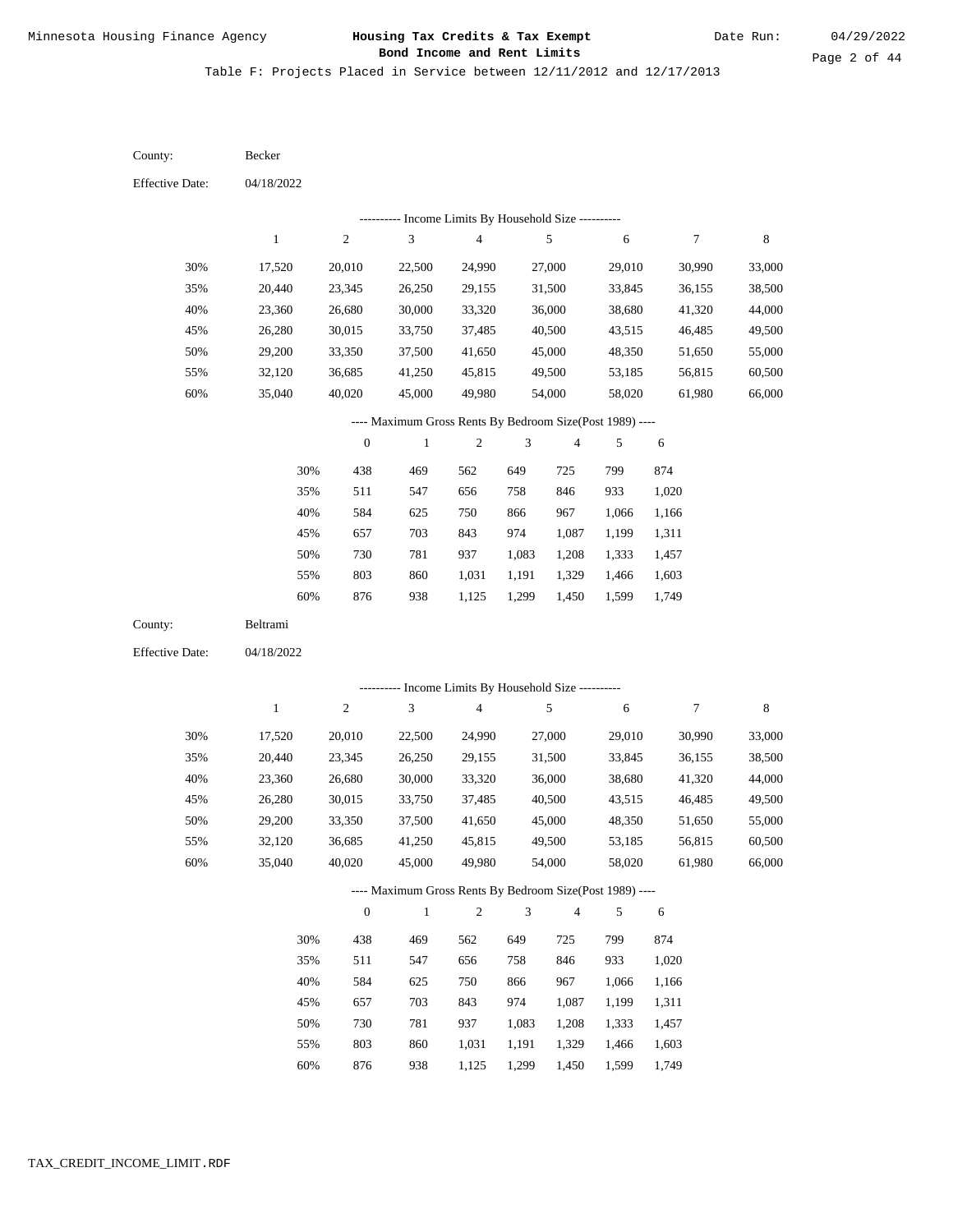Date Run:

Page 3 of 44

| County:                | Benton           |                  |                                                          |                                            |                |                |                |                  |             |
|------------------------|------------------|------------------|----------------------------------------------------------|--------------------------------------------|----------------|----------------|----------------|------------------|-------------|
| <b>Effective Date:</b> | 04/18/2022       |                  |                                                          |                                            |                |                |                |                  |             |
|                        |                  |                  | ---------- Income Limits By Household Size ----------    |                                            |                |                |                |                  |             |
|                        | $\mathbf{1}$     | $\sqrt{2}$       | 3                                                        | $\overline{\mathbf{4}}$                    |                | 5              | 6              | $\boldsymbol{7}$ | 8           |
| 30%                    | 18,570           | 21,210           | 23,850                                                   | 26,490                                     |                | 28,620         | 30,750         | 32,850           | 34,980      |
| 35%                    | 21,665           | 24,745           | 27,825                                                   | 30,905                                     |                | 33,390         | 35,875         | 38,325           | 40,810      |
| 40%                    | 24,760           | 28,280           | 31,800                                                   | 35,320                                     |                | 38,160         | 41,000         | 43,800           | 46,640      |
| 45%                    | 27,855           | 31,815           | 35,775                                                   | 39,735                                     |                | 42,930         | 46,125         | 49,275           | 52,470      |
| 50%                    | 30,950           | 35,350           | 39,750                                                   | 44,150                                     |                | 47,700         | 51,250         | 54,750           | 58,300      |
| 55%                    | 34,045           | 38,885           | 43,725                                                   | 48,565                                     |                | 52,470         | 56,375         | 60,225           | 64,130      |
| $60\%$                 | 37,140           | 42,420           | 47,700                                                   | 52,980                                     |                | 57,240         | 61,500         | 65,700           | 69,960      |
|                        |                  |                  | ---- Maximum Gross Rents By Bedroom Size(Post 1989) ---- |                                            |                |                |                |                  |             |
|                        |                  | $\boldsymbol{0}$ | $\mathbf{1}$                                             | 2                                          | 3              | $\overline{4}$ | 5              | 6                |             |
|                        | 30%              | 464              | 497                                                      | 596                                        | 688            | 768            | 847            | 927              |             |
|                        | 35%              | 541              | 580                                                      | 695                                        | 803            | 896            | 989            | 1,081            |             |
|                        | 40%              | 619              | 663                                                      | 795                                        | 918            | 1,025          | 1,130          | 1,236            |             |
|                        | 45%              | 696              | 745                                                      | 894                                        | 1,033          | 1,153          | 1,271          | 1,390            |             |
|                        | 50%              | 773              | 828                                                      | 993                                        | 1,148          | 1,281          | 1,413          | 1,545            |             |
|                        | 55%              | 851              | 911                                                      | 1,093                                      | 1,262          | 1,409          | 1,554          | 1,699            |             |
|                        | 60%              | 928              | 994                                                      | 1,192                                      | 1,377          | 1,537          | 1,695          | 1,854            |             |
|                        |                  |                  |                                                          |                                            |                |                |                |                  |             |
| County:                | <b>Big Stone</b> |                  |                                                          |                                            |                |                |                |                  |             |
| <b>Effective Date:</b> | 04/18/2022       |                  |                                                          |                                            |                |                |                |                  |             |
|                        |                  |                  |                                                          |                                            |                |                |                |                  |             |
|                        |                  |                  |                                                          | Income Limits By Household Size ---------- |                |                |                |                  |             |
|                        | $\mathbf 1$      | $\sqrt{2}$       | $\mathfrak{Z}$                                           | $\overline{4}$                             |                | 5              | 6              | $\boldsymbol{7}$ | $\,$ 8 $\,$ |
| 30%                    | 17,520           | 20,010           | 22,500                                                   | 24,990                                     |                | 27,000         | 29,010         | 30,990           | 33,000      |
| 35%                    | 20,440           | 23,345           | 26,250                                                   | 29,155                                     |                | 31,500         | 33,845         | 36,155           | 38,500      |
| 40%                    | 23,360           | 26,680           | 30,000                                                   | 33,320                                     |                | 36,000         | 38,680         | 41,320           | 44,000      |
| 45%                    | 26,280           | 30,015           | 33,750                                                   | 37,485                                     |                | 40,500         | 43,515         | 46,485           | 49,500      |
| 50%                    | 29,200           | 33,350           | 37,500                                                   | 41,650                                     |                | 45,000         | 48,350         | 51,650           | 55,000      |
| 55%                    | 32,120           | 36,685           | 41,250                                                   | 45,815                                     |                | 49,500         | 53,185         | 56,815           | 60,500      |
| $60\%$                 | 35,040           | 40,020           | 45,000                                                   | 49,980                                     |                | 54,000         | 58,020         | 61,980           | 66,000      |
|                        |                  |                  | ---- Maximum Gross Rents By Bedroom Size(Post 1989) ---- |                                            |                |                |                |                  |             |
|                        |                  | $\boldsymbol{0}$ | $\mathbf{1}$                                             | $\overline{c}$                             | $\mathfrak{Z}$ | $\overline{4}$ | 5              | $\sqrt{6}$       |             |
|                        | 30%              | 438              | 469                                                      | 562                                        | 649            | 725            | 799            | 874              |             |
|                        | 35%              | 511              | 547                                                      | 656                                        | 758            | 846            | 933            | 1,020            |             |
|                        | 40%              | 584              | 625                                                      | 750                                        | 866            | 967            | 1,066          | 1,166            |             |
|                        | 45%              | 657              | 703                                                      | 843                                        | 974            | 1,087          | 1,199          | 1,311            |             |
|                        | 50%<br>55%       | 730<br>803       | 781<br>860                                               | 937<br>1,031                               | 1,083<br>1,191 | 1,208<br>1,329 | 1,333<br>1,466 | 1,457<br>1,603   |             |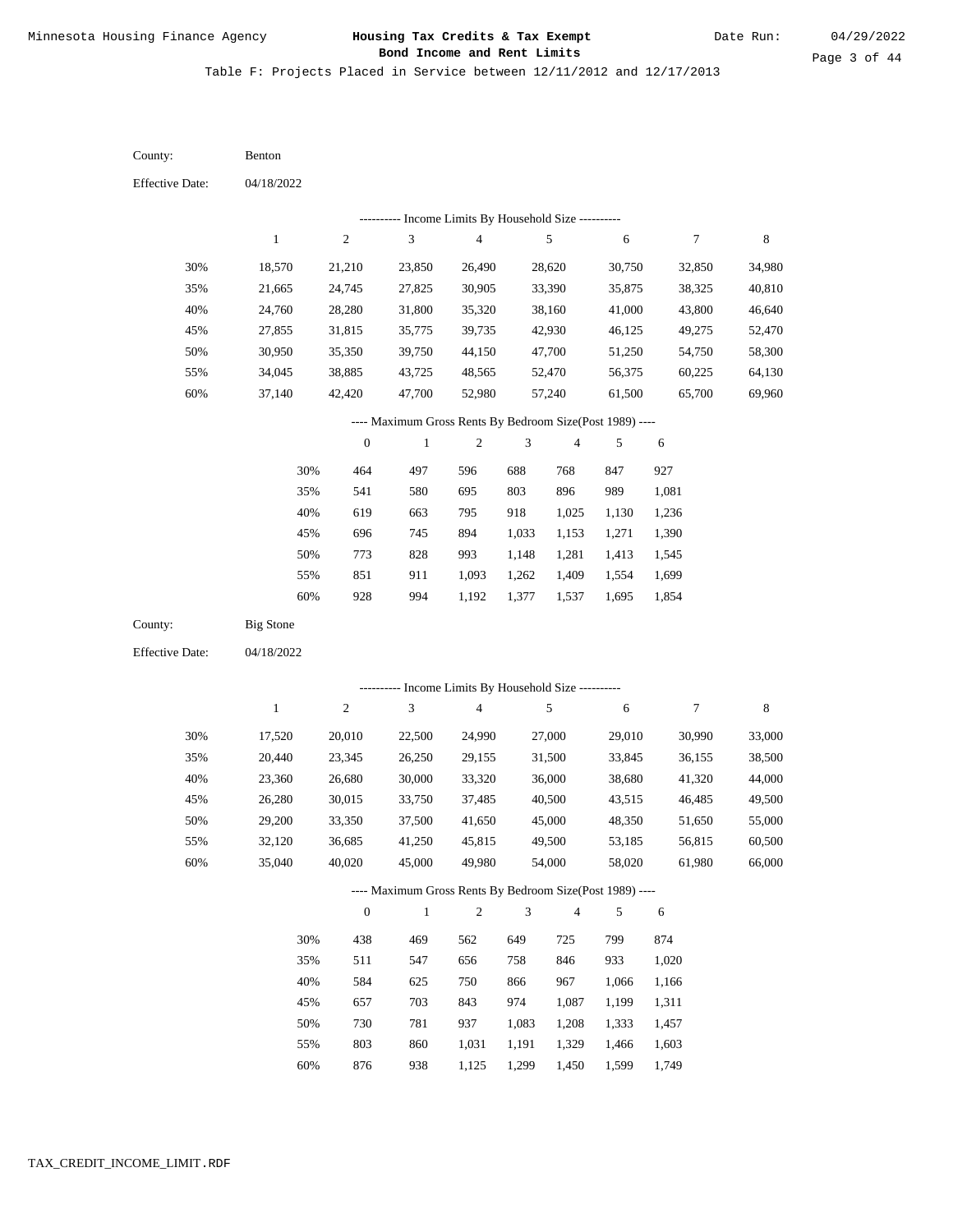Table F: Projects Placed in Service between 12/11/2012 and 12/17/2013

04/18/2022 04/18/2022 Blue Earth Brown 30% 35% 40% 45% 50% 55% 60% 30% 35% 40% 45% 50% 55% 60% 18,900 22,050 25,200 28,350 31,500 34,650 37,800 18,360 21,420 24,480 27,540 30,600 33,660 36,720 21,600 25,200 28,800 32,400 36,000 39,600 43,200 20,970 24,465 27,960 31,455 34,950 38,445 41,940 24,300 28,350 32,400 36,450 40,500 44,550 48,600 23,580 27,510 31,440 35,370 39,300 43,230 47,160 27,000 31,500 36,000 40,500 45,000 49,500 54,000 26,190 30,555 34,920 39,285 43,650 48,015 52,380 29,160 34,020 38,880 43,740 48,600 53,460 58,320 28,290 33,005 37,720 42,435 47,150 51,865 56,580 31,320 36,540 41,760 46,980 52,200 57,420 62,640 30,390 35,455 40,520 45,585 50,650 55,715 60,780 33,480 39,060 44,640 50,220 55,800 61,380 66,960 32,490 37,905 43,320 48,735 54,150 59,565 64,980 35,640 41,580 47,520 53,460 59,400 65,340 71,280 34,590 40,355 46,120 51,885 57,650 63,415 69,180 472 551 630 708 787 866 945 459 535 612 688 765 841 918 506 590 675 759 843 928 1,012 491 573 655 737 819 901 983 607 708 810 911 1,012 1,113 1,215 589 687 786 884 982 1,080 1,179 702 819 936 1,053 1,170 1,287 1,404 681 794 908 1,021 1,135 1,248 1,362 783 913 1,044 1,174 1,305 1,435 1,566 759 886 1,013 1,139 1,266 1,392 1,519 864 1,008 1,152 1,296 1,440 1,584 1,728 838 978 1,118 1,257 1,397 1,537 1,677 945 1,102 1,260 1,417 1,575 1,732 1,890 916 1,069 1,222 1,374 1,527 1,680 1,833 County: County: Effective Date: Effective Date: 1 1 2 2 3 3 4 4 5 5 6 6 7 7 8 8 0 0 1 1 2 2 3 3 4 4 5 5 6 6 ---------- Income Limits By Household Size ---------- ---------- Income Limits By Household Size ---------- ---- Maximum Gross Rents By Bedroom Size(Post 1989) ---- ---- Maximum Gross Rents By Bedroom Size(Post 1989) ---- 30% 35% 40% 45% 50% 55% 60% 30% 35% 40% 45% 50% 55% 60%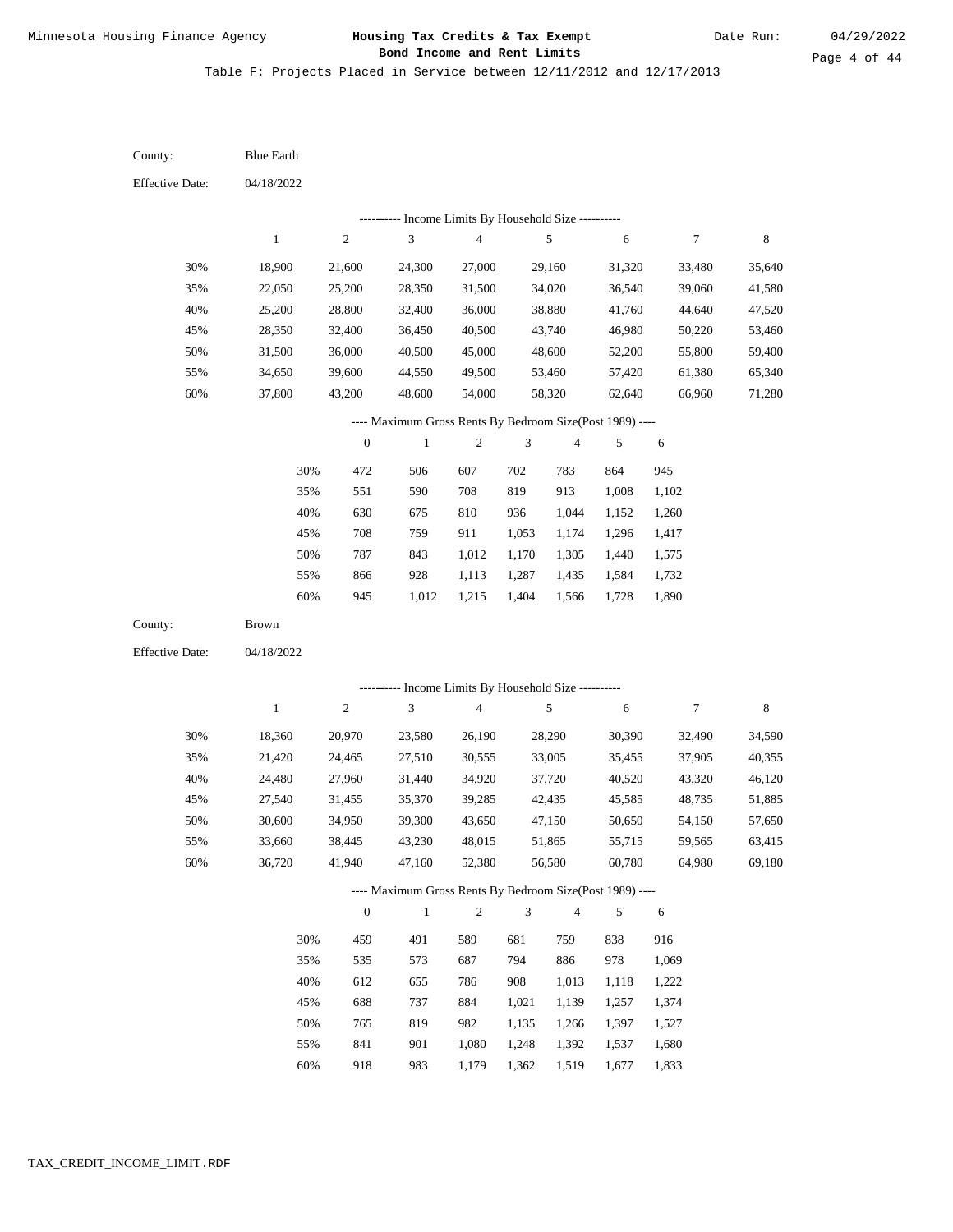Date Run:

Page 5 of 44

Table F: Projects Placed in Service between 12/11/2012 and 12/17/2013

| County:                | Carlton          |                  |                                                          |                         |       |                  |                  |                  |                  |
|------------------------|------------------|------------------|----------------------------------------------------------|-------------------------|-------|------------------|------------------|------------------|------------------|
| <b>Effective Date:</b> | 04/18/2022       |                  |                                                          |                         |       |                  |                  |                  |                  |
|                        |                  |                  | --------- Income Limits By Household Size ----------     |                         |       |                  |                  |                  |                  |
|                        | $\mathbf{1}$     | $\boldsymbol{2}$ | $\ensuremath{\mathfrak{Z}}$                              | $\overline{\mathbf{4}}$ |       | 5                | 6                | $\tau$           | $\,8\,$          |
| 30%                    |                  |                  |                                                          |                         |       | 27,660           |                  |                  |                  |
| 35%                    | 17,940           | 20,490           | 23,040                                                   | 25,590                  |       |                  | 29,700           | 31,740           | 33,780           |
| 40%                    | 20,930           | 23,905           | 26,880                                                   | 29,855                  |       | 32,270<br>36,880 | 34,650<br>39,600 | 37,030           | 39,410<br>45,040 |
| 45%                    | 23,920<br>26,910 | 27,320<br>30,735 | 30,720<br>34,560                                         | 34,120<br>38,385        |       | 41,490           | 44,550           | 42,320<br>47,610 | 50,670           |
| 50%                    | 29,900           | 34,150           | 38,400                                                   | 42,650                  |       | 46,100           | 49,500           | 52,900           | 56,300           |
| 55%                    | 32,890           | 37,565           | 42,240                                                   | 46,915                  |       | 50,710           | 54,450           | 58,190           | 61,930           |
| 60%                    | 35,880           | 40,980           | 46,080                                                   | 51,180                  |       | 55,320           | 59,400           | 63,480           | 67,560           |
|                        |                  |                  | ---- Maximum Gross Rents By Bedroom Size(Post 1989) ---- |                         |       |                  |                  |                  |                  |
|                        |                  | $\boldsymbol{0}$ | $\mathbf{1}$                                             | $\sqrt{2}$              | 3     | $\overline{4}$   | 5                | 6                |                  |
|                        | 30%              | 448              | 480                                                      | 576                     | 665   | 742              | 819              | 895              |                  |
|                        | 35%              | 523              | 560                                                      | 672                     | 776   | 866              | 955              | 1,044            |                  |
|                        | 40%              | 598              | 640                                                      | 768                     | 887   | 990              | 1,092            | 1,194            |                  |
|                        | 45%              | 672              | 720                                                      | 864                     | 998   | 1,113            | 1,228            | 1,343            |                  |
|                        | 50%              | 747              | $800\,$                                                  | 960                     | 1,109 | 1,237            | 1,365            | 1,492            |                  |
|                        | 55%              | 822              | 880                                                      | 1,056                   | 1,220 | 1,361            | 1,501            | 1,642            |                  |
|                        | 60%              | 897              | 960                                                      | 1,152                   | 1,331 | 1,485            | 1,638            | 1,791            |                  |
| County:                | Carver           |                  |                                                          |                         |       |                  |                  |                  |                  |
| <b>Effective Date:</b> | 04/18/2022       |                  |                                                          |                         |       |                  |                  |                  |                  |
|                        |                  |                  |                                                          |                         |       |                  |                  |                  |                  |
|                        |                  |                  | --------- Income Limits By Household Size ----------     |                         |       |                  |                  |                  |                  |
|                        | $\mathbf{1}$     | $\overline{c}$   | $\ensuremath{\mathfrak{Z}}$                              | 4                       |       | 5                | 6                | 7                | $\,$ 8 $\,$      |
| 30%                    | 24,660           | 28,170           | 31,680                                                   | 35,190                  |       | 38,010           | 40,830           | 43,650           | 46,470           |
| 35%                    | 28,770           | 32,865           | 36,960                                                   | 41,055                  |       | 44,345           | 47,635           | 50,925           | 54,215           |
| 40%                    | 32,880           | 37,560           | 42,240                                                   | 46,920                  |       | 50,680           | 54,440           | 58,200           | 61,960           |
| 45%                    | 36,990           | 42,255           | 47,520                                                   | 52,785                  |       | 57,015           | 61,245           | 65,475           | 69,705           |
| 50%                    | 41,100           | 46,950           | 52,800                                                   | 58,650                  |       | 63,350           | 68,050           | 72,750           | 77,450           |
| 55%                    | 45,210           | 51,645           | 58,080                                                   | 64,515                  |       | 69,685           | 74,855           | 80,025           | 85,195           |
| 60%                    | 49,320           | 56,340           | 63,360                                                   | 70,380                  |       | 76,020           | 81,660           | 87,300           | 92,940           |
|                        |                  |                  | ---- Maximum Gross Rents By Bedroom Size(Post 1989) ---- |                         |       |                  |                  |                  |                  |
|                        |                  | $\boldsymbol{0}$ | $\mathbf{1}$                                             | $\overline{c}$          | 3     | $\overline{4}$   | 5                | 6                |                  |
|                        | 30%              | 616              | 660                                                      | 792                     | 915   | 1,020            | 1,126            | 1,231            |                  |
|                        | 35%              | 719              | 770                                                      | 924                     | 1,067 | 1,190            | 1,314            | 1,436            |                  |
|                        |                  |                  |                                                          |                         |       |                  |                  | 1,642            |                  |
|                        | 40%              | 822              | 880                                                      | 1,056                   | 1,220 | 1,361            | 1,502            |                  |                  |
|                        | 45%              | 924              | 990                                                      | 1,188                   | 1,372 | 1,531            | 1,689            | 1,847            |                  |
|                        | 50%              | 1,027            | 1,100                                                    | 1,320                   | 1,525 | 1,701            | 1,877            | 2,052            |                  |

1,233 1,320 1,584 1,830 2,041 2,253 2,463 60%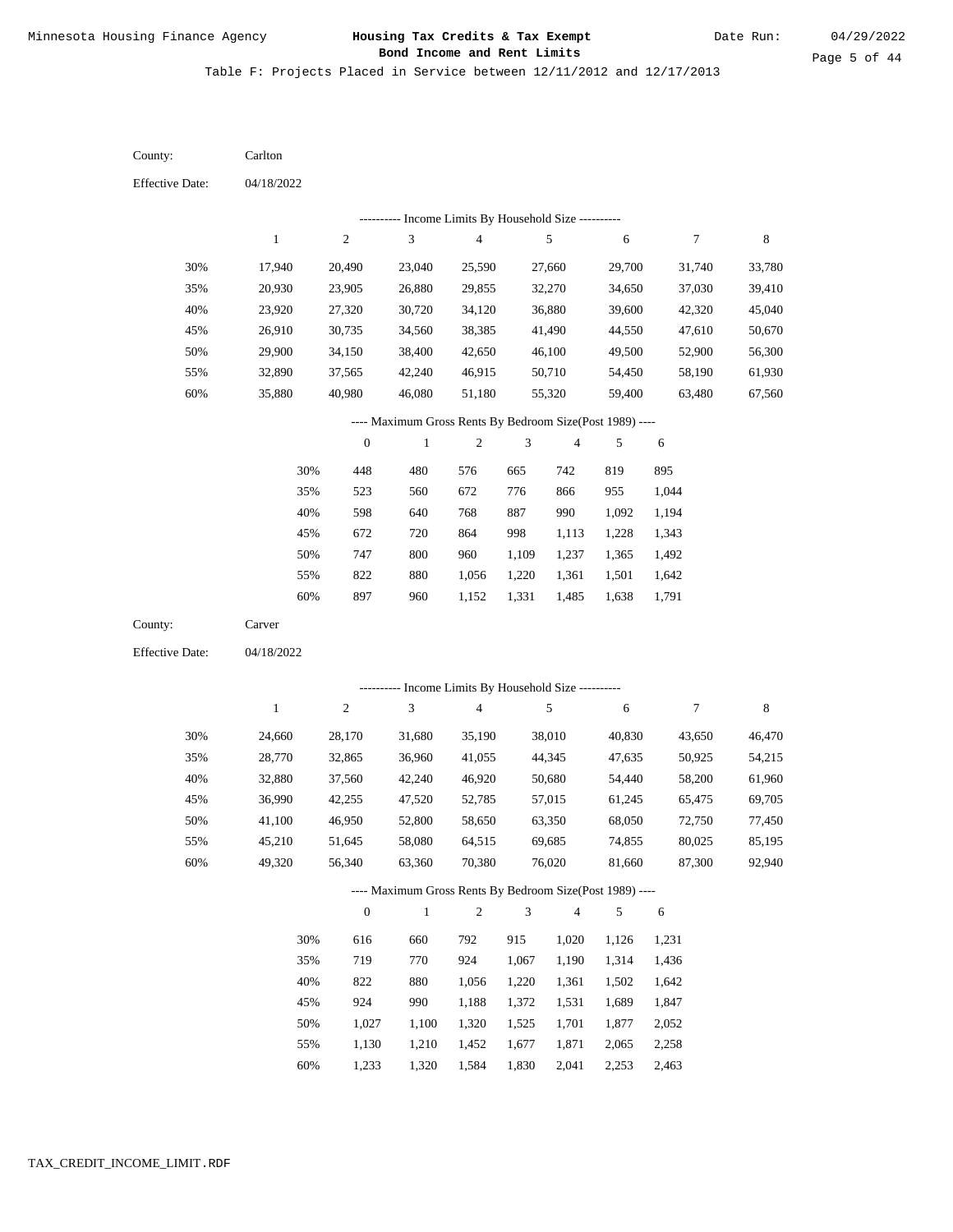Date Run:

Page 6 of 44

Table F: Projects Placed in Service between 12/11/2012 and 12/17/2013

| County:                | Cass         |                  |                                                          |                         |                |                          |            |        |             |
|------------------------|--------------|------------------|----------------------------------------------------------|-------------------------|----------------|--------------------------|------------|--------|-------------|
| <b>Effective Date:</b> | 04/18/2022   |                  |                                                          |                         |                |                          |            |        |             |
|                        |              |                  | --------- Income Limits By Household Size ----------     |                         |                |                          |            |        |             |
|                        | $\,1$        | $\boldsymbol{2}$ | $\ensuremath{\mathfrak{Z}}$                              | $\overline{\mathbf{4}}$ |                | 5                        | 6          | 7      | $\,8\,$     |
| 30%                    | 17,520       | 20,010           | 22,500                                                   | 24,990                  |                | 27,000                   | 29,010     | 30,990 | 33,000      |
| 35%                    | 20,440       | 23,345           | 26,250                                                   | 29,155                  |                | 31,500                   | 33,845     | 36,155 | 38,500      |
| 40%                    | 23,360       | 26,680           | 30,000                                                   | 33,320                  |                | 36,000                   | 38,680     | 41,320 | 44,000      |
| 45%                    | 26,280       | 30,015           | 33,750                                                   | 37,485                  |                | 40,500                   | 43,515     | 46,485 | 49,500      |
| 50%                    | 29,200       | 33,350           | 37,500                                                   | 41,650                  |                | 45,000                   | 48,350     | 51,650 | 55,000      |
| 55%                    | 32,120       | 36,685           | 41,250                                                   | 45,815                  |                | 49,500                   | 53,185     | 56,815 | 60,500      |
| 60%                    | 35,040       | 40,020           | 45,000                                                   | 49,980                  |                | 54,000                   | 58,020     | 61,980 | 66,000      |
|                        |              |                  | ---- Maximum Gross Rents By Bedroom Size(Post 1989) ---- |                         |                |                          |            |        |             |
|                        |              | $\boldsymbol{0}$ | $\mathbf{1}$                                             | $\sqrt{2}$              | $\mathfrak{Z}$ | $\overline{\mathcal{A}}$ | 5          | 6      |             |
|                        | 30%          | 438              | 469                                                      | 562                     | 649            | 725                      | 799        | 874    |             |
|                        | 35%          | 511              | 547                                                      | 656                     | 758            | 846                      | 933        | 1,020  |             |
|                        | 40%          | 584              | 625                                                      | 750                     | 866            | 967                      | 1,066      | 1,166  |             |
|                        | 45%          | 657              | 703                                                      | 843                     | 974            | 1,087                    | 1,199      | 1,311  |             |
|                        | 50%          | 730              | 781                                                      | 937                     | 1,083          | 1,208                    | 1,333      | 1,457  |             |
|                        | 55%          | 803              | 860                                                      | 1,031                   | 1,191          | 1,329                    | 1,466      | 1,603  |             |
|                        | 60%          | 876              | 938                                                      | 1,125                   | 1,299          | 1,450                    | 1,599      | 1,749  |             |
| County:                | Chippewa     |                  |                                                          |                         |                |                          |            |        |             |
| <b>Effective Date:</b> | 04/18/2022   |                  |                                                          |                         |                |                          |            |        |             |
|                        |              |                  | --------- Income Limits By Household Size ----------     |                         |                |                          |            |        |             |
|                        | $\mathbf{1}$ | $\boldsymbol{2}$ | 3                                                        | $\overline{\mathbf{4}}$ |                | 5                        | $\sqrt{6}$ | 7      | $\,$ 8 $\,$ |
| 30%                    | 17,520       | 20,010           | 22,500                                                   | 24,990                  |                | 27,000                   | 29,010     | 30,990 | 33,000      |
| 35%                    | 20,440       | 23,345           | 26,250                                                   | 29,155                  |                | 31,500                   | 33,845     | 36,155 | 38,500      |
| 40%                    | 23,360       | 26,680           | 30,000                                                   | 33,320                  |                | 36,000                   | 38,680     | 41,320 | 44,000      |
| 45%                    | 26,280       | 30,015           | 33,750                                                   | 37,485                  |                | 40,500                   | 43,515     | 46,485 | 49,500      |
| 50%                    | 29,200       | 33,350           | 37,500                                                   | 41,650                  |                | 45,000                   | 48,350     | 51,650 | 55,000      |
| 55%                    | 32,120       | 36,685           | 41,250                                                   | 45,815                  |                | 49,500                   | 53,185     | 56,815 | 60,500      |
| 60%                    | 35,040       | 40,020           | 45,000                                                   | 49,980                  |                | 54,000                   | 58,020     | 61,980 | 66,000      |
|                        |              |                  | ---- Maximum Gross Rents By Bedroom Size(Post 1989) ---- |                         |                |                          |            |        |             |
|                        |              | $\mathbf{0}$     | $\mathbf{1}$                                             | $\sqrt{2}$              | $\mathfrak{Z}$ | $\sqrt{4}$               | $\sqrt{5}$ | 6      |             |
|                        | 30%          | 438              | 469                                                      | 562                     | 649            | 725                      | 799        | 874    |             |
|                        | 35%          | 511              | 547                                                      | 656                     | 758            | 846                      | 933        | 1,020  |             |
|                        | 40%          | 584              | 625                                                      | 750                     | 866            | 967                      | 1,066      | 1,166  |             |
|                        | 45%          | 657              | 703                                                      | 843                     | 974            | 1,087                    | 1,199      | 1,311  |             |
|                        | 50%          | 730              | 781                                                      | 937                     | 1,083          | 1,208                    | 1,333      | 1,457  |             |
|                        | 55%          | 803              | 860                                                      | 1,031                   | 1,191          | 1,329                    | 1,466      | 1,603  |             |

876 938 1,125 1,299 1,450 1,599 1,749 60%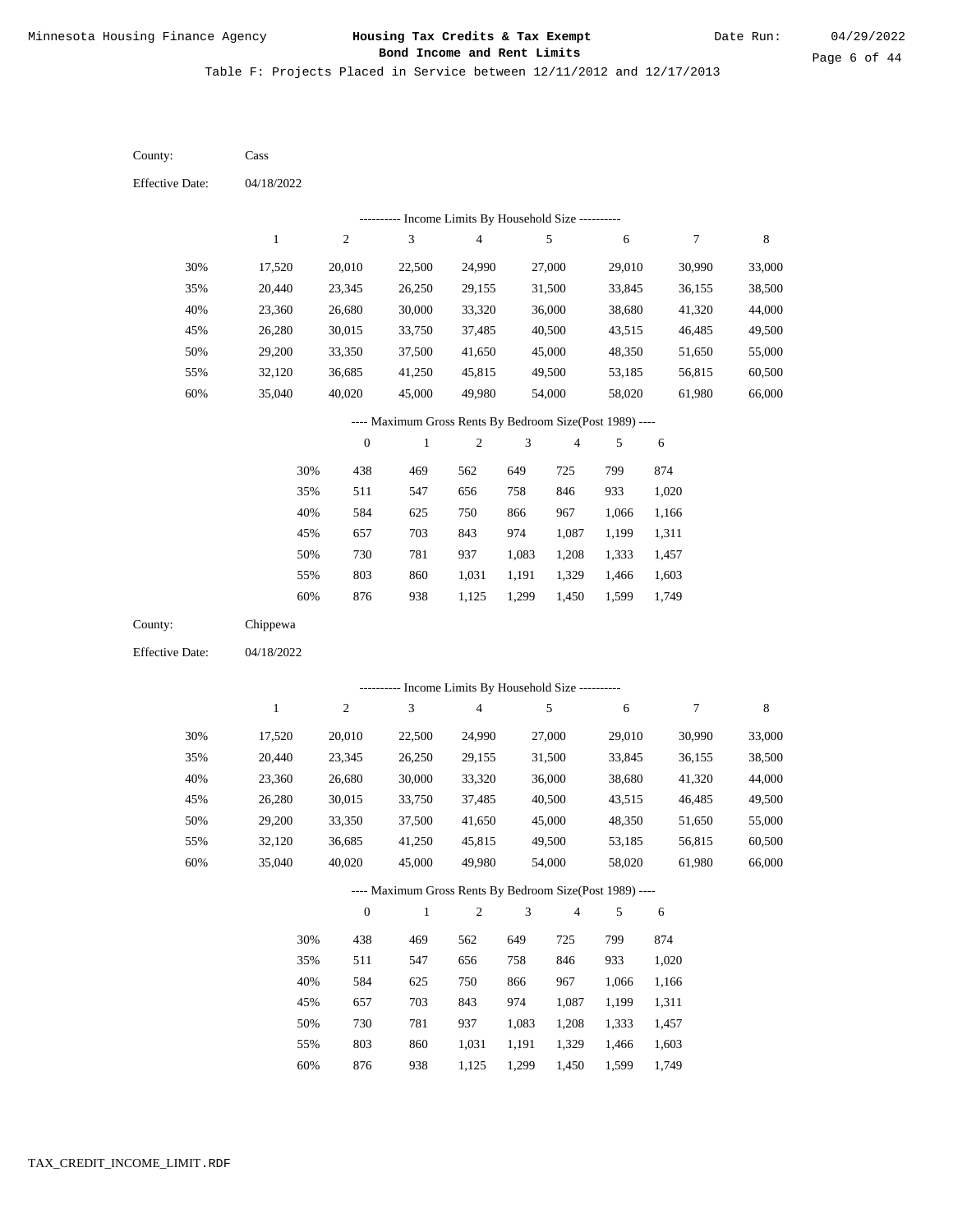Date Run:

Page 7 of 44

Table F: Projects Placed in Service between 12/11/2012 and 12/17/2013

| County:                | Chisago      |                  |                                                                        |                         |       |                          |        |                |        |
|------------------------|--------------|------------------|------------------------------------------------------------------------|-------------------------|-------|--------------------------|--------|----------------|--------|
| <b>Effective Date:</b> | 04/18/2022   |                  |                                                                        |                         |       |                          |        |                |        |
|                        |              |                  | --------- Income Limits By Household Size ----------                   |                         |       |                          |        |                |        |
|                        | $\mathbf{1}$ | $\sqrt{2}$       | $\ensuremath{\mathfrak{Z}}$                                            | $\overline{\mathbf{4}}$ |       | 5                        | 6      | $\overline{7}$ | 8      |
| 30%                    | 24,660       | 28,170           | 31,680                                                                 | 35,190                  |       | 38,010                   | 40,830 | 43,650         | 46,470 |
| 35%                    | 28,770       | 32,865           | 36,960                                                                 | 41,055                  |       | 44,345                   | 47,635 | 50,925         | 54,215 |
| 40%                    | 32,880       | 37,560           | 42,240                                                                 | 46,920                  |       | 50,680                   | 54,440 | 58,200         | 61,960 |
| 45%                    | 36,990       | 42,255           | 47,520                                                                 | 52,785                  |       | 57,015                   | 61,245 | 65,475         | 69,705 |
| 50%                    | 41,100       | 46,950           | 52,800                                                                 | 58,650                  |       | 63,350                   | 68,050 | 72,750         | 77,450 |
| 55%                    | 45,210       | 51,645           | 58,080                                                                 | 64,515                  |       | 69,685                   | 74,855 | 80,025         | 85,195 |
| 60%                    | 49,320       | 56,340           | 63,360                                                                 | 70,380                  |       | 76,020                   | 81,660 | 87,300         | 92,940 |
|                        |              |                  | ---- Maximum Gross Rents By Bedroom Size(Post 1989) ----               |                         |       |                          |        |                |        |
|                        |              | $\boldsymbol{0}$ | $\mathbf{1}$                                                           | $\boldsymbol{2}$        | 3     | $\overline{\mathcal{A}}$ | 5      | 6              |        |
|                        | 30%          | 616              | 660                                                                    | 792                     | 915   | 1,020                    | 1,126  | 1,231          |        |
|                        | 35%          | 719              | 770                                                                    | 924                     | 1,067 | 1,190                    | 1,314  | 1,436          |        |
|                        | 40%          | 822              | 880                                                                    | 1,056                   | 1,220 | 1,361                    | 1,502  | 1,642          |        |
|                        | 45%          | 924              | 990                                                                    | 1,188                   | 1,372 | 1,531                    | 1,689  | 1,847          |        |
|                        | 50%          | 1,027            | 1,100                                                                  | 1,320                   | 1,525 | 1,701                    | 1,877  | 2,052          |        |
|                        | 55%          | 1,130            | 1,210                                                                  | 1,452                   | 1,677 | 1,871                    | 2,065  | 2,258          |        |
|                        | $60\%$       | 1,233            | 1,320                                                                  | 1,584                   | 1,830 | 2,041                    | 2,253  | 2,463          |        |
| County:                | Clay         |                  |                                                                        |                         |       |                          |        |                |        |
| <b>Effective Date:</b> | 04/18/2022   |                  |                                                                        |                         |       |                          |        |                |        |
|                        |              |                  |                                                                        |                         |       |                          |        |                |        |
|                        | $\mathbf{1}$ | $\sqrt{2}$       | --------- Income Limits By Household Size ----------<br>$\mathfrak{Z}$ | 4                       |       | 5                        | 6      | $\overline{7}$ | 8      |
|                        |              |                  |                                                                        |                         |       |                          |        |                |        |
| 30%                    | 21,120       | 24,120           | 27,150                                                                 | 30,150                  |       | 32,580                   | 34,980 | 37,410         | 39,810 |
| 35%                    | 24,640       | 28,140           | 31,675                                                                 | 35,175                  |       | 38,010                   | 40,810 | 43,645         | 46,445 |
| 40%                    | 28,160       | 32,160           | 36,200                                                                 | 40,200                  |       | 43,440                   | 46,640 | 49,880         | 53,080 |
| 45%                    | 31,680       | 36,180           | 40,725                                                                 | 45,225                  |       | 48,870                   | 52,470 | 56,115         | 59,715 |
| 50%                    | 35,200       | 40,200           | 45,250                                                                 | 50,250                  |       | 54,300                   | 58,300 | 62,350         | 66,350 |
| 55%                    | 38,720       | 44,220           | 49,775                                                                 | 55,275                  |       | 59,730                   | 64,130 | 68,585         | 72,985 |
| 60%                    | 42,240       | 48,240           | 54,300                                                                 | 60,300                  |       | 65,160                   | 69,960 | 74,820         | 79,620 |
|                        |              |                  | ---- Maximum Gross Rents By Bedroom Size(Post 1989) ----               |                         |       |                          |        |                |        |
|                        |              | $\boldsymbol{0}$ | $\,1\,$                                                                | $\sqrt{2}$              | 3     | $\overline{\mathbf{4}}$  | 5      | 6              |        |
|                        | 30%          | 528              | 565                                                                    | 678                     | 784   | 874                      | 965    | 1,055          |        |
|                        | 35%          | 616              | 659                                                                    | 791                     | 914   | 1,020                    | 1,126  | 1,231          |        |
|                        | 40%          | 704              | 754                                                                    | 905                     | 1,045 | 1,166                    | 1,287  | 1,407          |        |
|                        | 45%          | 792              | 848                                                                    | 1,018                   | 1,176 | 1,311                    | 1,447  | 1,582          |        |
|                        | 50%          | 880              | 942                                                                    | 1,131                   | 1,306 | 1,457                    | 1,608  | 1,758          |        |
|                        | 55%          | 968              | 1,036                                                                  | 1,244                   | 1,437 | 1,603                    | 1,769  | 1,934          |        |

1,056 1,131 1,357 1,568 1,749 1,930 2,110 60%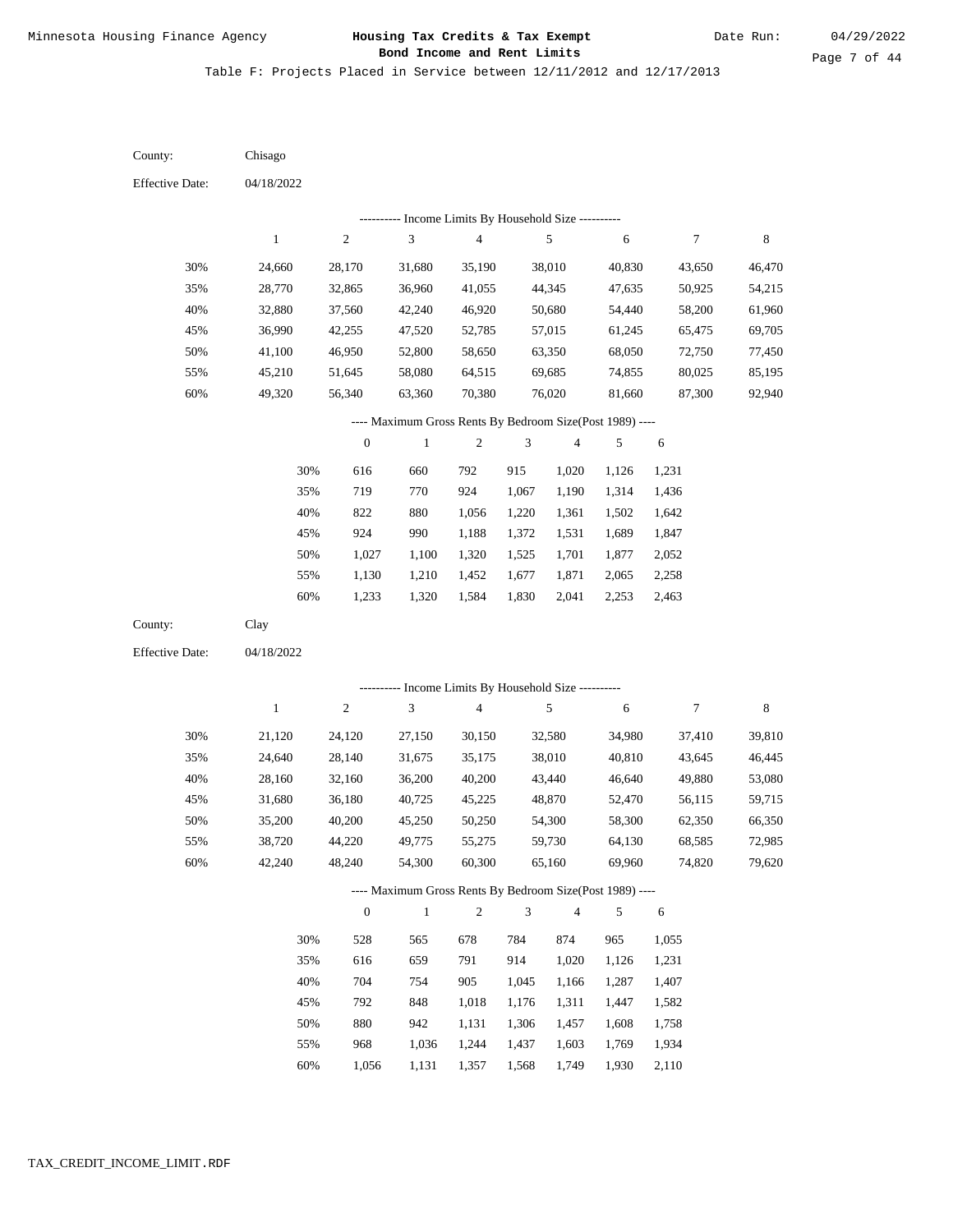Date Run:

Page 8 of 44

Table F: Projects Placed in Service between 12/11/2012 and 12/17/2013

| County:                | Clearwater   |                  |                                                          |                |                |                |        |            |             |
|------------------------|--------------|------------------|----------------------------------------------------------|----------------|----------------|----------------|--------|------------|-------------|
| <b>Effective Date:</b> | 04/18/2022   |                  |                                                          |                |                |                |        |            |             |
|                        |              |                  | --------- Income Limits By Household Size ----------     |                |                |                |        |            |             |
|                        | $\mathbf{1}$ | $\sqrt{2}$       | 3                                                        | $\overline{4}$ |                | 5              | 6      | 7          | $\,$ 8 $\,$ |
| 30%                    | 17,520       | 20,010           | 22,500                                                   | 24,990         |                | 27,000         | 29,010 | 30,990     | 33,000      |
| 35%                    | 20,440       | 23,345           | 26,250                                                   | 29,155         |                | 31,500         | 33,845 | 36,155     | 38,500      |
| 40%                    | 23,360       | 26,680           | 30,000                                                   | 33,320         |                | 36,000         | 38,680 | 41,320     | 44,000      |
| 45%                    | 26,280       | 30,015           | 33,750                                                   | 37,485         |                | 40,500         | 43,515 | 46,485     | 49,500      |
| 50%                    | 29,200       | 33,350           | 37,500                                                   | 41,650         |                | 45,000         | 48,350 | 51,650     | 55,000      |
| 55%                    | 32,120       | 36,685           | 41,250                                                   | 45,815         |                | 49,500         | 53,185 | 56,815     | 60,500      |
| 60%                    | 35,040       | 40,020           | 45,000                                                   | 49,980         |                | 54,000         | 58,020 | 61,980     | 66,000      |
|                        |              |                  | ---- Maximum Gross Rents By Bedroom Size(Post 1989) ---- |                |                |                |        |            |             |
|                        |              | $\boldsymbol{0}$ | $\mathbf{1}$                                             | $\sqrt{2}$     | 3              | $\overline{4}$ | 5      | 6          |             |
|                        | 30%          | 438              | 469                                                      | 562            | 649            | 725            | 799    | 874        |             |
|                        | 35%          | 511              | 547                                                      | 656            | 758            | 846            | 933    | 1,020      |             |
|                        | 40%          | 584              | 625                                                      | 750            | 866            | 967            | 1,066  | 1,166      |             |
|                        | 45%          | 657              | 703                                                      | 843            | 974            | 1,087          | 1,199  | 1,311      |             |
|                        | 50%          | 730              | 781                                                      | 937            | 1,083          | 1,208          | 1,333  | 1,457      |             |
|                        | 55%          | 803              | 860                                                      | 1,031          | 1,191          | 1,329          | 1,466  | 1,603      |             |
|                        | 60%          | 876              | 938                                                      | 1,125          | 1,299          | 1,450          | 1,599  | 1,749      |             |
| County:                | Cook         |                  |                                                          |                |                |                |        |            |             |
| <b>Effective Date:</b> | 04/18/2022   |                  |                                                          |                |                |                |        |            |             |
|                        |              |                  | ---------- Income Limits By Household Size ----------    |                |                |                |        |            |             |
|                        | $\mathbf{1}$ | $\sqrt{2}$       | 3                                                        | $\sqrt{4}$     |                | 5              | 6      | 7          | $\,$ 8 $\,$ |
| 30%                    | 17,520       | 20,010           | 22,500                                                   | 24,990         |                | 27,000         | 29,010 | 30,990     | 33,000      |
| 35%                    | 20,440       | 23,345           | 26,250                                                   | 29,155         |                | 31,500         | 33,845 | 36,155     | 38,500      |
| 40%                    | 23,360       | 26,680           | 30,000                                                   | 33,320         |                | 36,000         | 38,680 | 41,320     | 44,000      |
| 45%                    | 26,280       | 30,015           | 33,750                                                   | 37,485         |                | 40,500         | 43,515 | 46,485     | 49,500      |
| 50%                    | 29,200       | 33,350           | 37,500                                                   | 41,650         |                | 45,000         | 48,350 | 51,650     | 55,000      |
| 55%                    | 32,120       | 36,685           | 41,250                                                   | 45,815         |                | 49,500         | 53,185 | 56,815     | 60,500      |
| 60%                    | 35,040       | 40,020           | 45,000                                                   | 49,980         |                | 54,000         | 58,020 | 61,980     | 66,000      |
|                        |              |                  | ---- Maximum Gross Rents By Bedroom Size(Post 1989) ---- |                |                |                |        |            |             |
|                        |              | $\boldsymbol{0}$ | $\mathbf{1}$                                             | $\sqrt{2}$     | $\mathfrak{Z}$ | $\overline{4}$ | 5      | $\sqrt{6}$ |             |
|                        | 30%          | 438              | 469                                                      | 562            | 649            | 725            | 799    | 874        |             |
|                        | 35%          | 511              | 547                                                      | 656            | 758            | 846            | 933    | 1,020      |             |
|                        | 40%          | 584              | 625                                                      | 750            | 866            | 967            | 1,066  | 1,166      |             |
|                        | 45%          | 657              | 703                                                      | 843            | 974            | 1,087          | 1,199  | 1,311      |             |
|                        | 50%          | 730              | 781                                                      | 937            | 1,083          | 1,208          | 1,333  | 1,457      |             |
|                        | 55%          | 803              | 860                                                      | 1,031          | 1,191          | 1,329          | 1,466  | 1,603      |             |

876 938 1,125 1,299 1,450 1,599 1,749 60%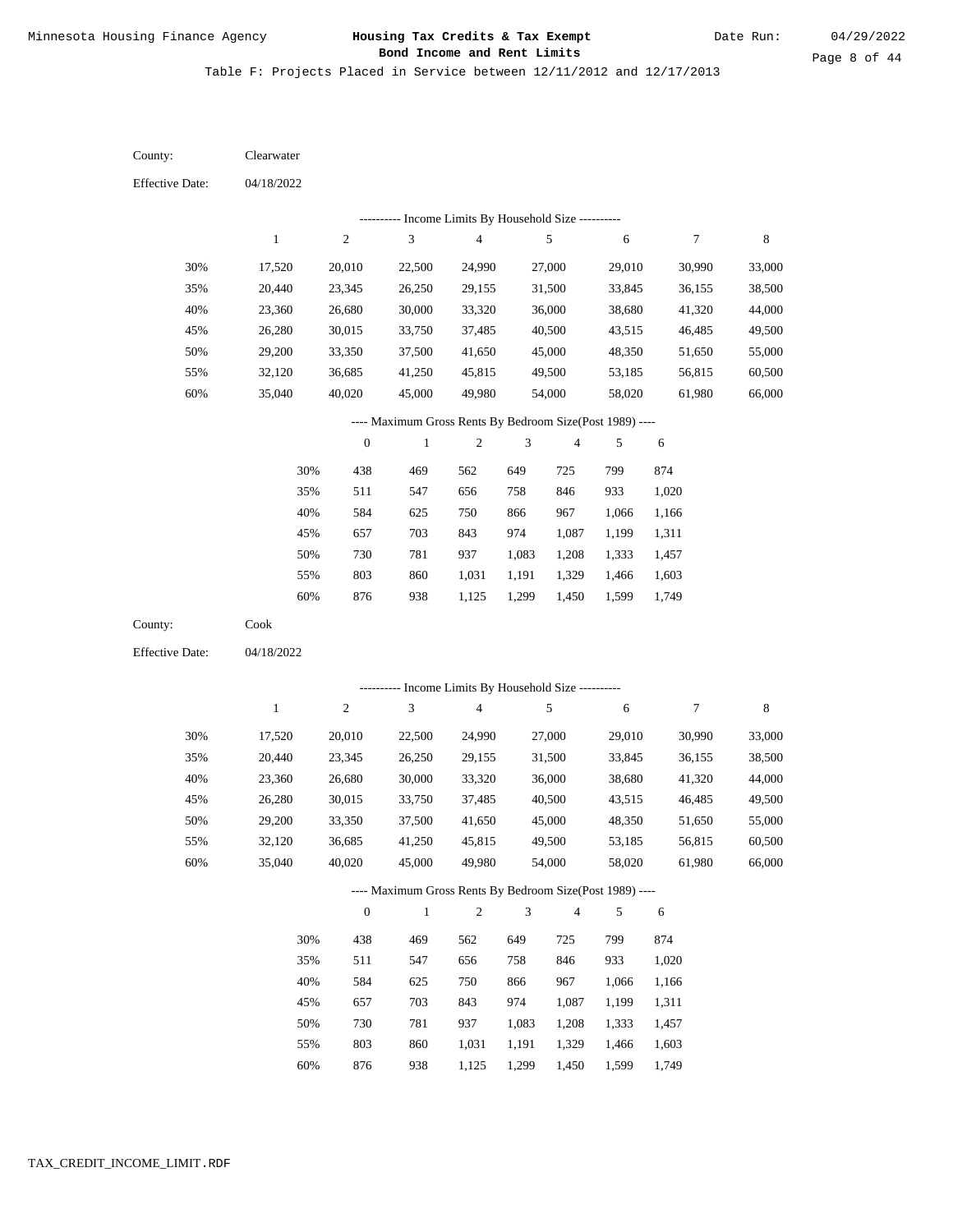Date Run:

Page 9 of 44

| County:                | Cottonwood    |                  |                                                          |                          |                             |                         |                |                |             |
|------------------------|---------------|------------------|----------------------------------------------------------|--------------------------|-----------------------------|-------------------------|----------------|----------------|-------------|
| <b>Effective Date:</b> | 04/18/2022    |                  |                                                          |                          |                             |                         |                |                |             |
|                        |               |                  | --------- Income Limits By Household Size ----------     |                          |                             |                         |                |                |             |
|                        | $\mathbf{1}$  | $\sqrt{2}$       | 3                                                        | $\overline{\mathcal{A}}$ |                             | 5                       | 6              | 7              | 8           |
| 30%                    | 17,520        | 20,010           | 22,500                                                   | 24,990                   |                             | 27,000                  | 29,010         | 30,990         | 33,000      |
| 35%                    | 20,440        | 23,345           | 26,250                                                   | 29,155                   |                             | 31,500                  | 33,845         | 36,155         | 38,500      |
| 40%                    | 23,360        | 26,680           | 30,000                                                   | 33,320                   |                             | 36,000                  | 38,680         | 41,320         | 44,000      |
| 45%                    | 26,280        | 30,015           | 33,750                                                   | 37,485                   |                             | 40,500                  | 43,515         | 46,485         | 49,500      |
| 50%                    | 29,200        | 33,350           | 37,500                                                   | 41,650                   |                             | 45,000                  | 48,350         | 51,650         | 55,000      |
| 55%                    | 32,120        | 36,685           | 41,250                                                   | 45,815                   |                             | 49,500                  | 53,185         | 56,815         | 60,500      |
| 60%                    | 35,040        | 40,020           | 45,000                                                   | 49,980                   |                             | 54,000                  | 58,020         | 61,980         | 66,000      |
|                        |               |                  | ---- Maximum Gross Rents By Bedroom Size(Post 1989) ---- |                          |                             |                         |                |                |             |
|                        |               | $\boldsymbol{0}$ | $\mathbf{1}$                                             | $\boldsymbol{2}$         | 3                           | $\overline{4}$          | 5              | 6              |             |
|                        | 30%           | 438              | 469                                                      | 562                      | 649                         | 725                     | 799            | 874            |             |
|                        | 35%           | 511              | 547                                                      | 656                      | 758                         | 846                     | 933            | 1,020          |             |
|                        | 40%           | 584              | 625                                                      | 750                      | 866                         | 967                     | 1,066          | 1,166          |             |
|                        | 45%           | 657              | 703                                                      | 843                      | 974                         | 1,087                   | 1,199          | 1,311          |             |
|                        | 50%           | 730              | 781                                                      | 937                      | 1,083                       | 1,208                   | 1,333          | 1,457          |             |
|                        | 55%           | 803              | 860                                                      | 1,031                    | 1,191                       | 1,329                   | 1,466          | 1,603          |             |
|                        | 60%           | 876              | 938                                                      | 1,125                    | 1,299                       | 1,450                   | 1,599          | 1,749          |             |
| County:                | Crow Wing     |                  |                                                          |                          |                             |                         |                |                |             |
| <b>Effective Date:</b> | 04/18/2022    |                  |                                                          |                          |                             |                         |                |                |             |
|                        |               |                  | ---------- Income Limits By Household Size ----------    |                          |                             |                         |                |                |             |
|                        | $\mathbf{1}$  | $\sqrt{2}$       | $\mathfrak{Z}$                                           | $\overline{\mathbf{4}}$  |                             | 5                       | 6              | 7              | $\,$ 8 $\,$ |
|                        |               |                  |                                                          |                          |                             |                         |                |                |             |
| 30%                    | 17,520        | 20,010           | 22,500                                                   | 24,990                   |                             | 27,000                  | 29,010         | 30,990         | 33,000      |
| 35%                    | 20,440        | 23,345           | 26,250                                                   | 29,155                   |                             | 31,500                  | 33,845         | 36,155         | 38,500      |
| 40%                    | 23,360        | 26,680           | 30,000                                                   | 33,320                   |                             | 36,000                  | 38,680         | 41,320         | 44,000      |
| 45%                    | 26,280        | 30,015           | 33,750                                                   | 37,485                   |                             | 40,500                  | 43,515         | 46,485         | 49,500      |
| 50%                    | 29,200        | 33,350           | 37,500                                                   | 41,650                   |                             | 45,000                  | 48,350         | 51,650         | 55,000      |
| 55%                    | 32,120        | 36,685           | 41,250                                                   | 45,815                   |                             | 49,500                  | 53,185         | 56,815         | 60,500      |
| 60%                    | 35,040        | 40,020           | 45,000                                                   | 49,980                   |                             | 54,000                  | 58,020         | 61,980         | 66,000      |
|                        |               |                  | ---- Maximum Gross Rents By Bedroom Size(Post 1989) ---- |                          |                             |                         |                |                |             |
|                        |               | $\boldsymbol{0}$ | $\mathbf{1}$                                             | $\sqrt{2}$               | $\ensuremath{\mathfrak{Z}}$ | $\overline{\mathbf{4}}$ | 5              | $\sqrt{6}$     |             |
|                        | 30%           | 438              | 469                                                      | 562                      | 649                         | 725                     | 799            | 874            |             |
|                        | 35%           | 511              | 547                                                      | 656                      | 758                         | 846                     | 933            | 1,020          |             |
|                        | 40%           | 584              | 625                                                      | 750                      | 866                         | 967                     | 1,066          | 1,166          |             |
|                        |               |                  |                                                          |                          |                             |                         |                |                |             |
|                        | 45%           | 657              | 703                                                      | 843                      | 974                         | 1,087                   | 1,199          | 1,311          |             |
|                        | 50%           | 730              | 781                                                      | 937                      | 1,083                       | 1,208                   | 1,333          | 1,457          |             |
|                        | 55%<br>$60\%$ | 803<br>876       | 860<br>938                                               | 1,031<br>1,125           | 1,191<br>1,299              | 1,329<br>1,450          | 1,466<br>1,599 | 1,603<br>1,749 |             |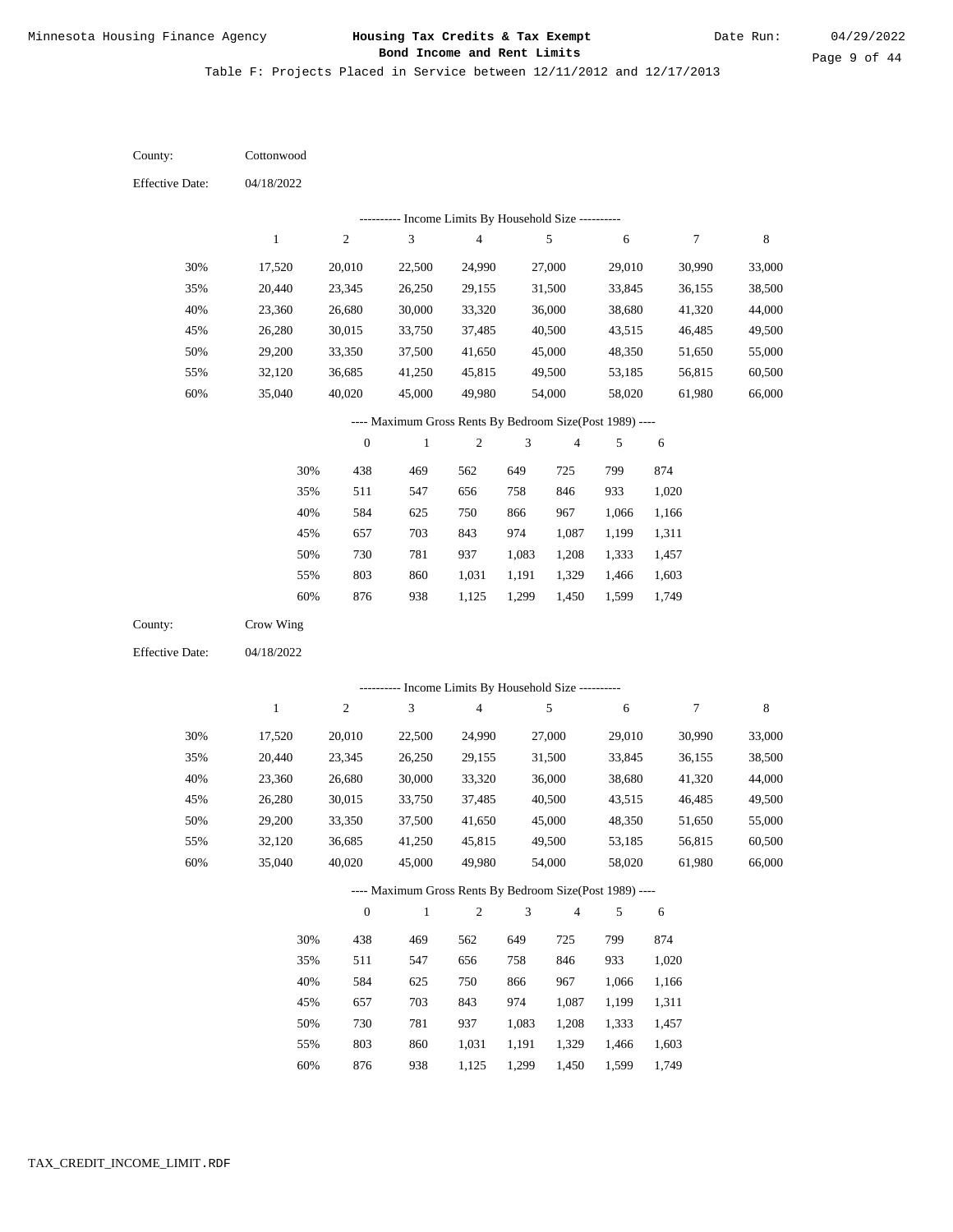| County:                | Dakota       |                  |                                                          |                          |                |                |        |        |        |
|------------------------|--------------|------------------|----------------------------------------------------------|--------------------------|----------------|----------------|--------|--------|--------|
| <b>Effective Date:</b> | 04/18/2022   |                  |                                                          |                          |                |                |        |        |        |
|                        |              |                  | --------- Income Limits By Household Size ----------     |                          |                |                |        |        |        |
|                        | $\mathbf{1}$ | $\boldsymbol{2}$ | $\mathfrak{Z}$                                           | $\overline{\mathbf{4}}$  |                | 5              | 6      | 7      | 8      |
| 30%                    | 24,660       | 28,170           | 31,680                                                   | 35,190                   |                | 38,010         | 40,830 | 43,650 | 46,470 |
| 35%                    | 28,770       | 32,865           | 36,960                                                   | 41,055                   |                | 44,345         | 47,635 | 50,925 | 54,215 |
| 40%                    | 32,880       | 37,560           | 42,240                                                   | 46,920                   |                | 50,680         | 54,440 | 58,200 | 61,960 |
| 45%                    | 36,990       | 42,255           | 47,520                                                   | 52,785                   |                | 57,015         | 61,245 | 65,475 | 69,705 |
| 50%                    | 41,100       | 46,950           | 52,800                                                   | 58,650                   |                | 63,350         | 68,050 | 72,750 | 77,450 |
| 55%                    | 45,210       | 51,645           | 58,080                                                   | 64,515                   |                | 69,685         | 74,855 | 80,025 | 85,195 |
| 60%                    | 49,320       | 56,340           | 63,360                                                   | 70,380                   |                | 76,020         | 81,660 | 87,300 | 92,940 |
|                        |              |                  | ---- Maximum Gross Rents By Bedroom Size(Post 1989) ---- |                          |                |                |        |        |        |
|                        |              | $\boldsymbol{0}$ | $\mathbf{1}$                                             | $\boldsymbol{2}$         | 3              | $\overline{4}$ | 5      | 6      |        |
|                        | 30%          | 616              | 660                                                      | 792                      | 915            | 1,020          | 1,126  | 1,231  |        |
|                        | 35%          | 719              | 770                                                      | 924                      | 1,067          | 1,190          | 1,314  | 1,436  |        |
|                        | 40%          | 822              | 880                                                      | 1,056                    | 1,220          | 1,361          | 1,502  | 1,642  |        |
|                        | 45%          | 924              | 990                                                      | 1,188                    | 1,372          | 1,531          | 1,689  | 1,847  |        |
|                        | 50%          | 1,027            | 1,100                                                    | 1,320                    | 1,525          | 1,701          | 1,877  | 2,052  |        |
|                        | 55%          | 1,130            | 1,210                                                    | 1,452                    | 1,677          | 1,871          | 2,065  | 2,258  |        |
|                        | 60%          | 1,233            | 1,320                                                    | 1,584                    | 1,830          | 2,041          | 2,253  | 2,463  |        |
| County:                | Dodge        |                  |                                                          |                          |                |                |        |        |        |
| <b>Effective Date:</b> | 04/18/2022   |                  |                                                          |                          |                |                |        |        |        |
|                        |              |                  | --------- Income Limits By Household Size ----------     |                          |                |                |        |        |        |
|                        | $\mathbf{1}$ | $\sqrt{2}$       | $\mathfrak{Z}$                                           | $\overline{\mathcal{A}}$ |                | 5              | 6      | $\tau$ | 8      |
|                        |              |                  |                                                          |                          |                |                |        |        |        |
| 30%                    | 23,430       | 26,760           | 30,120                                                   | 33,450                   |                | 36,150         | 38,820 | 41,490 | 44,160 |
| 35%                    | 27,335       | 31,220           | 35,140                                                   | 39,025                   |                | 42,175         | 45,290 | 48,405 | 51,520 |
| 40%                    | 31,240       | 35,680           | 40,160                                                   | 44,600                   |                | 48,200         | 51,760 | 55,320 | 58,880 |
| 45%                    | 35,145       | 40,140           | 45,180                                                   | 50,175                   |                | 54,225         | 58,230 | 62,235 | 66,240 |
| 50%                    | 39,050       | 44,600           | 50,200                                                   | 55,750                   |                | 60,250         | 64,700 | 69,150 | 73,600 |
| 55%                    | 42,955       | 49,060           | 55,220                                                   | 61,325                   |                | 66,275         | 71,170 | 76,065 | 80,960 |
| 60%                    | 46,860       | 53,520           | 60,240                                                   | 66,900                   |                | 72,300         | 77,640 | 82,980 | 88,320 |
|                        |              |                  | ---- Maximum Gross Rents By Bedroom Size(Post 1989) ---- |                          |                |                |        |        |        |
|                        |              | $\boldsymbol{0}$ | $\,1$                                                    | $\sqrt{2}$               | $\mathfrak{Z}$ | $\overline{4}$ | 5      | 6      |        |
|                        | 30%          | 585              | 627                                                      | 753                      | 870            | 970            | 1,070  | 1,170  |        |
|                        | 35%          | 683              | 731                                                      | 878                      | 1,015          | 1,132          | 1,249  | 1,365  |        |
|                        | $40\%$       | 781              | 836                                                      | 1,004                    | 1,160          | 1,294          | 1,427  | 1,561  |        |
|                        | 45%          | 878              | 941                                                      | 1,129                    | 1,305          | 1,455          | 1,605  | 1,756  |        |
|                        | 50%          | 976              | 1,045                                                    | 1,255                    | 1,450          | 1,617          | 1,784  | 1,951  |        |
|                        | 55%          | 1,073            | 1,150                                                    | 1,380                    | 1,595          | 1,779          | 1,962  | 2,146  |        |
|                        | 60%          | 1,171            | 1,254                                                    | 1,506                    | 1,740          | 1,941          | 2,141  | 2,341  |        |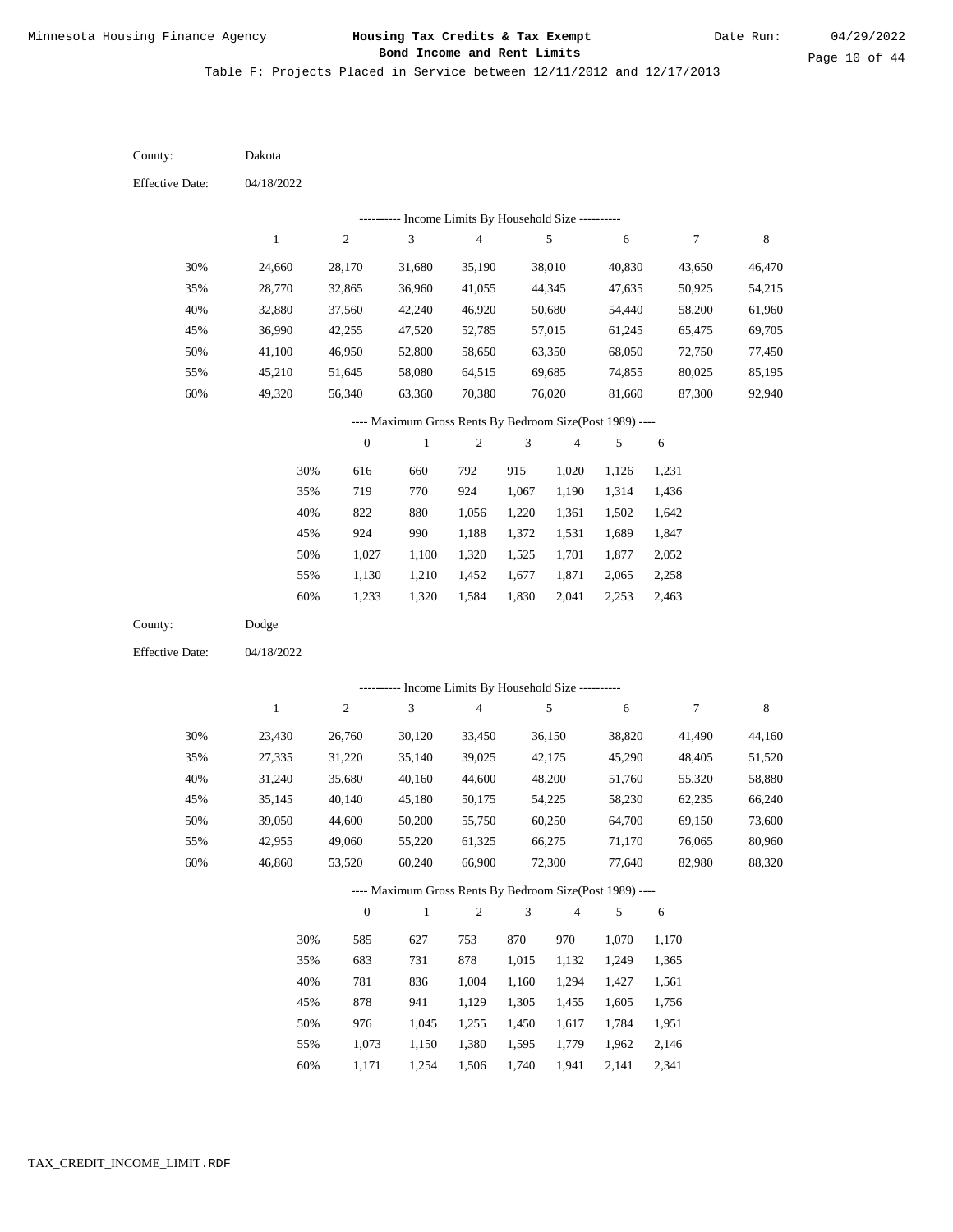| County:                | Douglas      |                  |                                                          |                                              |                |                         |        |                  |             |
|------------------------|--------------|------------------|----------------------------------------------------------|----------------------------------------------|----------------|-------------------------|--------|------------------|-------------|
| <b>Effective Date:</b> | 04/18/2022   |                  |                                                          |                                              |                |                         |        |                  |             |
|                        |              |                  |                                                          | - Income Limits By Household Size ---------- |                |                         |        |                  |             |
|                        | $\mathbf 1$  | $\sqrt{2}$       | $\mathfrak{Z}$                                           | $\overline{\mathcal{L}}$                     |                | $\sqrt{5}$              | 6      | $\boldsymbol{7}$ | $\,$ 8 $\,$ |
| 30%                    | 18,630       | 21,300           | 23,970                                                   | 26,610                                       |                | 28,740                  | 30,870 | 33,000           | 35,130      |
| 35%                    | 21,735       | 24,850           | 27,965                                                   | 31,045                                       |                | 33,530                  | 36,015 | 38,500           | 40,985      |
| 40%                    | 24,840       | 28,400           | 31,960                                                   | 35,480                                       |                | 38,320                  | 41,160 | 44,000           | 46,840      |
| 45%                    | 27,945       | 31,950           | 35,955                                                   | 39,915                                       |                | 43,110                  | 46,305 | 49,500           | 52,695      |
| 50%                    | 31,050       | 35,500           | 39,950                                                   | 44,350                                       |                | 47,900                  | 51,450 | 55,000           | 58,550      |
| 55%                    | 34,155       | 39,050           | 43,945                                                   | 48,785                                       |                | 52,690                  | 56,595 | 60,500           | 64,405      |
| 60%                    | 37,260       | 42,600           | 47,940                                                   | 53,220                                       |                | 57,480                  | 61,740 | 66,000           | 70,260      |
|                        |              |                  | ---- Maximum Gross Rents By Bedroom Size(Post 1989) ---- |                                              |                |                         |        |                  |             |
|                        |              | $\boldsymbol{0}$ | $\,1$                                                    | $\overline{c}$                               | 3              | $\overline{\mathbf{4}}$ | 5      | $\sqrt{6}$       |             |
|                        | 30%          | 465              | 499                                                      | 599                                          | 691            | 771                     | 851    | 931              |             |
|                        | 35%          | 543              | 582                                                      | 699                                          | 807            | 900                     | 993    | 1,086            |             |
|                        | 40%          | 621              | 665                                                      | 799                                          | 922            | 1,029                   | 1,135  | 1,241            |             |
|                        | 45%          | 698              | 748                                                      | 898                                          | 1,037          | 1,157                   | 1,277  | 1,397            |             |
|                        | 50%          | 776              | 831                                                      | 998                                          | 1,153          | 1,286                   | 1,419  | 1,552            |             |
|                        | 55%          | 853              | 915                                                      | 1,098                                        | 1,268          | 1,414                   | 1,561  | 1,707            |             |
|                        | 60%          | 931              | 998                                                      | 1,198                                        | 1,383          | 1,543                   | 1,703  | 1,862            |             |
| County:                | Faribault    |                  |                                                          |                                              |                |                         |        |                  |             |
| <b>Effective Date:</b> | 04/18/2022   |                  |                                                          |                                              |                |                         |        |                  |             |
|                        |              |                  |                                                          |                                              |                |                         |        |                  |             |
|                        |              |                  | ---------- Income Limits By Household Size ----------    |                                              |                |                         |        |                  |             |
|                        | $\mathbf{1}$ | $\sqrt{2}$       | 3                                                        | $\overline{\mathcal{L}}$                     |                | $\sqrt{5}$              | 6      | $\boldsymbol{7}$ | $\,$ 8 $\,$ |
| 30%                    | 17,520       | 20,010           | 22,500                                                   | 24,990                                       |                | 27,000                  | 29,010 | 30,990           | 33,000      |
| 35%                    | 20,440       | 23,345           | 26,250                                                   | 29,155                                       |                | 31,500                  | 33,845 | 36,155           | 38,500      |
| 40%                    | 23,360       | 26,680           | 30,000                                                   | 33,320                                       |                | 36,000                  | 38,680 | 41,320           | 44,000      |
| 45%                    | 26,280       | 30,015           | 33,750                                                   | 37,485                                       |                | 40,500                  | 43,515 | 46,485           | 49,500      |
| 50%                    | 29,200       | 33,350           | 37,500                                                   | 41,650                                       |                | 45,000                  | 48,350 | 51,650           | 55,000      |
| 55%                    | 32,120       | 36,685           | 41,250                                                   | 45,815                                       |                | 49,500                  | 53,185 | 56,815           | 60,500      |
| $60\%$                 | 35,040       | 40,020           | 45,000                                                   | 49,980                                       |                | 54,000                  | 58,020 | 61,980           | 66,000      |
|                        |              |                  | ---- Maximum Gross Rents By Bedroom Size(Post 1989) ---- |                                              |                |                         |        |                  |             |
|                        |              | $\boldsymbol{0}$ | $\,1\,$                                                  | $\mathfrak{2}$                               | $\mathfrak{Z}$ | 4                       | 5      | $\sqrt{6}$       |             |
|                        | 30%          | 438              | 469                                                      | 562                                          | 649            | 725                     | 799    | 874              |             |
|                        |              |                  | 547                                                      | 656                                          | 758            | 846                     | 933    | 1,020            |             |
|                        | 35%          | 511              |                                                          |                                              |                |                         |        |                  |             |
|                        | 40%          | 584              | 625                                                      | 750                                          | 866            | 967                     | 1,066  | 1,166            |             |
|                        | 45%          | 657              | 703                                                      | 843                                          | 974            | 1,087                   | 1,199  | 1,311            |             |
|                        | 50%          | 730              | 781                                                      | 937                                          | 1,083          | 1,208                   | 1,333  | 1,457            |             |
|                        | 55%          | 803              | 860                                                      | 1,031                                        | 1,191          | 1,329                   | 1,466  | 1,603            |             |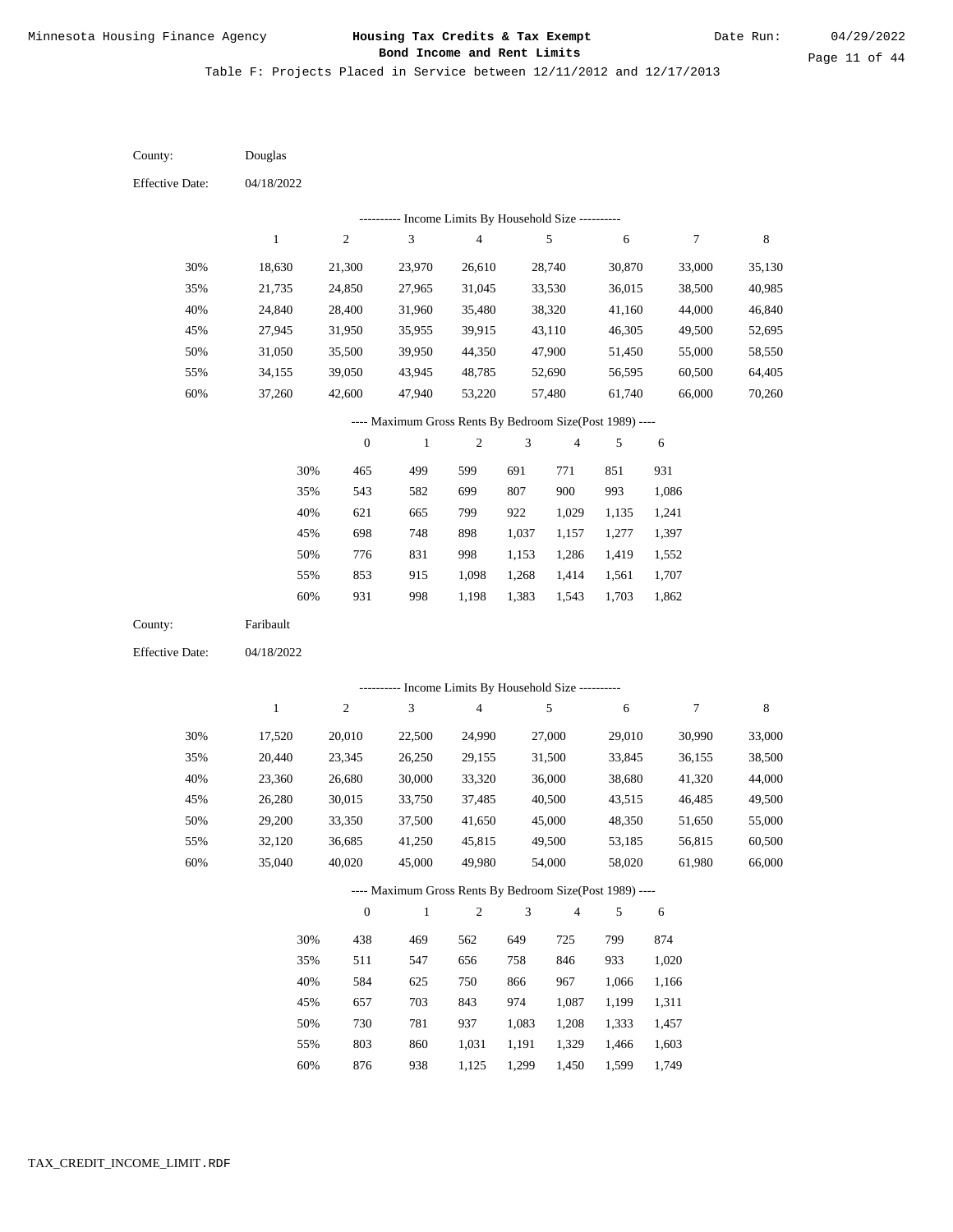| County:                | Fillmore     |                  |                                                                          |                |                             |                          |                |                |             |
|------------------------|--------------|------------------|--------------------------------------------------------------------------|----------------|-----------------------------|--------------------------|----------------|----------------|-------------|
| <b>Effective Date:</b> | 04/18/2022   |                  |                                                                          |                |                             |                          |                |                |             |
|                        |              |                  | --------- Income Limits By Household Size ----------                     |                |                             |                          |                |                |             |
|                        | $\mathbf{1}$ | $\boldsymbol{2}$ | $\mathfrak{Z}$                                                           | 4              |                             | 5                        | 6              | 7              | $\,$ 8 $\,$ |
| 30%                    | 18,240       | 20,850           | 23,460                                                                   | 26,040         |                             | 28,140                   | 30,210         | 32,310         | 34,380      |
| 35%                    | 21,280       | 24,325           | 27,370                                                                   | 30,380         |                             | 32,830                   | 35,245         | 37,695         | 40,110      |
| 40%                    | 24,320       | 27,800           | 31,280                                                                   | 34,720         |                             | 37,520                   | 40,280         | 43,080         | 45,840      |
| 45%                    | 27,360       | 31,275           | 35,190                                                                   | 39,060         |                             | 42,210                   | 45,315         | 48,465         | 51,570      |
| 50%                    | 30,400       | 34,750           | 39,100                                                                   | 43,400         |                             | 46,900                   | 50,350         | 53,850         | 57,300      |
| 55%                    | 33,440       | 38,225           | 43,010                                                                   | 47,740         |                             | 51,590                   | 55,385         | 59,235         | 63,030      |
| 60%                    | 36,480       | 41,700           | 46,920                                                                   | 52,080         |                             | 56,280                   | 60,420         | 64,620         | 68,760      |
|                        |              |                  | ---- Maximum Gross Rents By Bedroom Size(Post 1989) ----                 |                |                             |                          |                |                |             |
|                        |              | $\boldsymbol{0}$ | $\mathbf{1}$                                                             | $\mathfrak{2}$ | 3                           | $\overline{\mathcal{A}}$ | 5              | 6              |             |
|                        | 30%          | 456              | 488                                                                      | 586            | 677                         | 755                      | 833            | 911            |             |
|                        | 35%          | 532              | 570                                                                      | 684            | 790                         | 881                      | 972            | 1,063          |             |
|                        | 40%          | 608              | 651                                                                      | 782            | 903                         | 1,007                    | 1,111          | 1,215          |             |
|                        | 45%          | 684              | 732                                                                      | 879            | 1,015                       | 1,132                    | 1,250          | 1,367          |             |
|                        | 50%          | 760              | 814                                                                      | 977            | 1,128                       | 1,258                    | 1,389          | 1,519          |             |
|                        | 55%          | 836              | 895                                                                      | 1,075          | 1,241                       | 1,384                    | 1,528          | 1,670          |             |
|                        | 60%          | 912              | 977                                                                      | 1,173          | 1,354                       | 1,510                    | 1,667          | 1,822          |             |
| County:                |              |                  |                                                                          |                |                             |                          |                |                |             |
|                        | Freeborn     |                  |                                                                          |                |                             |                          |                |                |             |
| <b>Effective Date:</b> | 04/18/2022   |                  |                                                                          |                |                             |                          |                |                |             |
|                        |              |                  |                                                                          |                |                             |                          |                |                |             |
|                        |              |                  | --------- Income Limits By Household Size ----------                     |                |                             |                          |                |                |             |
|                        | $\mathbf{1}$ | $\sqrt{2}$       | $\mathfrak{Z}$                                                           | 4              |                             | 5                        | 6              | 7              | $\,8\,$     |
| 30%                    | 17,520       | 20,010           | 22,500                                                                   | 24,990         |                             | 27,000                   | 29,010         | 30,990         | 33,000      |
| 35%                    | 20,440       | 23,345           | 26,250                                                                   | 29,155         |                             | 31,500                   | 33,845         | 36,155         | 38,500      |
| 40%                    | 23,360       | 26,680           | 30,000                                                                   | 33,320         |                             | 36,000                   | 38,680         | 41,320         | 44,000      |
| 45%                    | 26,280       | 30,015           | 33,750                                                                   | 37,485         |                             | 40,500                   | 43,515         | 46,485         | 49,500      |
| 50%                    | 29,200       | 33,350           | 37,500                                                                   | 41,650         |                             | 45,000                   | 48,350         | 51,650         | 55,000      |
| 55%                    | 32,120       | 36,685           | 41,250                                                                   | 45,815         |                             | 49,500                   | 53,185         | 56,815         | 60,500      |
| 60%                    | 35,040       | 40,020           | 45,000                                                                   | 49,980         |                             | 54,000                   | 58,020         | 61,980         | 66,000      |
|                        |              | $\boldsymbol{0}$ | ---- Maximum Gross Rents By Bedroom Size(Post 1989) ----<br>$\mathbf{1}$ | $\overline{c}$ | $\ensuremath{\mathfrak{Z}}$ | $\overline{4}$           | 5              | 6              |             |
|                        |              |                  |                                                                          |                |                             |                          |                |                |             |
|                        | 30%          | 438              | 469                                                                      | 562            | 649                         | 725                      | 799            | 874            |             |
|                        | 35%          | 511              | 547                                                                      | 656            | 758                         | 846                      | 933            | 1,020          |             |
|                        | 40%          | 584              | 625                                                                      | 750            | 866                         | 967                      | 1,066          | 1,166          |             |
|                        | 45%<br>50%   | 657<br>730       | 703                                                                      | 843            | 974                         | 1,087                    | 1,199          | 1,311          |             |
|                        | 55%          | 803              | 781<br>860                                                               | 937<br>1,031   | 1,083<br>1,191              | 1,208<br>1,329           | 1,333<br>1,466 | 1,457<br>1,603 |             |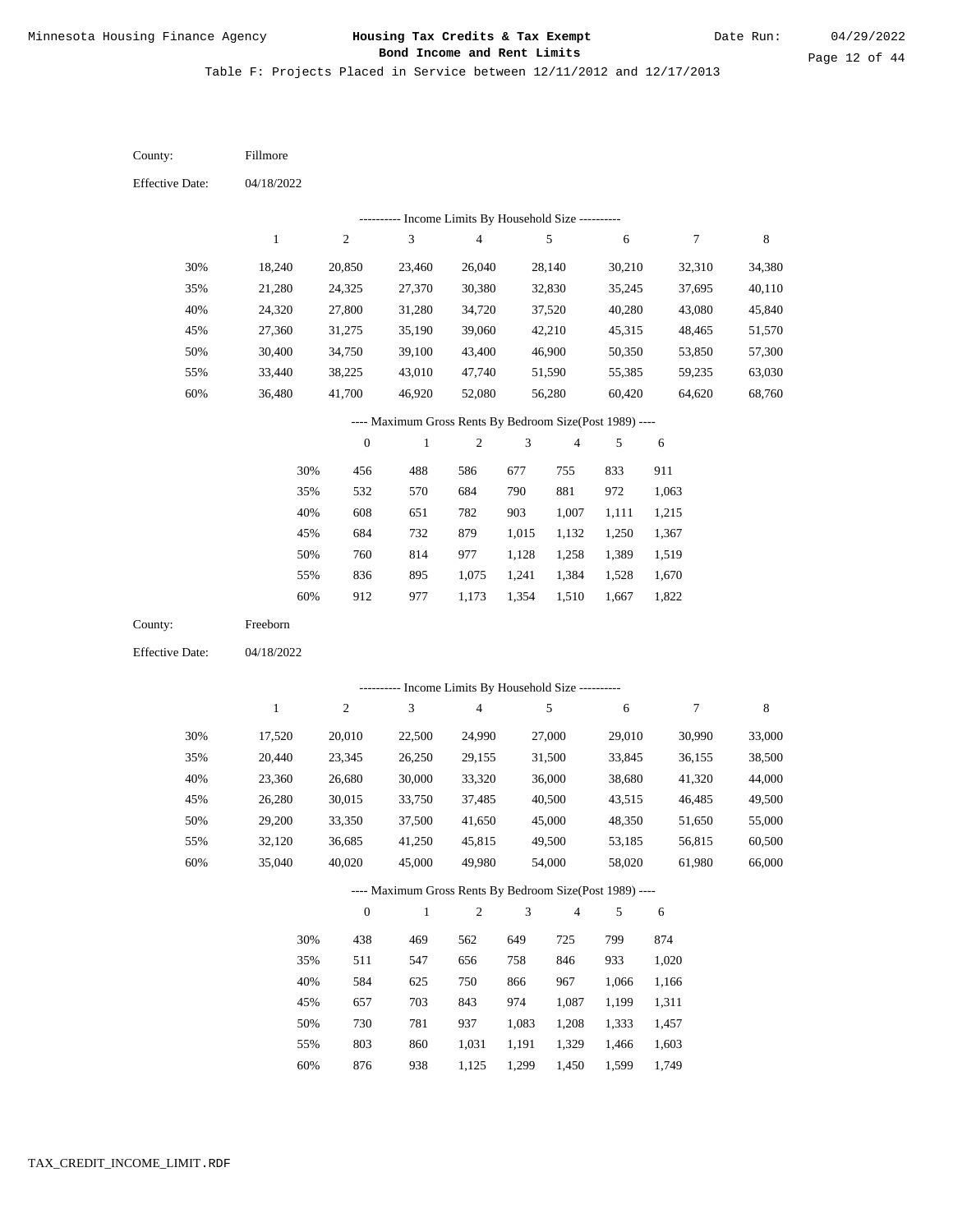Table F: Projects Placed in Service between 12/11/2012 and 12/17/2013

04/18/2022 04/18/2022 Goodhue Grant 30% 35% 40% 45% 50% 55% 60% 30% 35% 40% 45% 50% 55% 60% 20,340 23,730 27,120 30,510 33,900 37,290 40,680 17,520 20,440 23,360 26,280 29,200 32,120 35,040 23,250 27,125 31,000 34,875 38,750 42,625 46,500 20,010 23,345 26,680 30,015 33,350 36,685 40,020 26,160 30,520 34,880 39,240 43,600 47,960 52,320 22,500 26,250 30,000 33,750 37,500 41,250 45,000 29,040 33,880 38,720 43,560 48,400 53,240 58,080 24,990 29,155 33,320 37,485 41,650 45,815 49,980 31,380 36,610 41,840 47,070 52,300 57,530 62,760 27,000 31,500 36,000 40,500 45,000 49,500 54,000 33,690 39,305 44,920 50,535 56,150 61,765 67,380 29,010 33,845 38,680 43,515 48,350 53,185 58,020 36,030 42,035 48,040 54,045 60,050 66,055 72,060 30,990 36,155 41,320 46,485 51,650 56,815 61,980 38,340 44,730 51,120 57,510 63,900 70,290 76,680 33,000 38,500 44,000 49,500 55,000 60,500 66,000 508 593 678 762 847 932 1,017 438 511 584 657 730 803 876 544 635 726 817 908 998 1,089 469 547 625 703 781 860 938 654 763 872 981 1,090 1,199 1,308 562 656 750 843 937 1,031 1,125 755 881 1,007 1,132 1,258 1,384 1,510 649 758 866 974 1,083 1,191 1,299 842 982 1,123 1,263 1,403 1,544 1,684 725 846 967 1,087 1,208 1,329 1,450 929 1,084 1,239 1,394 1,549 1,704 1,859 799 933 1,066 1,199 1,333 1,466 1,599 1,016 1,185 1,355 1,524 1,694 1,863 2,032 874 1,020 1,166 1,311 1,457 1,603 1,749 County: County: Effective Date: Effective Date: 1 1 2 2 3 3 4 4 5 5 6 6 7 7 8 8 0 0 1 1 2 2 3 3 4 4 5 5 6 6 ---------- Income Limits By Household Size ---------- ---------- Income Limits By Household Size ---------- ---- Maximum Gross Rents By Bedroom Size(Post 1989) ---- ---- Maximum Gross Rents By Bedroom Size(Post 1989) ---- 30% 35% 40% 45% 50% 55% 60% 30% 35% 40% 45% 50% 55% 60%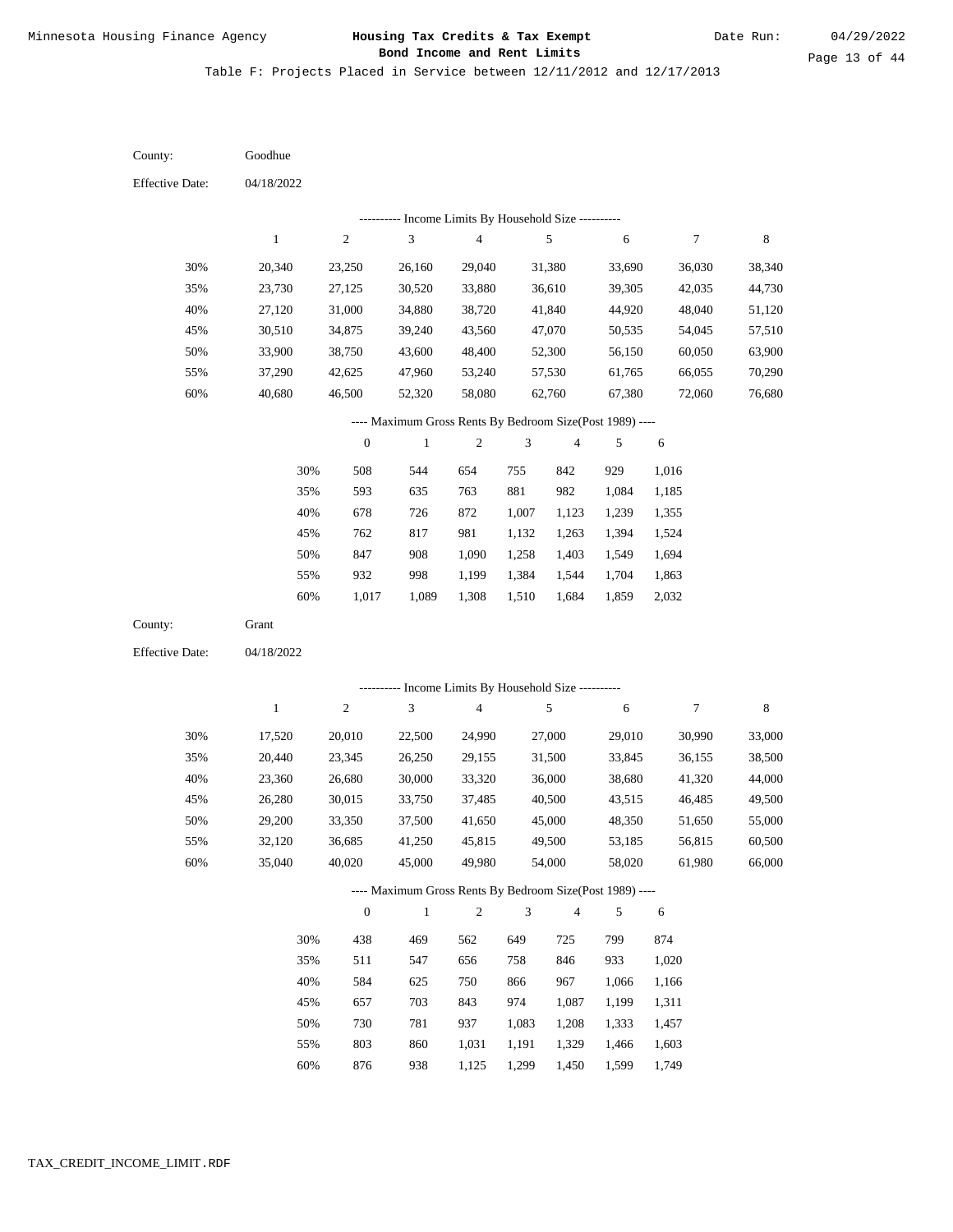Table F: Projects Placed in Service between 12/11/2012 and 12/17/2013

04/18/2022 04/18/2022 Hennepin Houston 30% 35% 40% 45% 50% 55% 60% 30% 35% 40% 45% 50% 55% 60% 24,660 28,770 32,880 36,990 41,100 45,210 49,320 18,930 22,085 25,240 28,395 31,550 34,705 37,860 28,170 32,865 37,560 42,255 46,950 51,645 56,340 21,630 25,235 28,840 32,445 36,050 39,655 43,260 31,680 36,960 42,240 47,520 52,800 58,080 63,360 24,330 28,385 32,440 36,495 40,550 44,605 48,660 35,190 41,055 46,920 52,785 58,650 64,515 70,380 27,030 31,535 36,040 40,545 45,050 49,555 54,060 38,010 44,345 50,680 57,015 63,350 69,685 76,020 29,220 34,090 38,960 43,830 48,700 53,570 58,440 40,830 47,635 54,440 61,245 68,050 74,855 81,660 31,380 36,610 41,840 47,070 52,300 57,530 62,760 43,650 50,925 58,200 65,475 72,750 80,025 87,300 33,540 39,130 44,720 50,310 55,900 61,490 67,080 46,470 54,215 61,960 69,705 77,450 85,195 92,940 35,700 41,650 47,600 53,550 59,500 65,450 71,400 616 719 822 924 1,027 1,130 1,233 473 552 631 709 788 867 946 660 770 880 990 1,100 1,210 1,320 507 591 676 760 845 929 1,014 792 924 1,056 1,188 1,320 1,452 1,584 608 709 811 912 1,013 1,115 1,216 915 1,067 1,220 1,372 1,525 1,677 1,830 703 820 937 1,054 1,171 1,289 1,406 1,020 1,190 1,361 1,531 1,701 1,871 2,041 784 915 1,046 1,176 1,307 1,438 1,569 1,126 1,314 1,502 1,689 1,877 2,065 2,253 865 1,009 1,154 1,298 1,442 1,586 1,731 1,231 1,436 1,642 1,847 2,052 2,258 2,463 946 1,103 1,261 1,419 1,576 1,734 1,892 County: County: Effective Date: Effective Date: 1 1 2 2 3 3 4 4 5 5 6 6 7 7 8 8 0 0 1 1 2 2 3 3 4 4 5 5 6 6 ---------- Income Limits By Household Size ---------- ---------- Income Limits By Household Size ---------- ---- Maximum Gross Rents By Bedroom Size(Post 1989) ---- ---- Maximum Gross Rents By Bedroom Size(Post 1989) ---- 30% 35% 40% 45% 50% 55% 60% 30% 35% 40% 45% 50% 55% 60%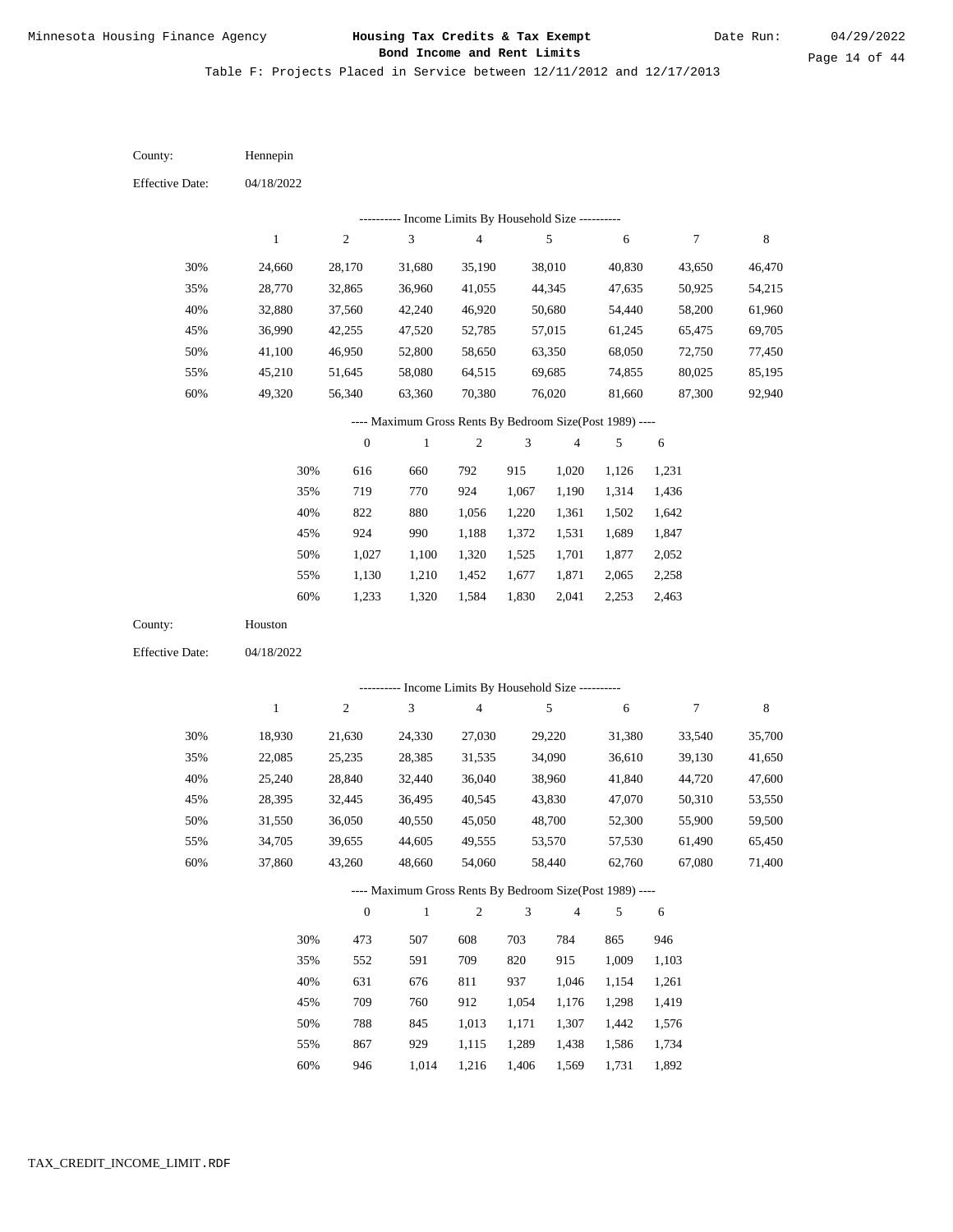Table F: Projects Placed in Service between 12/11/2012 and 12/17/2013

04/18/2022 04/18/2022 Hubbard Isanti 30% 35% 40% 45% 50% 55% 60% 30% 35% 40% 45% 50% 55% 60% 17,520 20,440 23,360 26,280 29,200 32,120 35,040 24,660 28,770 32,880 36,990 41,100 45,210 49,320 20,010 23,345 26,680 30,015 33,350 36,685 40,020 28,170 32,865 37,560 42,255 46,950 51,645 56,340 22,500 26,250 30,000 33,750 37,500 41,250 45,000 31,680 36,960 42,240 47,520 52,800 58,080 63,360 24,990 29,155 33,320 37,485 41,650 45,815 49,980 35,190 41,055 46,920 52,785 58,650 64,515 70,380 27,000 31,500 36,000 40,500 45,000 49,500 54,000 38,010 44,345 50,680 57,015 63,350 69,685 76,020 29,010 33,845 38,680 43,515 48,350 53,185 58,020 40,830 47,635 54,440 61,245 68,050 74,855 81,660 30,990 36,155 41,320 46,485 51,650 56,815 61,980 43,650 50,925 58,200 65,475 72,750 80,025 87,300 33,000 38,500 44,000 49,500 55,000 60,500 66,000 46,470 54,215 61,960 69,705 77,450 85,195 92,940 438 511 584 657 730 803 876 616 719 822 924 1,027 1,130 469 547 625 703 781 860 938 660 770 880 990 1,100 1,210 562 656 750 843 937 1,031 1,125 792 924 1,056 1,188 1,320 1,452 649 758 866 974 1,083 1,191 1,299 915 1,067 1,220 1,372 1,525 1,677 725 846 967 1,087 1,208 1,329 1,450 1,020 1,190 1,361 1,531 1,701 1,871 799 933 1,066 1,199 1,333 1,466 1,599 1,126 1,314 1,502 1,689 1,877 2,065 874 1,020 1,166 1,311 1,457 1,603 1,749 1,231 1,436 1,642 1,847 2,052 2,258 County: County: Effective Date: Effective Date: 1 1 2 2 3 3 4 4 5 5 6 6 7 7 8 8 0 0 1 1 2 2 3 3 4 4 5 5 6 6 ---------- Income Limits By Household Size ---------- ---------- Income Limits By Household Size ---------- ---- Maximum Gross Rents By Bedroom Size(Post 1989) ---- ---- Maximum Gross Rents By Bedroom Size(Post 1989) ---- 30% 35% 40% 45% 50% 55% 60% 30% 35% 40% 45% 50% 55%

1,233

60%

1,320

1,584

1,830

2,041

2,253

2,463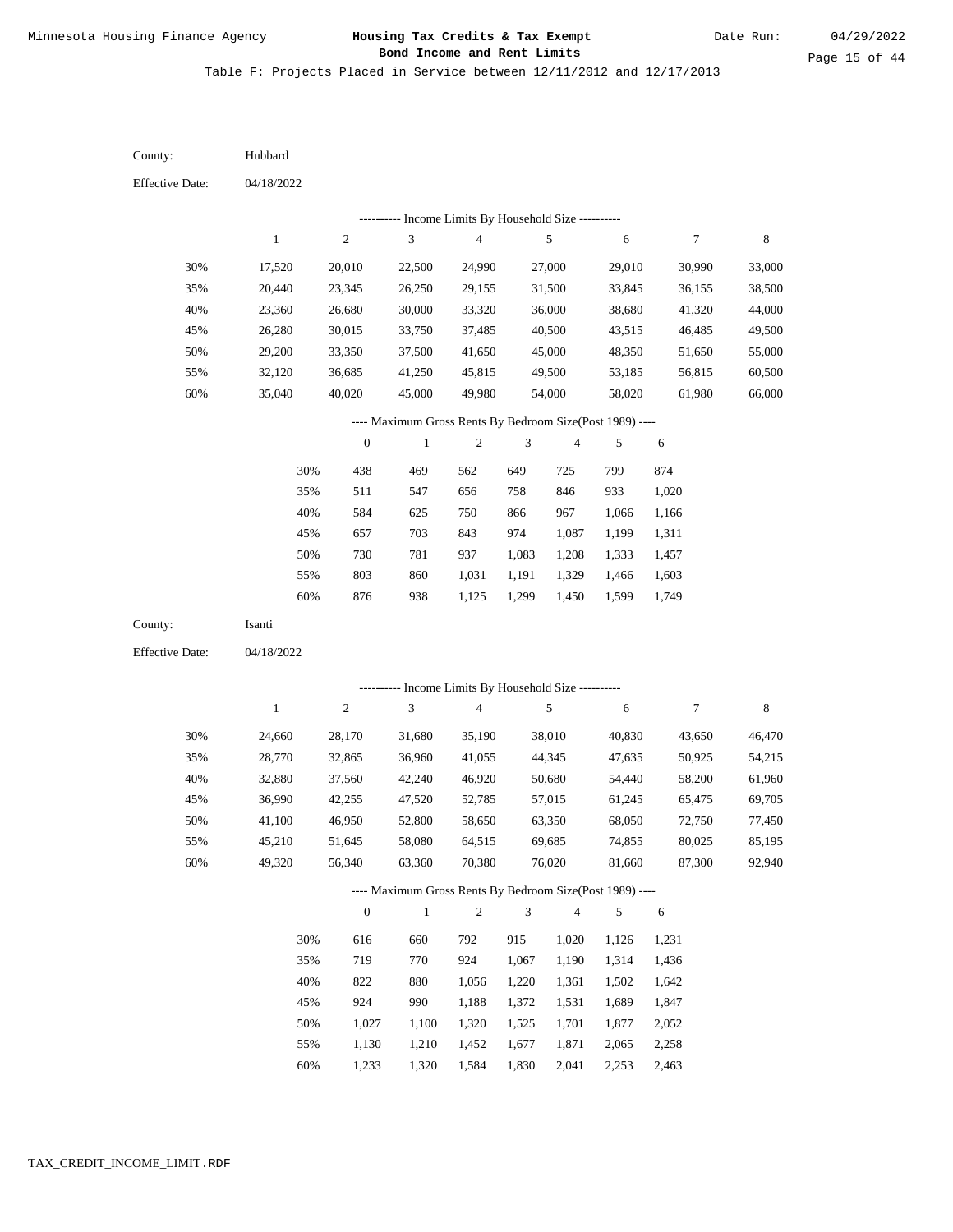Table F: Projects Placed in Service between 12/11/2012 and 12/17/2013

| County:                | Itasca       |                  |                                                          |                         |                |                |            |        |        |
|------------------------|--------------|------------------|----------------------------------------------------------|-------------------------|----------------|----------------|------------|--------|--------|
| <b>Effective Date:</b> | 04/18/2022   |                  |                                                          |                         |                |                |            |        |        |
|                        |              |                  | --------- Income Limits By Household Size ----------     |                         |                |                |            |        |        |
|                        | $\,1$        | $\sqrt{2}$       | 3                                                        | 4                       |                | 5              | 6          | 7      | 8      |
| 30%                    | 17,520       | 20,010           | 22,500                                                   | 24,990                  |                | 27,000         | 29,010     | 30,990 | 33,000 |
| 35%                    | 20,440       | 23,345           | 26,250                                                   | 29,155                  |                | 31,500         | 33,845     | 36,155 | 38,500 |
| 40%                    | 23,360       | 26,680           | 30,000                                                   | 33,320                  |                | 36,000         | 38,680     | 41,320 | 44,000 |
| 45%                    | 26,280       | 30,015           | 33,750                                                   | 37,485                  |                | 40,500         | 43,515     | 46,485 | 49,500 |
| 50%                    | 29,200       | 33,350           | 37,500                                                   | 41,650                  |                | 45,000         | 48,350     | 51,650 | 55,000 |
| 55%                    | 32,120       | 36,685           | 41,250                                                   | 45,815                  |                | 49,500         | 53,185     | 56,815 | 60,500 |
| 60%                    | 35,040       | 40,020           | 45,000                                                   | 49,980                  |                | 54,000         | 58,020     | 61,980 | 66,000 |
|                        |              |                  | ---- Maximum Gross Rents By Bedroom Size(Post 1989) ---- |                         |                |                |            |        |        |
|                        |              | $\boldsymbol{0}$ | $\mathbf{1}$                                             | $\mathfrak{2}$          | 3              | 4              | 5          | 6      |        |
|                        | 30%          | 438              | 469                                                      | 562                     | 649            | 725            | 799        | 874    |        |
|                        | 35%          | 511              | 547                                                      | 656                     | 758            | 846            | 933        | 1,020  |        |
|                        | 40%          | 584              | 625                                                      | 750                     | 866            | 967            | 1,066      | 1,166  |        |
|                        | 45%          | 657              | 703                                                      | 843                     | 974            | 1,087          | 1,199      | 1,311  |        |
|                        | 50%          | 730              | 781                                                      | 937                     | 1,083          | 1,208          | 1,333      | 1,457  |        |
|                        | 55%          | 803              | 860                                                      | 1,031                   | 1,191          | 1,329          | 1,466      | 1,603  |        |
|                        | 60%          | 876              | 938                                                      | 1,125                   | 1,299          | 1,450          | 1,599      | 1,749  |        |
| County:                | Jackson      |                  |                                                          |                         |                |                |            |        |        |
| <b>Effective Date:</b> | 04/18/2022   |                  |                                                          |                         |                |                |            |        |        |
|                        |              |                  | --------- Income Limits By Household Size ----------     |                         |                |                |            |        |        |
|                        | $\mathbf{1}$ | $\sqrt{2}$       | $\sqrt{3}$                                               | $\overline{\mathbf{4}}$ |                | 5              | $\sqrt{6}$ | $\tau$ | 8      |
| 30%                    | 17,580       | 20,070           | 22,590                                                   | 25,080                  |                | 27,090         | 29,100     | 31,110 | 33,120 |
| 35%                    | 20,510       | 23,415           | 26,355                                                   | 29,260                  |                | 31,605         | 33,950     | 36,295 | 38,640 |
| 40%                    | 23,440       | 26,760           | 30,120                                                   | 33,440                  |                | 36,120         | 38,800     | 41,480 | 44,160 |
| 45%                    | 26,370       | 30,105           | 33,885                                                   | 37,620                  |                | 40,635         | 43,650     | 46,665 | 49,680 |
| 50%                    | 29,300       | 33,450           | 37,650                                                   | 41,800                  |                | 45,150         | 48,500     | 51,850 | 55,200 |
| 55%                    | 32,230       | 36,795           | 41,415                                                   | 45,980                  |                | 49,665         | 53,350     | 57,035 | 60,720 |
| 60%                    | 35,160       | 40,140           | 45,180                                                   | 50,160                  |                | 54,180         | 58,200     | 62,220 | 66,240 |
|                        |              |                  | ---- Maximum Gross Rents By Bedroom Size(Post 1989) ---- |                         |                |                |            |        |        |
|                        |              | $\mathbf{0}$     | $\,1\,$                                                  | $\sqrt{2}$              | $\mathfrak{Z}$ | $\overline{4}$ | 5          | 6      |        |
|                        | 30%          | 439              | 470                                                      | 564                     | 652            | 727            | 802        | 877    |        |
|                        | 35%          | 512              | 549                                                      | 658                     | 760            | 848            | 936        | 1,024  |        |
|                        | 40%          | 586              | 627                                                      | 753                     | 869            | 970            | 1,070      | 1,170  |        |
|                        | 45%          | 659              | 705                                                      | 847                     | 978            | 1,091          | 1,204      | 1,316  |        |
|                        | 50%          | 732              | 784                                                      | 941                     | 1,086          | 1,212          | 1,338      | 1,463  |        |
|                        | 55%          | 805              | 862                                                      | 1,035                   | 1,195          | 1,333          | 1,471      | 1,609  |        |

879 941 1,129 1,304 1,455 1,605 1,755 60%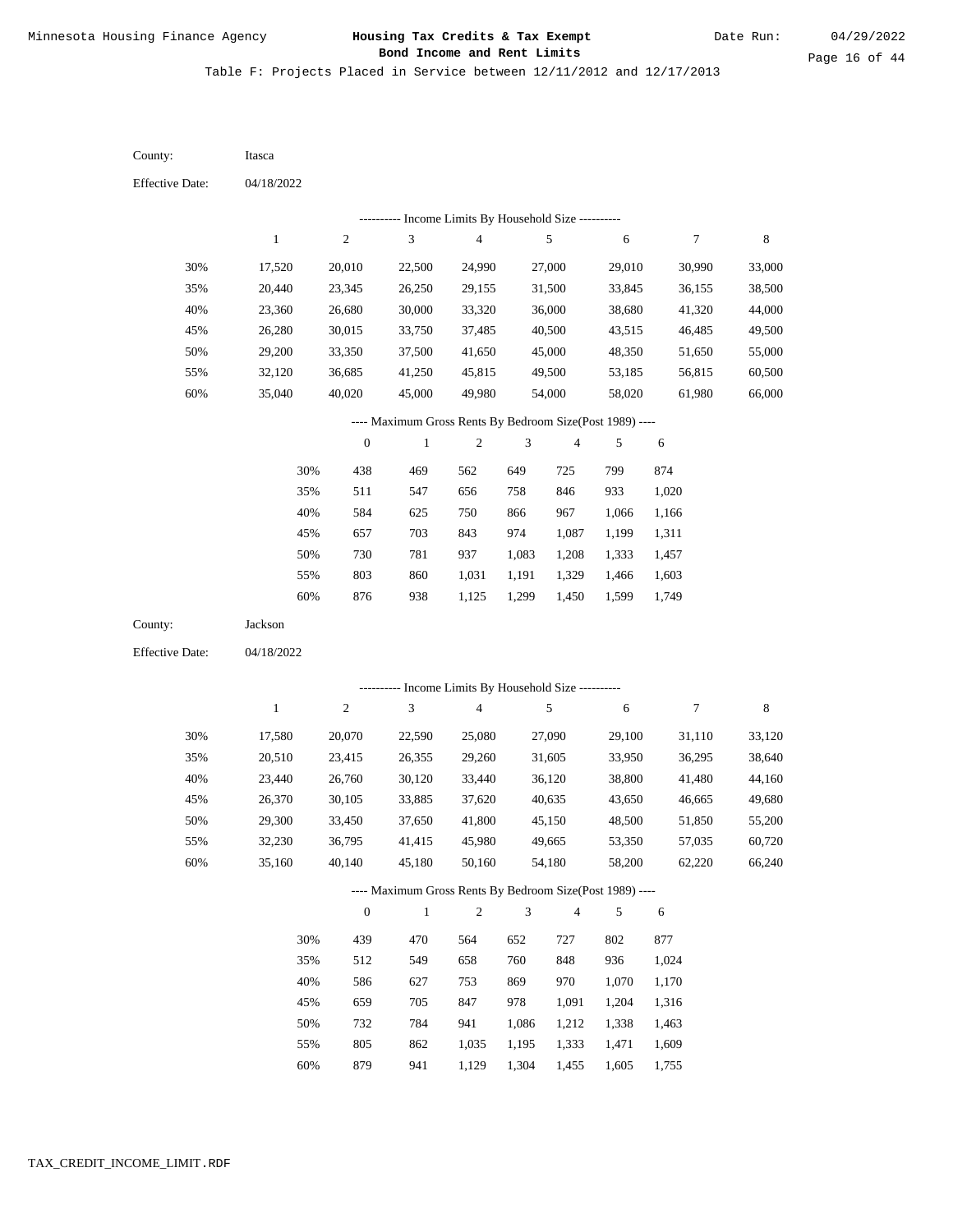Table F: Projects Placed in Service between 12/11/2012 and 12/17/2013

04/18/2022 04/18/2022 Kanabec Kandiyohi 30% 35% 40% 45% 50% 55% 60% 30% 35% 40% 45% 50% 55% 60% 17,520 20,440 23,360 26,280 29,200 32,120 35,040 17,580 20,510 23,440 26,370 29,300 32,230 35,160 20,010 23,345 26,680 30,015 33,350 36,685 40,020 20,070 23,415 26,760 30,105 33,450 36,795 40,140 22,500 26,250 30,000 33,750 37,500 41,250 45,000 22,590 26,355 30,120 33,885 37,650 41,415 45,180 24,990 29,155 33,320 37,485 41,650 45,815 49,980 25,080 29,260 33,440 37,620 41,800 45,980 50,160 27,000 31,500 36,000 40,500 45,000 49,500 54,000 27,090 31,605 36,120 40,635 45,150 49,665 54,180 29,010 33,845 38,680 43,515 48,350 53,185 58,020 29,100 33,950 38,800 43,650 48,500 53,350 58,200 30,990 36,155 41,320 46,485 51,650 56,815 61,980 31,110 36,295 41,480 46,665 51,850 57,035 62,220 33,000 38,500 44,000 49,500 55,000 60,500 66,000 33,120 38,640 44,160 49,680 55,200 60,720 66,240 438 511 584 657 730 803 876 439 512 586 659 732 805 879 469 547 625 703 781 860 938 470 549 627 705 784 862 562 656 750 843 937 1,031 1,125 564 658 753 847 941 1,035 649 758 866 974 1,083 1,191 1,299 652 760 869 978 1,086 1,195 725 846 967 1,087 1,208 1,329 1,450 727 848 970 1,091 1,212 1,333 799 933 1,066 1,199 1,333 1,466 1,599 802 936 1,070 1,204 1,338 1,471 874 1,020 1,166 1,311 1,457 1,603 1,749 877 1,024 1,170 1,316 1,463 1,609 County: County: Effective Date: Effective Date: 1 1 2 2 3 3 4 4 5 5 6 6 7 7 8 8 0 0 1 1 2 2 3 3 4 4 5 5 6 6 ---------- Income Limits By Household Size ---------- ---------- Income Limits By Household Size ---------- ---- Maximum Gross Rents By Bedroom Size(Post 1989) ---- ---- Maximum Gross Rents By Bedroom Size(Post 1989) ---- 30% 35% 40% 45% 50% 55% 60% 30% 35% 40% 45% 50% 55% 60%

941

1,129

1,304

1,455

1,605

1,755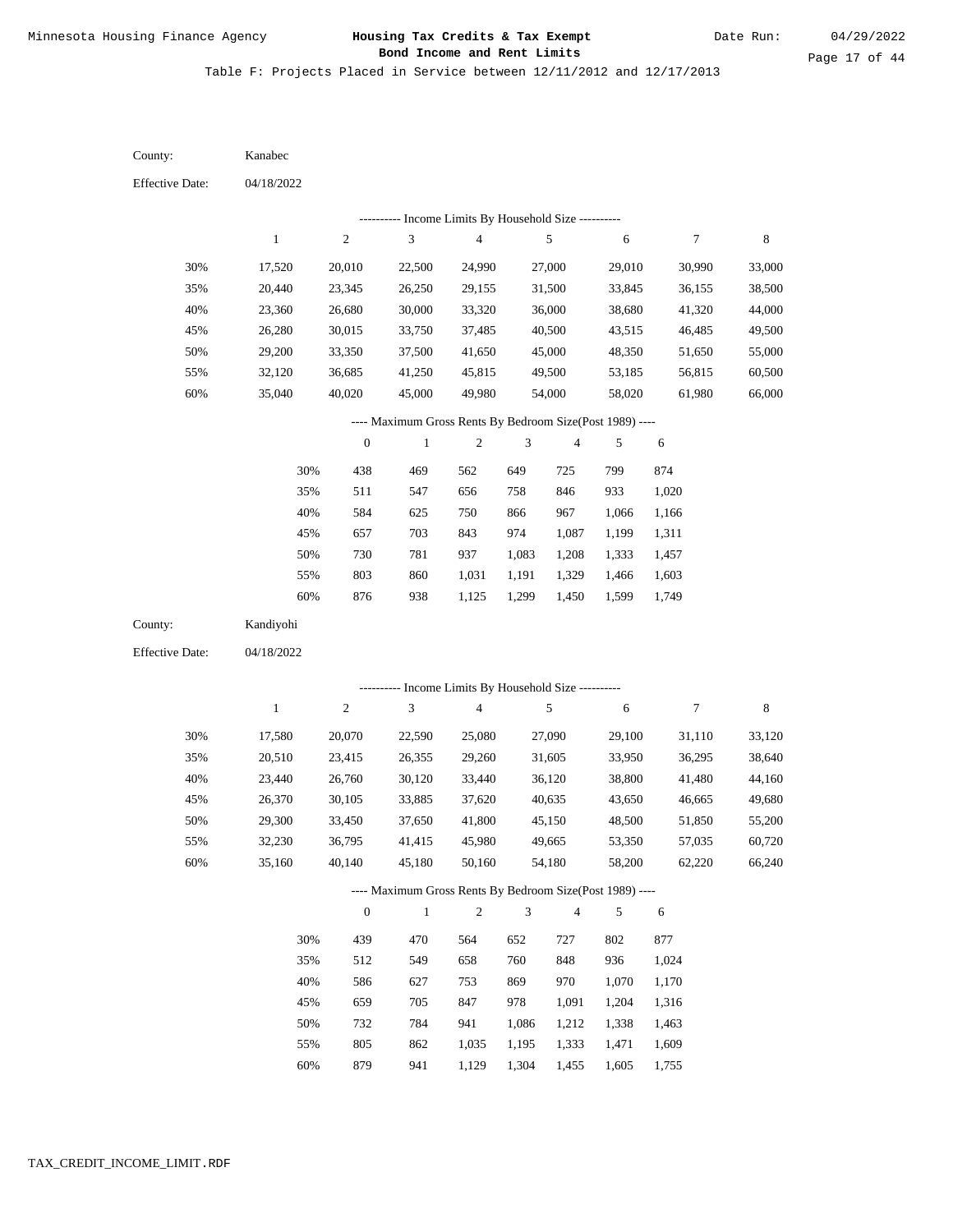Table F: Projects Placed in Service between 12/11/2012 and 12/17/2013

04/18/2022 04/18/2022 Kittson Koochiching 30% 35% 40% 45% 50% 55% 60% 30% 35% 40% 45% 50% 55% 60% 17,550 20,475 23,400 26,325 29,250 32,175 35,100 17,520 20,440 23,360 26,280 29,200 32,120 35,040 20,040 23,380 26,720 30,060 33,400 36,740 40,080 20,010 23,345 26,680 30,015 33,350 36,685 40,020 22,560 26,320 30,080 33,840 37,600 41,360 45,120 22,500 26,250 30,000 33,750 37,500 41,250 45,000 25,050 29,225 33,400 37,575 41,750 45,925 50,100 24,990 29,155 33,320 37,485 41,650 45,815 49,980 27,060 31,570 36,080 40,590 45,100 49,610 54,120 27,000 31,500 36,000 40,500 45,000 49,500 54,000 29,070 33,915 38,760 43,605 48,450 53,295 58,140 29,010 33,845 38,680 43,515 48,350 53,185 58,020 31,080 36,260 41,440 46,620 51,800 56,980 62,160 30,990 36,155 41,320 46,485 51,650 56,815 61,980 33,090 38,605 44,120 49,635 55,150 60,665 66,180 33,000 38,500 44,000 49,500 55,000 60,500 66,000 438 511 585 658 731 804 877 438 511 584 657 730 803 876 469 548 626 704 783 861 939 469 547 625 703 781 860 938 564 658 752 846 940 1,034 1,128 562 656 750 843 937 1,031 1,125 651 759 868 977 1,085 1,194 1,302 649 758 866 974 1,083 1,191 1,299 726 847 969 1,090 1,211 1,332 1,453 725 846 967 1,087 1,208 1,329 1,450 802 935 1,069 1,203 1,336 1,470 1,604 799 933 1,066 1,199 1,333 1,466 1,599 876 1,022 1,169 1,315 1,461 1,607 1,753 874 1,020 1,166 1,311 1,457 1,603 1,749 County: County: Effective Date: Effective Date: 1 1 2 2 3 3 4 4 5 5 6 6 7 7 8 8 0 0 1 1 2 2 3 3 4 4 5 5 6 6 ---------- Income Limits By Household Size ---------- ---------- Income Limits By Household Size ---------- ---- Maximum Gross Rents By Bedroom Size(Post 1989) ---- ---- Maximum Gross Rents By Bedroom Size(Post 1989) ---- 30% 35% 40% 45% 50% 55% 60% 30% 35% 40% 45% 50% 55% 60%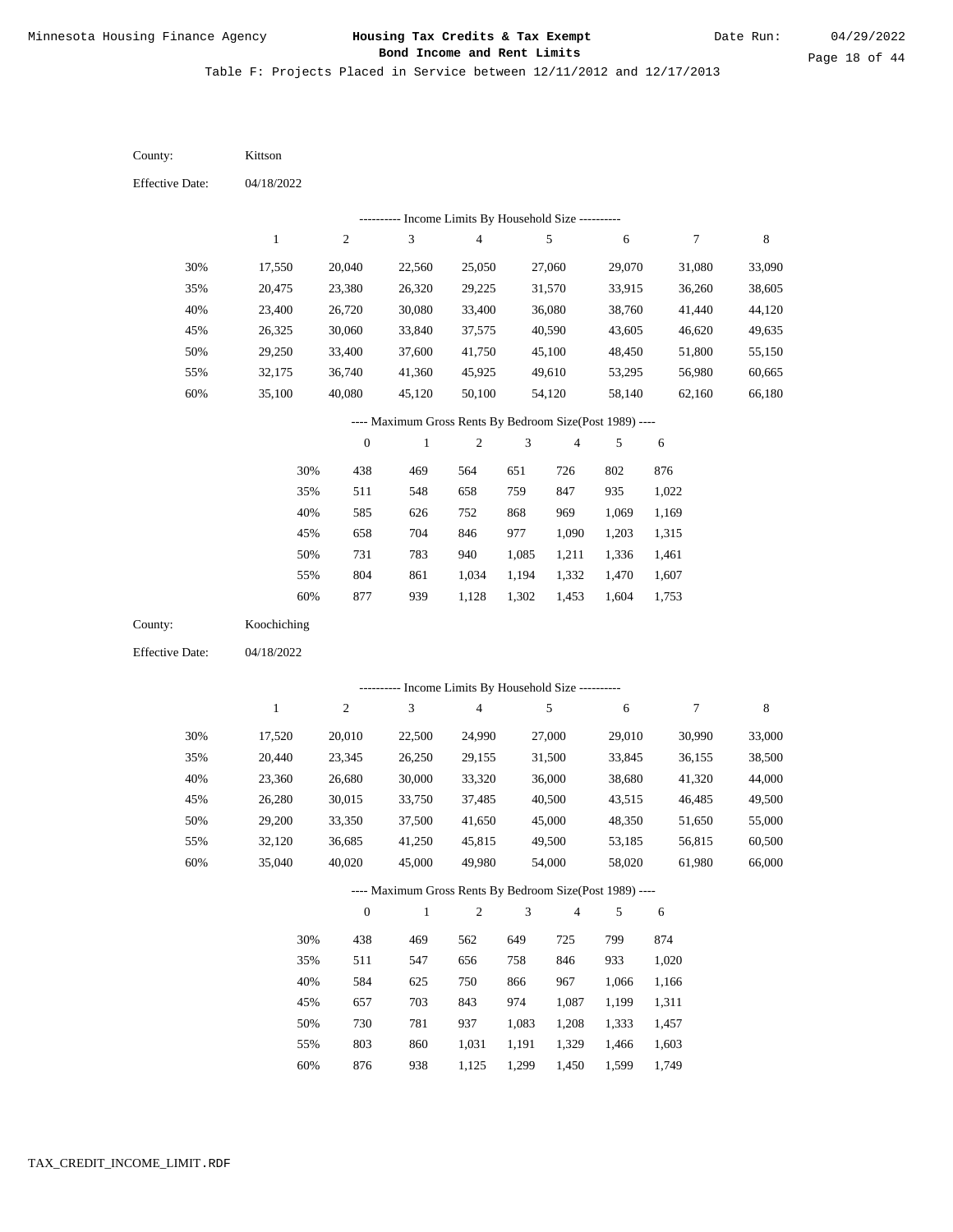Table F: Projects Placed in Service between 12/11/2012 and 12/17/2013

04/18/2022 04/18/2022 Lac Qui Parle Lake 30% 35% 40% 45% 50% 55% 60% 30% 35% 40% 45% 50% 55% 60% 17,520 20,440 23,360 26,280 29,200 32,120 35,040 17,520 20,440 23,360 26,280 29,200 32,120 35,040 20,010 23,345 26,680 30,015 33,350 36,685 40,020 20,010 23,345 26,680 30,015 33,350 36,685 40,020 22,500 26,250 30,000 33,750 37,500 41,250 45,000 22,500 26,250 30,000 33,750 37,500 41,250 45,000 24,990 29,155 33,320 37,485 41,650 45,815 49,980 24,990 29,155 33,320 37,485 41,650 45,815 49,980 27,000 31,500 36,000 40,500 45,000 49,500 54,000 27,000 31,500 36,000 40,500 45,000 49,500 54,000 29,010 33,845 38,680 43,515 48,350 53,185 58,020 29,010 33,845 38,680 43,515 48,350 53,185 58,020 30,990 36,155 41,320 46,485 51,650 56,815 61,980 30,990 36,155 41,320 46,485 51,650 56,815 61,980 33,000 38,500 44,000 49,500 55,000 60,500 66,000 33,000 38,500 44,000 49,500 55,000 60,500 66,000 438 511 584 657 730 803 876 438 511 584 657 730 803 876 469 547 625 703 781 860 938 469 547 625 703 781 860 938 562 656 750 843 937 1,031 1,125 562 656 750 843 937 1,031 1,125 649 758 866 974 1,083 1,191 1,299 649 758 866 974 1,083 1,191 1,299 725 846 967 1,087 1,208 1,329 1,450 725 846 967 1,087 1,208 1,329 1,450 799 933 1,066 1,199 1,333 1,466 1,599 799 933 1,066 1,199 1,333 1,466 1,599 874 1,020 1,166 1,311 1,457 1,603 1,749 874 1,020 1,166 1,311 1,457 1,603 1,749 County: County: Effective Date: Effective Date: 1 1 2 2 3 3 4 4 5 5 6 6 7 7 8 8 0 0 1 1 2 2 3 3 4 4 5 5 6 6 ---------- Income Limits By Household Size ---------- ---------- Income Limits By Household Size ---------- ---- Maximum Gross Rents By Bedroom Size(Post 1989) ---- ---- Maximum Gross Rents By Bedroom Size(Post 1989) ---- 30% 35% 40% 45% 50% 55% 60% 30% 35% 40% 45% 50% 55% 60%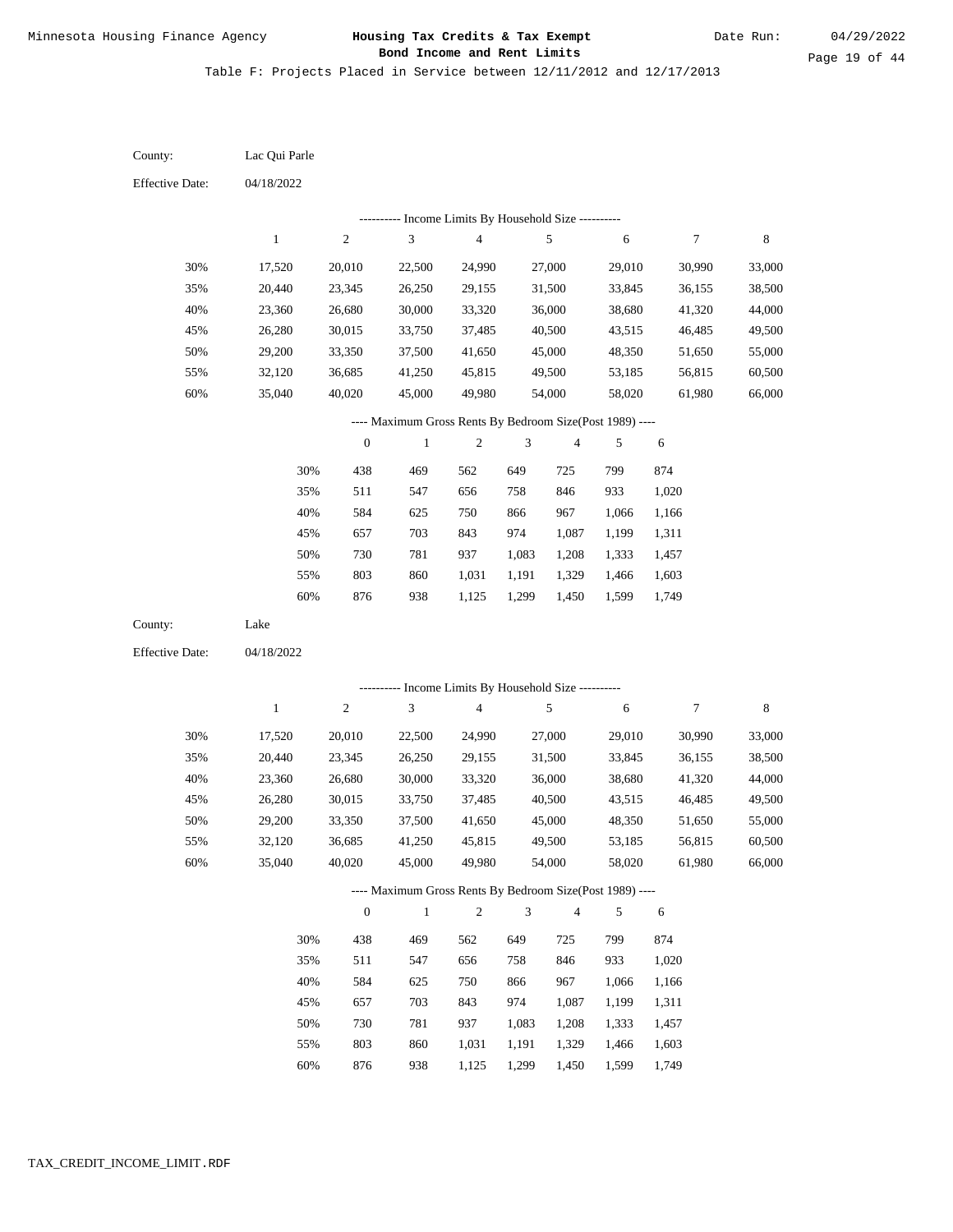Page 20 of 44

| County:                | Lake of the Woods |                  |                                                          |                |                |                |            |                  |         |
|------------------------|-------------------|------------------|----------------------------------------------------------|----------------|----------------|----------------|------------|------------------|---------|
| <b>Effective Date:</b> | 04/18/2022        |                  |                                                          |                |                |                |            |                  |         |
|                        |                   |                  | --------- Income Limits By Household Size ----------     |                |                |                |            |                  |         |
|                        | $\,1$             | $\sqrt{2}$       | 3                                                        | $\overline{4}$ |                | 5              | $\sqrt{6}$ | $\boldsymbol{7}$ | $\,8\,$ |
| 30%                    | 17,520            | 20,010           | 22,500                                                   | 24,990         |                | 27,000         | 29,010     | 30,990           | 33,000  |
| 35%                    | 20,440            | 23,345           | 26,250                                                   | 29,155         |                | 31,500         | 33,845     | 36,155           | 38,500  |
| 40%                    | 23,360            | 26,680           | 30,000                                                   | 33,320         |                | 36,000         | 38,680     | 41,320           | 44,000  |
| 45%                    | 26,280            | 30,015           | 33,750                                                   | 37,485         |                | 40,500         | 43,515     | 46,485           | 49,500  |
| 50%                    | 29,200            | 33,350           | 37,500                                                   | 41,650         |                | 45,000         | 48,350     | 51,650           | 55,000  |
| 55%                    | 32,120            | 36,685           | 41,250                                                   | 45,815         |                | 49,500         | 53,185     | 56,815           | 60,500  |
| 60%                    | 35,040            | 40,020           | 45,000                                                   | 49,980         |                | 54,000         | 58,020     | 61,980           | 66,000  |
|                        |                   |                  | ---- Maximum Gross Rents By Bedroom Size(Post 1989) ---- |                |                |                |            |                  |         |
|                        |                   | $\boldsymbol{0}$ | $\,1$                                                    | $\mathfrak{2}$ | 3              | $\overline{4}$ | 5          | 6                |         |
|                        | 30%               | 438              | 469                                                      | 562            | 649            | 725            | 799        | 874              |         |
|                        | 35%               | 511              | 547                                                      | 656            | 758            | 846            | 933        | 1,020            |         |
|                        | 40%               | 584              | 625                                                      | 750            | 866            | 967            | 1,066      | 1,166            |         |
|                        | 45%               | 657              | 703                                                      | 843            | 974            | 1,087          | 1,199      | 1,311            |         |
|                        | 50%               | 730              | 781                                                      | 937            | 1,083          | 1,208          | 1,333      | 1,457            |         |
|                        | 55%               | 803              | 860                                                      | 1,031          | 1,191          | 1,329          | 1,466      | 1,603            |         |
|                        | 60%               | 876              | 938                                                      | 1,125          | 1,299          | 1,450          | 1,599      | 1,749            |         |
| County:                | Le Sueur          |                  |                                                          |                |                |                |            |                  |         |
| Effective Date:        | 04/18/2022        |                  |                                                          |                |                |                |            |                  |         |
|                        |                   |                  | --------- Income Limits By Household Size ----------     |                |                |                |            |                  |         |
|                        | $\,1$             | $\sqrt{2}$       | 3                                                        | $\overline{4}$ |                | 5              | $\sqrt{6}$ | $\boldsymbol{7}$ | $\,8\,$ |
| 30%                    | 20,370            | 23,280           | 26,190                                                   | 29,100         |                | 31,440         | 33,780     | 36,090           | 38,430  |
| 35%                    | 23,765            | 27,160           | 30,555                                                   | 33,950         |                | 36,680         | 39,410     | 42,105           | 44,835  |
| 40%                    | 27,160            | 31,040           | 34,920                                                   | 38,800         |                | 41,920         | 45,040     | 48,120           | 51,240  |
| 45%                    | 30,555            | 34,920           | 39,285                                                   | 43,650         |                | 47,160         | 50,670     | 54,135           | 57,645  |
| 50%                    | 33,950            | 38,800           | 43,650                                                   | 48,500         |                | 52,400         | 56,300     | 60,150           | 64,050  |
| 55%                    | 37,345            | 42,680           | 48,015                                                   | 53,350         |                | 57,640         | 61,930     | 66,165           | 70,455  |
| 60%                    | 40,740            | 46,560           | 52,380                                                   | 58,200         |                | 62,880         | 67,560     | 72,180           | 76,860  |
|                        |                   |                  | ---- Maximum Gross Rents By Bedroom Size(Post 1989) ---- |                |                |                |            |                  |         |
|                        |                   | $\boldsymbol{0}$ | $\mathbf{1}$                                             | $\sqrt{2}$     | $\mathfrak{Z}$ | $\overline{4}$ | 5          | $\sqrt{6}$       |         |
|                        | 30%               | 509              | 545                                                      | 654            | 756            | 844            | 931        | 1,018            |         |
|                        | 35%               | 594              | 636                                                      | 763            | 882            | 985            | 1,086      | 1,188            |         |
|                        | 40%               | 679              | 727                                                      | 873            | 1,009          | 1,126          | 1,242      | 1,358            |         |
|                        | 45%               | 763              | 818                                                      | 982            | 1,135          | 1,266          | 1,397      | 1,527            |         |
|                        | 50%               | 848              | 909                                                      | 1,091          | 1,261          | 1,407          | 1,552      | 1,697            |         |
|                        | 55%               | 933              | 1,000                                                    | 1,200          | 1,387          | 1,548          | 1,707      | 1,867            |         |
|                        |                   |                  |                                                          |                |                |                |            |                  |         |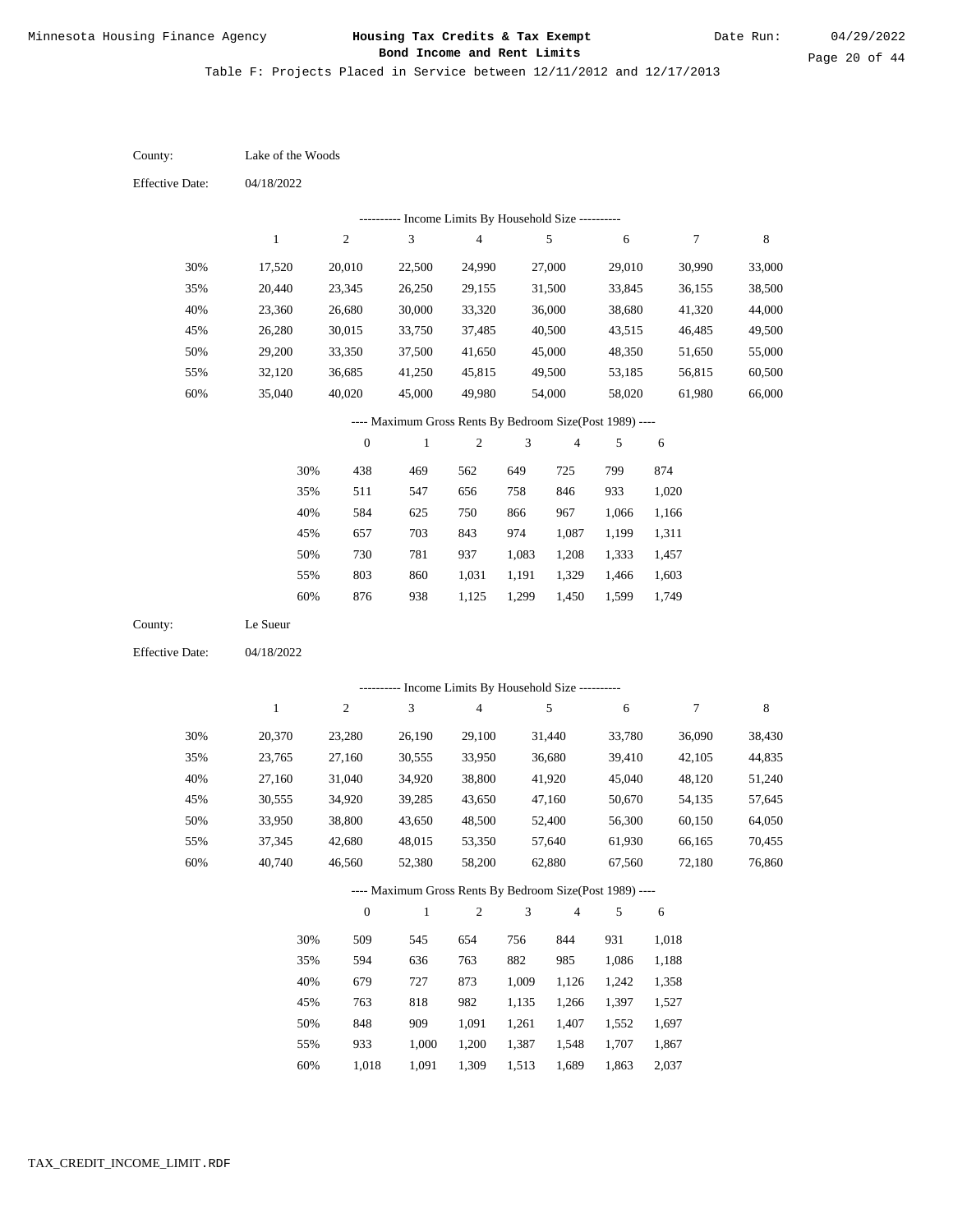Table F: Projects Placed in Service between 12/11/2012 and 12/17/2013

04/18/2022 04/18/2022 Lincoln Lyon 30% 35% 40% 45% 50% 55% 60% 30% 35% 40% 45% 50% 55% 60% 17,520 20,440 23,360 26,280 29,200 32,120 35,040 17,580 20,510 23,440 26,370 29,300 32,230 35,160 20,010 23,345 26,680 30,015 33,350 36,685 40,020 20,070 23,415 26,760 30,105 33,450 36,795 40,140 22,500 26,250 30,000 33,750 37,500 41,250 45,000 22,590 26,355 30,120 33,885 37,650 41,415 45,180 24,990 29,155 33,320 37,485 41,650 45,815 49,980 25,080 29,260 33,440 37,620 41,800 45,980 50,160 27,000 31,500 36,000 40,500 45,000 49,500 54,000 27,090 31,605 36,120 40,635 45,150 49,665 54,180 29,010 33,845 38,680 43,515 48,350 53,185 58,020 29,100 33,950 38,800 43,650 48,500 53,350 58,200 30,990 36,155 41,320 46,485 51,650 56,815 61,980 31,110 36,295 41,480 46,665 51,850 57,035 62,220 33,000 38,500 44,000 49,500 55,000 60,500 66,000 33,120 38,640 44,160 49,680 55,200 60,720 66,240 438 511 584 657 730 803 876 439 512 586 659 732 805 879 469 547 625 703 781 860 938 470 549 627 705 784 862 562 656 750 843 937 1,031 1,125 564 658 753 847 941 1,035 649 758 866 974 1,083 1,191 1,299 652 760 869 978 1,086 1,195 725 846 967 1,087 1,208 1,329 1,450 727 848 970 1,091 1,212 1,333 799 933 1,066 1,199 1,333 1,466 1,599 802 936 1,070 1,204 1,338 1,471 874 1,020 1,166 1,311 1,457 1,603 1,749 877 1,024 1,170 1,316 1,463 1,609 County: County: Effective Date: Effective Date: 1 1 2 2 3 3 4 4 5 5 6 6 7 7 8 8 0 0 1 1 2 2 3 3 4 4 5 5 6 6 ---------- Income Limits By Household Size ---------- ---------- Income Limits By Household Size ---------- ---- Maximum Gross Rents By Bedroom Size(Post 1989) ---- ---- Maximum Gross Rents By Bedroom Size(Post 1989) ---- 30% 35% 40% 45% 50% 55% 60% 30% 35% 40% 45% 50% 55% 60%

941

1,129

1,304

1,455

1,605

1,755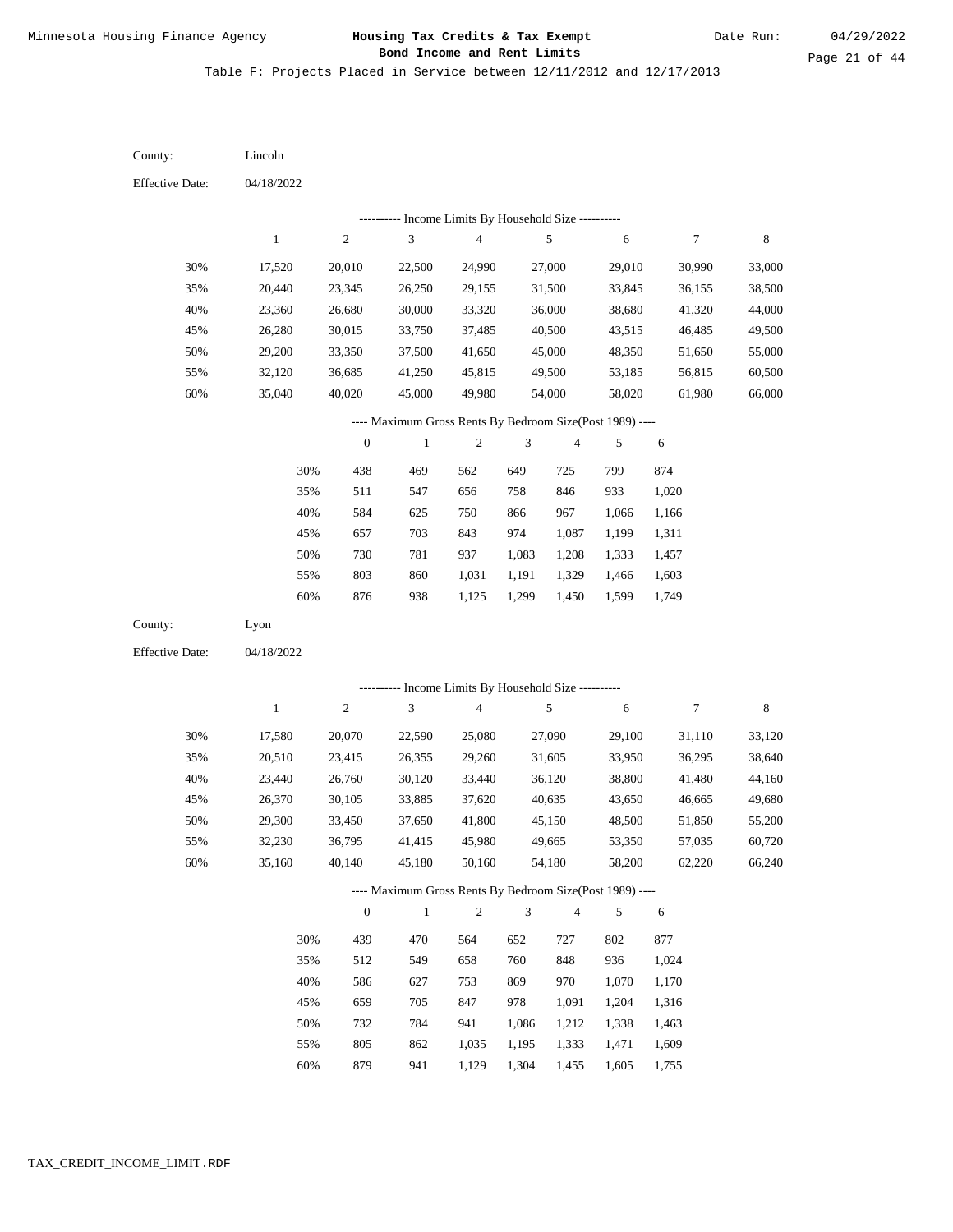Table F: Projects Placed in Service between 12/11/2012 and 12/17/2013

| County:                | Mahnomen     |                  |                                                          |                                            |                |                         |            |        |             |
|------------------------|--------------|------------------|----------------------------------------------------------|--------------------------------------------|----------------|-------------------------|------------|--------|-------------|
| <b>Effective Date:</b> | 04/18/2022   |                  |                                                          |                                            |                |                         |            |        |             |
|                        |              |                  |                                                          | Income Limits By Household Size ---------- |                |                         |            |        |             |
|                        | $\,1$        | $\sqrt{2}$       | 3                                                        | $\sqrt{4}$                                 |                | 5                       | $\sqrt{6}$ | 7      | $\,$ 8 $\,$ |
| 30%                    | 17,520       | 20,010           | 22,500                                                   | 24,990                                     |                | 27,000                  | 29,010     | 30,990 | 33,000      |
| 35%                    | 20,440       | 23,345           | 26,250                                                   | 29,155                                     |                | 31,500                  | 33,845     | 36,155 | 38,500      |
| 40%                    | 23,360       | 26,680           | 30,000                                                   | 33,320                                     |                | 36,000                  | 38,680     | 41,320 | 44,000      |
| 45%                    | 26,280       | 30,015           | 33,750                                                   | 37,485                                     |                | 40,500                  | 43,515     | 46,485 | 49,500      |
| 50%                    | 29,200       | 33,350           | 37,500                                                   | 41,650                                     |                | 45,000                  | 48,350     | 51,650 | 55,000      |
| 55%                    | 32,120       | 36,685           | 41,250                                                   | 45,815                                     |                | 49,500                  | 53,185     | 56,815 | 60,500      |
| $60\%$                 | 35,040       | 40,020           | 45,000                                                   | 49,980                                     |                | 54,000                  | 58,020     | 61,980 | 66,000      |
|                        |              |                  | ---- Maximum Gross Rents By Bedroom Size(Post 1989) ---- |                                            |                |                         |            |        |             |
|                        |              | $\boldsymbol{0}$ | $\,1$                                                    | $\mathfrak{2}$                             | 3              | $\overline{\mathbf{4}}$ | 5          | 6      |             |
|                        | 30%          | 438              | 469                                                      | 562                                        | 649            | 725                     | 799        | 874    |             |
|                        | 35%          | 511              | 547                                                      | 656                                        | 758            | 846                     | 933        | 1,020  |             |
|                        | 40%          | 584              | 625                                                      | 750                                        | 866            | 967                     | 1,066      | 1,166  |             |
|                        | 45%          | 657              | 703                                                      | 843                                        | 974            | 1,087                   | 1,199      | 1,311  |             |
|                        | 50%          | 730              | 781                                                      | 937                                        | 1,083          | 1,208                   | 1,333      | 1,457  |             |
|                        | 55%          | 803              | 860                                                      | 1,031                                      | 1,191          | 1,329                   | 1,466      | 1,603  |             |
|                        | 60%          | 876              | 938                                                      | 1,125                                      | 1,299          | 1,450                   | 1,599      | 1,749  |             |
| County:                | Marshall     |                  |                                                          |                                            |                |                         |            |        |             |
| <b>Effective Date:</b> | 04/18/2022   |                  |                                                          |                                            |                |                         |            |        |             |
|                        |              |                  |                                                          |                                            |                |                         |            |        |             |
|                        |              |                  | ---------- Income Limits By Household Size ----------    |                                            |                |                         |            |        |             |
|                        | $\mathbf{1}$ | $\sqrt{2}$       | 3                                                        | $\overline{4}$                             |                | 5                       | 6          | 7      | $\,$ 8 $\,$ |
| 30%                    | 17,790       | 20,340           | 22,890                                                   | 25,410                                     |                | 27,450                  | 29,490     | 31,530 | 33,570      |
| 35%                    | 20,755       | 23,730           | 26,705                                                   | 29,645                                     |                | 32,025                  | 34,405     | 36,785 | 39,165      |
| 40%                    | 23,720       | 27,120           | 30,520                                                   | 33,880                                     |                | 36,600                  | 39,320     | 42,040 | 44,760      |
| 45%                    | 26,685       | 30,510           | 34,335                                                   | 38,115                                     |                | 41,175                  | 44,235     | 47,295 | 50,355      |
| 50%                    | 29,650       | 33,900           | 38,150                                                   | 42,350                                     |                | 45,750                  | 49,150     | 52,550 | 55,950      |
| 55%                    | 32,615       | 37,290           | 41,965                                                   | 46,585                                     |                | 50,325                  | 54,065     | 57,805 | 61,545      |
| 60%                    | 35,580       | 40,680           | 45,780                                                   | 50,820                                     |                | 54,900                  | 58,980     | 63,060 | 67,140      |
|                        |              |                  | ---- Maximum Gross Rents By Bedroom Size(Post 1989) ---- |                                            |                |                         |            |        |             |
|                        |              | $\boldsymbol{0}$ | $\mathbf{1}$                                             | $\overline{c}$                             | $\mathfrak{Z}$ | $\overline{4}$          | 5          | 6      |             |
|                        | 30%          | 444              | 476                                                      | 572                                        | 660            | 737                     | 813        | 889    |             |
|                        | 35%          | 518              | 556                                                      | 667                                        | 770            | 860                     | 949        | 1,037  |             |
|                        | 40%          | 593              | 635                                                      | 763                                        | 881            | 983                     | 1,085      | 1,185  |             |
|                        | 45%          | 667              | 714                                                      | 858                                        | 991            | 1,105                   | 1,220      | 1,334  |             |
|                        | 50%          | 741              | 794                                                      | 953                                        | 1,101          | 1,228                   | 1,356      | 1,482  |             |
|                        | 55%          | 815              | 873                                                      | 1,049                                      | 1,211          | 1,351                   | 1,491      | 1,630  |             |

889 953 1,144 1,321 1,474 1,627 1,778 60%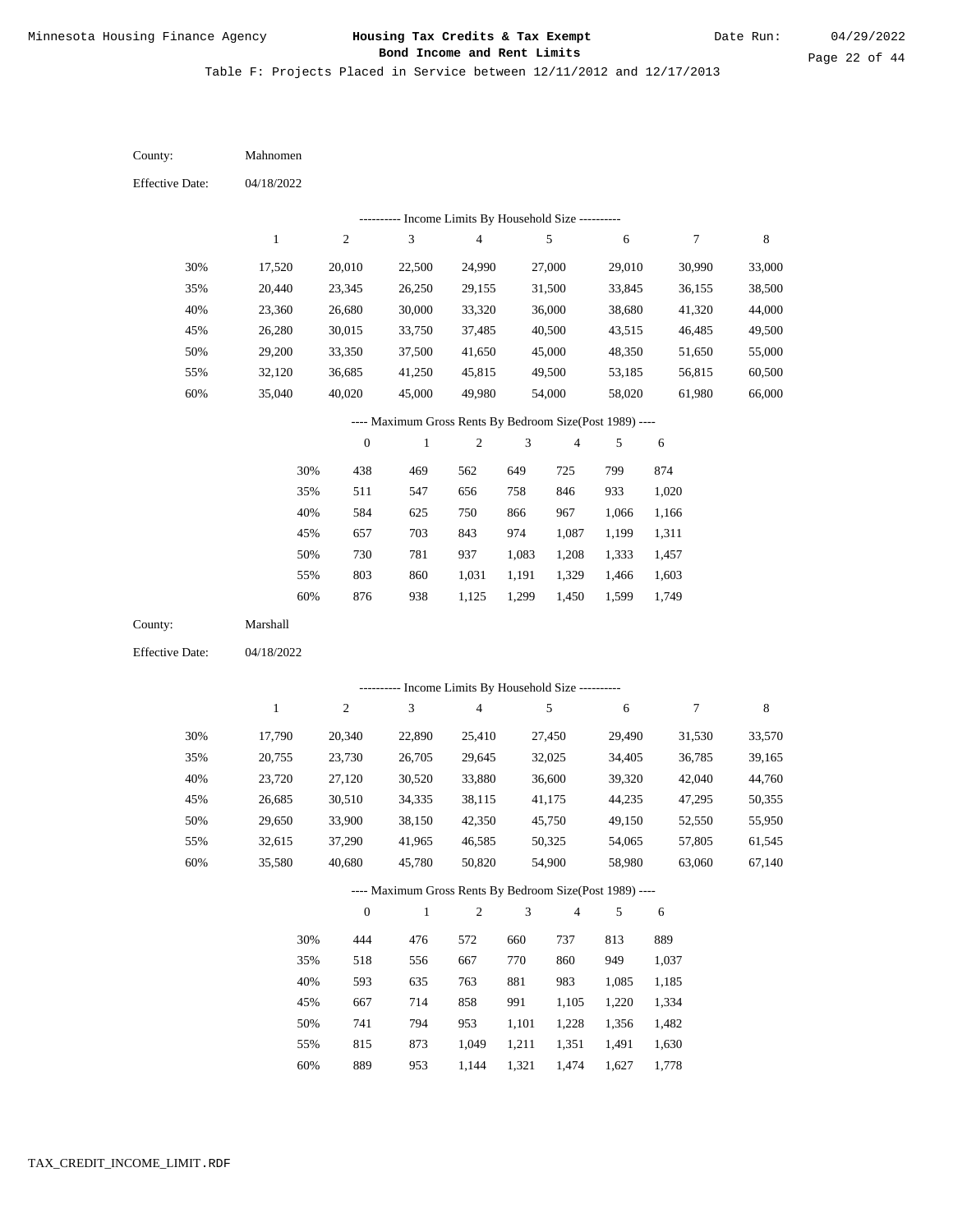Table F: Projects Placed in Service between 12/11/2012 and 12/17/2013

| County:                | Martin       |                  |                                                          |                                            |                |                         |            |                  |             |
|------------------------|--------------|------------------|----------------------------------------------------------|--------------------------------------------|----------------|-------------------------|------------|------------------|-------------|
| <b>Effective Date:</b> | 04/18/2022   |                  |                                                          |                                            |                |                         |            |                  |             |
|                        |              |                  |                                                          | Income Limits By Household Size ---------- |                |                         |            |                  |             |
|                        | $\mathbf{1}$ | $\sqrt{2}$       | $\mathfrak{Z}$                                           | $\overline{\mathcal{L}}$                   |                | $\sqrt{5}$              | 6          | $\boldsymbol{7}$ | $\,$ 8 $\,$ |
| 30%                    | 17,520       | 20,010           | 22,500                                                   | 24,990                                     |                | 27,000                  | 29,010     | 30,990           | 33,000      |
| 35%                    | 20,440       | 23,345           | 26,250                                                   | 29,155                                     |                | 31,500                  | 33,845     | 36,155           | 38,500      |
| 40%                    | 23,360       | 26,680           | 30,000                                                   | 33,320                                     |                | 36,000                  | 38,680     | 41,320           | 44,000      |
| 45%                    | 26,280       | 30,015           | 33,750                                                   | 37,485                                     |                | 40,500                  | 43,515     | 46,485           | 49,500      |
| 50%                    | 29,200       | 33,350           | 37,500                                                   | 41,650                                     |                | 45,000                  | 48,350     | 51,650           | 55,000      |
| 55%                    | 32,120       | 36,685           | 41,250                                                   | 45,815                                     |                | 49,500                  | 53,185     | 56,815           | 60,500      |
| 60%                    | 35,040       | 40,020           | 45,000                                                   | 49,980                                     |                | 54,000                  | 58,020     | 61,980           | 66,000      |
|                        |              |                  | ---- Maximum Gross Rents By Bedroom Size(Post 1989) ---- |                                            |                |                         |            |                  |             |
|                        |              | $\boldsymbol{0}$ | $\mathbf{1}$                                             | 2                                          | 3              | $\overline{\mathbf{4}}$ | 5          | 6                |             |
|                        | 30%          | 438              | 469                                                      | 562                                        | 649            | 725                     | 799        | 874              |             |
|                        | 35%          | 511              | 547                                                      | 656                                        | 758            | 846                     | 933        | 1,020            |             |
|                        | $40\%$       | 584              | 625                                                      | 750                                        | 866            | 967                     | 1,066      | 1,166            |             |
|                        | 45%          | 657              | 703                                                      | 843                                        | 974            | 1,087                   | 1,199      | 1,311            |             |
|                        | 50%          | 730              | 781                                                      | 937                                        | 1,083          | 1,208                   | 1,333      | 1,457            |             |
|                        | 55%          | 803              | 860                                                      | 1,031                                      | 1,191          | 1,329                   | 1,466      | 1,603            |             |
|                        | 60%          | 876              | 938                                                      | 1,125                                      | 1,299          | 1,450                   | 1,599      | 1,749            |             |
| County:                | McLeod       |                  |                                                          |                                            |                |                         |            |                  |             |
| <b>Effective Date:</b> | 04/18/2022   |                  |                                                          |                                            |                |                         |            |                  |             |
|                        |              |                  | --------- Income Limits By Household Size ----------     |                                            |                |                         |            |                  |             |
|                        | $\mathbf{1}$ | $\sqrt{2}$       | 3                                                        | $\overline{\mathbf{4}}$                    |                | $\sqrt{5}$              | 6          | $\boldsymbol{7}$ | $\,$ 8 $\,$ |
| 30%                    | 18,660       | 21,330           | 24,000                                                   | 26,640                                     |                | 28,800                  | 30,930     | 33,060           | 35,190      |
| 35%                    | 21,770       | 24,885           | 28,000                                                   | 31,080                                     |                | 33,600                  | 36,085     | 38,570           | 41,055      |
| 40%                    | 24,880       | 28,440           | 32,000                                                   | 35,520                                     |                | 38,400                  | 41,240     | 44,080           | 46,920      |
| 45%                    | 27,990       | 31,995           | 36,000                                                   | 39,960                                     |                | 43,200                  | 46,395     | 49,590           | 52,785      |
| 50%                    | 31,100       | 35,550           | 40,000                                                   | 44,400                                     |                | 48,000                  | 51,550     | 55,100           | 58,650      |
| 55%                    | 34,210       | 39,105           | 44,000                                                   | 48,840                                     |                | 52,800                  | 56,705     | 60,610           | 64,515      |
| 60%                    | 37,320       | 42,660           | 48,000                                                   | 53,280                                     |                | 57,600                  | 61,860     | 66,120           | 70,380      |
|                        |              |                  | ---- Maximum Gross Rents By Bedroom Size(Post 1989) ---- |                                            |                |                         |            |                  |             |
|                        |              | $\boldsymbol{0}$ | $\mathbf{1}$                                             | $\overline{c}$                             | $\mathfrak{Z}$ | $\sqrt{4}$              | 5          | 6                |             |
|                        |              |                  | 499                                                      | 600                                        |                |                         |            |                  |             |
|                        | 30%<br>35%   | 466<br>544       | 583                                                      | 700                                        | 693<br>$808\,$ | 773<br>902              | 853<br>995 | 932<br>1,087     |             |
|                        | 40%          | 622              | 666                                                      | 800                                        | 924            | 1,031                   | 1,137      | 1,243            |             |
|                        | 45%          | 699              | 749                                                      | 900                                        | 1,039          | 1,159                   | 1,279      | 1,398            |             |
|                        | 50%          | 777              | 833                                                      | 1,000                                      | 1,155          | 1,288                   | 1,421      | 1,554            |             |
|                        | 55%          | 855              | 916                                                      | 1,100                                      | 1,270          | 1,417                   | 1,564      | 1,709            |             |
|                        |              |                  |                                                          |                                            |                |                         |            |                  |             |

933 999 1,200 1,386 1,546 1,706 1,864 60%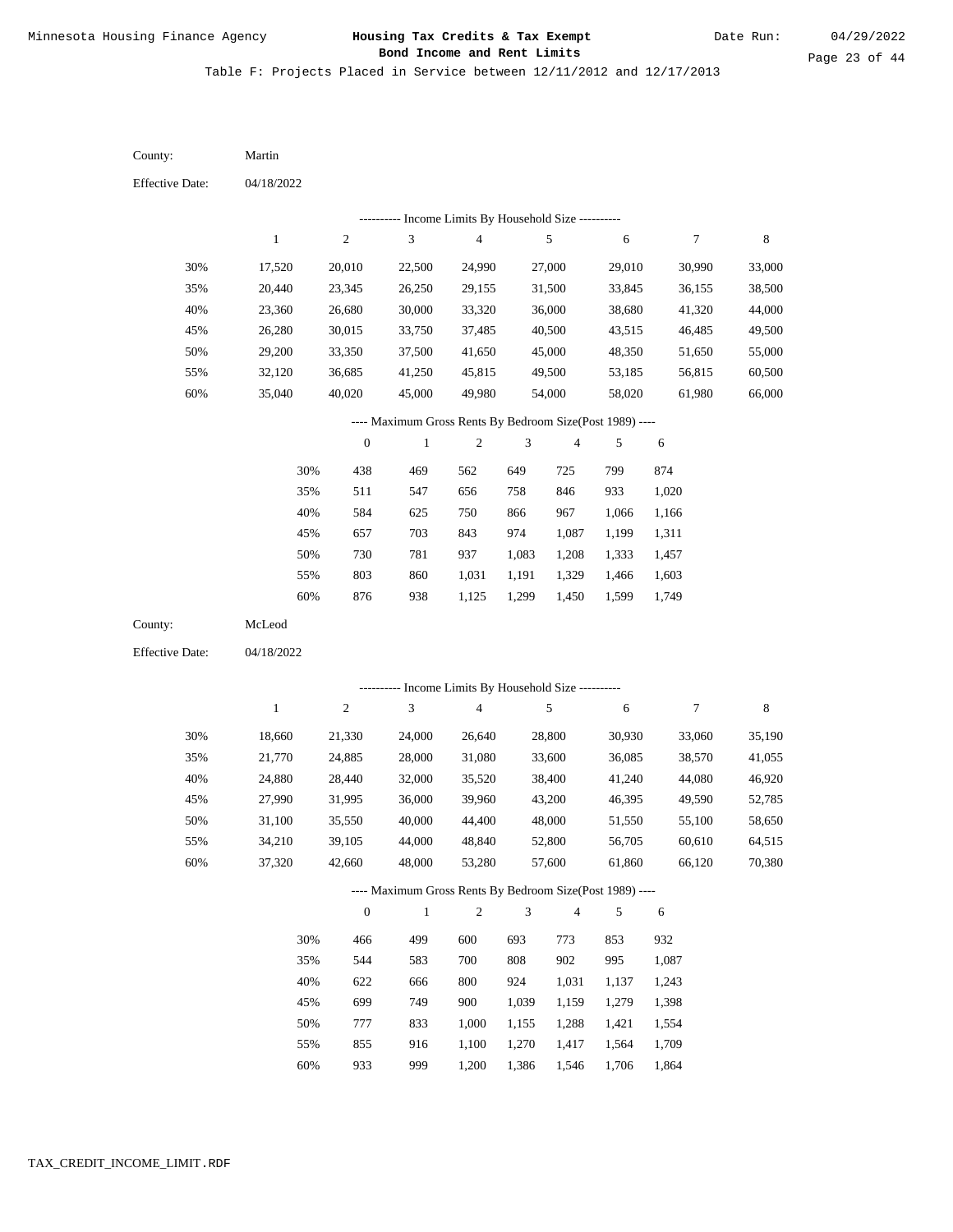Table F: Projects Placed in Service between 12/11/2012 and 12/17/2013

04/18/2022 04/18/2022 Meeker Mille Lacs 30% 35% 40% 45% 50% 55% 60% 30% 35% 40% 45% 50% 55% 60% 18,300 21,350 24,400 27,450 30,500 33,550 36,600 17,520 20,440 23,360 26,280 29,200 32,120 35,040 20,910 24,395 27,880 31,365 34,850 38,335 41,820 20,010 23,345 26,680 30,015 33,350 36,685 40,020 23,520 27,440 31,360 35,280 39,200 43,120 47,040 22,500 26,250 30,000 33,750 37,500 41,250 45,000 26,130 30,485 34,840 39,195 43,550 47,905 52,260 24,990 29,155 33,320 37,485 41,650 45,815 49,980 28,230 32,935 37,640 42,345 47,050 51,755 56,460 27,000 31,500 36,000 40,500 45,000 49,500 54,000 30,330 35,385 40,440 45,495 50,550 55,605 60,660 29,010 33,845 38,680 43,515 48,350 53,185 58,020 32,430 37,835 43,240 48,645 54,050 59,455 64,860 30,990 36,155 41,320 46,485 51,650 56,815 61,980 34,500 40,250 46,000 51,750 57,500 63,250 69,000 33,000 38,500 44,000 49,500 55,000 60,500 66,000 457 533 610 686 762 838 915 438 511 584 657 730 803 876 490 571 653 735 816 898 980 469 547 625 703 781 860 938 588 686 784 882 980 1,078 1,176 562 656 750 843 937 1,031 1,125 679 792 906 1,019 1,132 1,245 1,359 649 758 866 974 1,083 1,191 1,299 758 884 1,011 1,137 1,263 1,390 1,516 725 846 967 1,087 1,208 1,329 1,450 836 976 1,115 1,254 1,394 1,533 1,673 799 933 1,066 1,199 1,333 1,466 1,599 914 1,066 1,219 1,371 1,524 1,676 1,829 874 1,020 1,166 1,311 1,457 1,603 1,749 County: County: Effective Date: Effective Date: 1 1 2 2 3 3 4 4 5 5 6 6 7 7 8 8 0 0 1 1 2 2 3 3 4 4 5 5 6 6 ---------- Income Limits By Household Size ---------- ---------- Income Limits By Household Size ---------- ---- Maximum Gross Rents By Bedroom Size(Post 1989) ---- ---- Maximum Gross Rents By Bedroom Size(Post 1989) ---- 30% 35% 40% 45% 50% 55% 60% 30% 35% 40% 45% 50% 55% 60%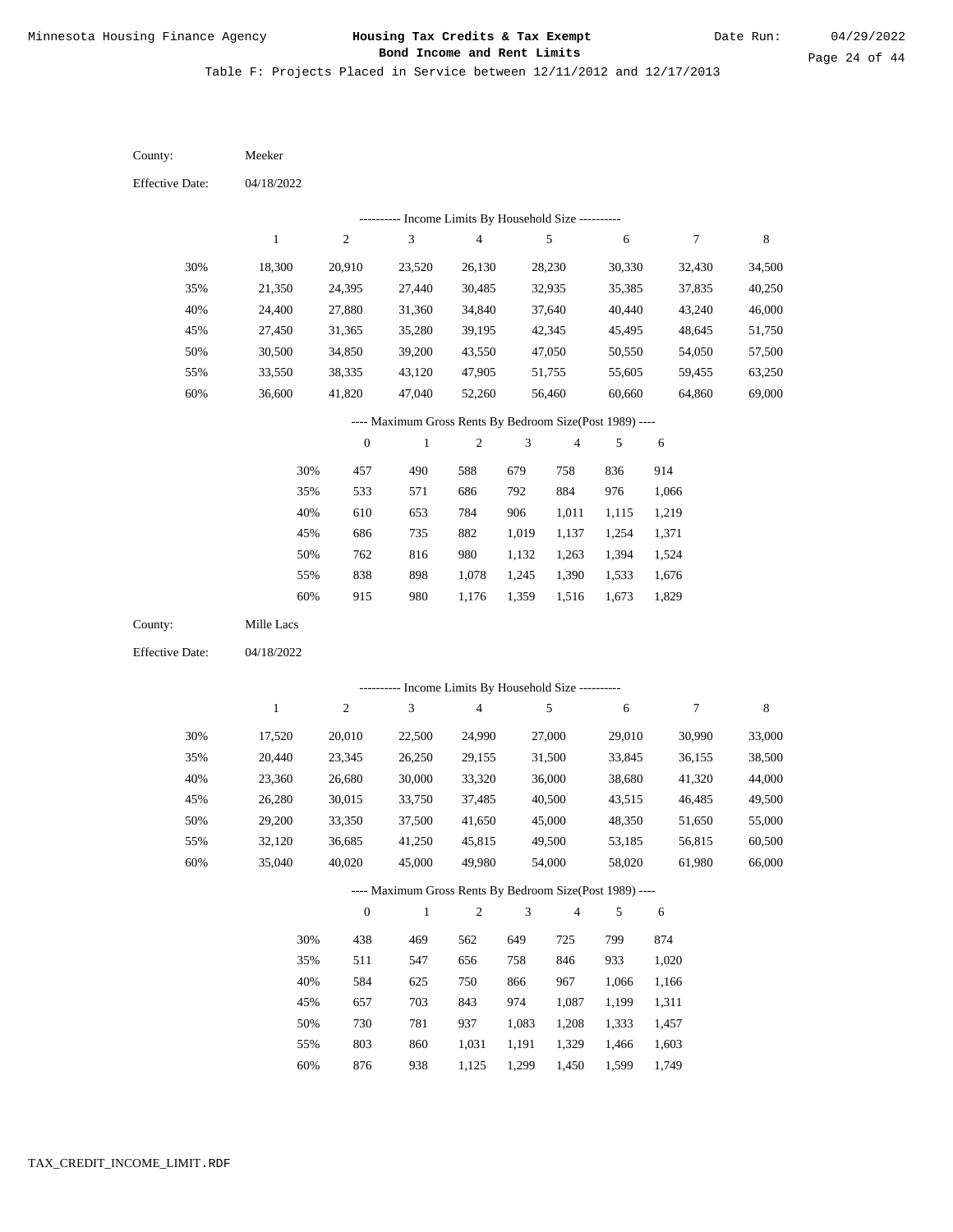Date Run:

Table F: Projects Placed in Service between 12/11/2012 and 12/17/2013

| County:                | Morrison         |                  |                                                          |                         |                             |                  |                  |                  |                  |
|------------------------|------------------|------------------|----------------------------------------------------------|-------------------------|-----------------------------|------------------|------------------|------------------|------------------|
| <b>Effective Date:</b> | 04/18/2022       |                  |                                                          |                         |                             |                  |                  |                  |                  |
|                        |                  |                  | --------- Income Limits By Household Size ----------     |                         |                             |                  |                  |                  |                  |
|                        | $\,1$            | $\sqrt{2}$       | $\sqrt{3}$                                               | $\overline{\mathbf{4}}$ |                             | $\sqrt{5}$       | $\sqrt{6}$       | 7                | 8                |
| 30%                    | 17,520           | 20,010           | 22,500                                                   | 24,990                  |                             | 27,000           | 29,010           | 30,990           | 33,000           |
| 35%                    | 20,440           | 23,345           | 26,250                                                   | 29,155                  |                             | 31,500           | 33,845           | 36,155           | 38,500           |
| 40%                    | 23,360           | 26,680           | 30,000                                                   | 33,320                  |                             | 36,000           | 38,680           | 41,320           | 44,000           |
| 45%                    | 26,280           | 30,015           | 33,750                                                   | 37,485                  |                             | 40,500           | 43,515           | 46,485           | 49,500           |
| 50%                    | 29,200           | 33,350           | 37,500                                                   | 41,650                  |                             | 45,000           | 48,350           | 51,650           | 55,000           |
| 55%                    | 32,120           | 36,685           | 41,250                                                   | 45,815                  |                             | 49,500           | 53,185           | 56,815           | 60,500           |
| 60%                    | 35,040           | 40,020           | 45,000                                                   | 49,980                  |                             | 54,000           | 58,020           | 61,980           | 66,000           |
|                        |                  |                  | ---- Maximum Gross Rents By Bedroom Size(Post 1989) ---- |                         |                             |                  |                  |                  |                  |
|                        |                  | $\boldsymbol{0}$ | $\mathbf{1}$                                             | $\boldsymbol{2}$        | 3                           | $\overline{4}$   | 5                | $\sqrt{6}$       |                  |
|                        | 30%              | 438              | 469                                                      | 562                     | 649                         | 725              | 799              | 874              |                  |
|                        | 35%              | 511              | 547                                                      | 656                     | 758                         | 846              | 933              | 1,020            |                  |
|                        | 40%              | 584              | 625                                                      | 750                     | 866                         | 967              | 1,066            | 1,166            |                  |
|                        | 45%              | 657              | 703                                                      | 843                     | 974                         | 1,087            | 1,199            | 1,311            |                  |
|                        | 50%              | 730              | 781                                                      | 937                     | 1,083                       | 1,208            | 1,333            | 1,457            |                  |
|                        | 55%              | 803              | 860                                                      | 1,031                   | 1,191                       | 1,329            | 1,466            | 1,603            |                  |
|                        | 60%              | 876              | 938                                                      | 1,125                   | 1,299                       | 1,450            | 1,599            | 1,749            |                  |
| County:                | Mower            |                  |                                                          |                         |                             |                  |                  |                  |                  |
| <b>Effective Date:</b> | 04/18/2022       |                  |                                                          |                         |                             |                  |                  |                  |                  |
|                        |                  |                  | --------- Income Limits By Household Size ----------     |                         |                             |                  |                  |                  |                  |
|                        | $\mathbf{1}$     | $\sqrt{2}$       | 3                                                        | $\overline{\mathbf{4}}$ |                             | 5                | 6                | 7                | 8                |
|                        |                  |                  |                                                          |                         |                             |                  |                  |                  |                  |
| 30%                    | 17,520           | 20,010           | 22,500<br>26,250                                         | 24,990                  |                             | 27,000           | 29,010           | 30,990<br>36,155 | 33,000           |
| 35%<br>40%             | 20,440<br>23,360 | 23,345<br>26,680 | 30,000                                                   | 29,155<br>33,320        |                             | 31,500<br>36,000 | 33,845<br>38,680 | 41,320           | 38,500<br>44,000 |
| 45%                    | 26,280           | 30,015           | 33,750                                                   | 37,485                  |                             | 40,500           | 43,515           | 46,485           | 49,500           |
| 50%                    | 29,200           | 33,350           | 37,500                                                   | 41,650                  |                             | 45,000           | 48,350           | 51,650           | 55,000           |
| 55%                    | 32,120           | 36,685           | 41,250                                                   | 45,815                  |                             | 49,500           | 53,185           | 56,815           | 60,500           |
| 60%                    | 35,040           | 40,020           | 45,000                                                   | 49,980                  |                             | 54,000           | 58,020           | 61,980           | 66,000           |
|                        |                  |                  | ---- Maximum Gross Rents By Bedroom Size(Post 1989) ---- |                         |                             |                  |                  |                  |                  |
|                        |                  | $\boldsymbol{0}$ | $\mathbf{1}$                                             | $\overline{c}$          | $\ensuremath{\mathfrak{Z}}$ | $\overline{4}$   | 5                | 6                |                  |
|                        | 30%              | 438              | 469                                                      | 562                     | 649                         | 725              | 799              | 874              |                  |
|                        | 35%              | 511              | 547                                                      | 656                     | 758                         | 846              | 933              | 1,020            |                  |
|                        | 40%              | 584              | 625                                                      | 750                     | 866                         | 967              | 1,066            | 1,166            |                  |
|                        | 45%              | 657              | 703                                                      | 843                     | 974                         | 1,087            | 1,199            | 1,311            |                  |
|                        | 50%              | 730              | 781                                                      | 937                     | 1,083                       | 1,208            | 1,333            | 1,457            |                  |
|                        | 55%              | 803              | 860                                                      | 1,031                   | 1,191                       | 1,329            | 1,466            | 1,603            |                  |
|                        |                  |                  |                                                          |                         |                             |                  |                  |                  |                  |

876 938 1,125 1,299 1,450 1,599 1,749 60%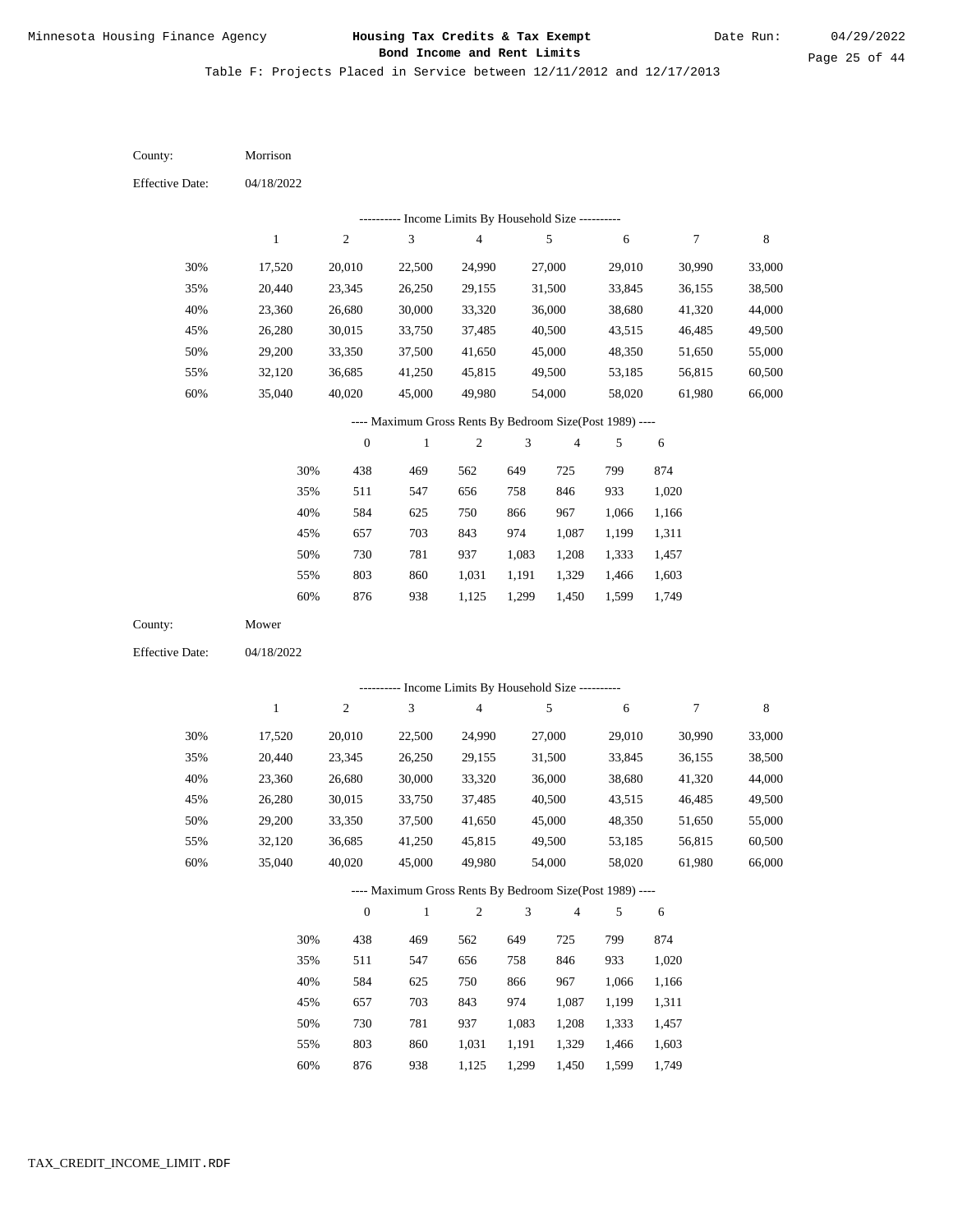Table F: Projects Placed in Service between 12/11/2012 and 12/17/2013

04/18/2022 04/18/2022 Murray Nicollet 30% 35% 40% 45% 50% 55% 60% 30% 35% 40% 45% 50% 55% 60% 17,970 20,965 23,960 26,955 29,950 32,945 35,940 18,900 22,050 25,200 28,350 31,500 34,650 37,800 20,520 23,940 27,360 30,780 34,200 37,620 41,040 21,600 25,200 28,800 32,400 36,000 39,600 43,200 23,100 26,950 30,800 34,650 38,500 42,350 46,200 24,300 28,350 32,400 36,450 40,500 44,550 48,600 25,650 29,925 34,200 38,475 42,750 47,025 51,300 27,000 31,500 36,000 40,500 45,000 49,500 54,000 27,720 32,340 36,960 41,580 46,200 50,820 55,440 29,160 34,020 38,880 43,740 48,600 53,460 58,320 29,760 34,720 39,680 44,640 49,600 54,560 59,520 31,320 36,540 41,760 46,980 52,200 57,420 62,640 31,830 37,135 42,440 47,745 53,050 58,355 63,660 33,480 39,060 44,640 50,220 55,800 61,380 66,960 33,870 39,515 45,160 50,805 56,450 62,095 67,740 35,640 41,580 47,520 53,460 59,400 65,340 71,280 449 524 599 673 748 823 898 472 551 630 708 787 866 945 481 561 641 721 801 882 962 506 590 675 759 843 928 577 673 770 866 962 1,058 1,155 607 708 810 911 1,012 1,113 1,215 667 778 889 1,000 1,111 1,223 1,334 702 819 936 1,053 1,170 1,287 744 868 992 1,116 1,240 1,364 1,488 783 913 1,044 1,174 1,305 1,435 821 958 1,095 1,231 1,368 1,505 1,642 864 1,008 1,152 1,296 1,440 1,584 897 1,047 1,197 1,346 1,496 1,645 1,795 945 1,102 1,260 1,417 1,575 1,732 County: County: Effective Date: Effective Date: 1 1 2 2 3 3 4 4 5 5 6 6 7 7 8 8 0 0 1 1 2 2 3 3 4 4 5 5 6 6 ---------- Income Limits By Household Size ---------- ---------- Income Limits By Household Size ---------- ---- Maximum Gross Rents By Bedroom Size(Post 1989) ---- ---- Maximum Gross Rents By Bedroom Size(Post 1989) ---- 30% 35% 40% 45% 50% 55% 60% 30% 35% 40% 45% 50% 55% 60%

1,012

1,404

1,566

1,728

1,890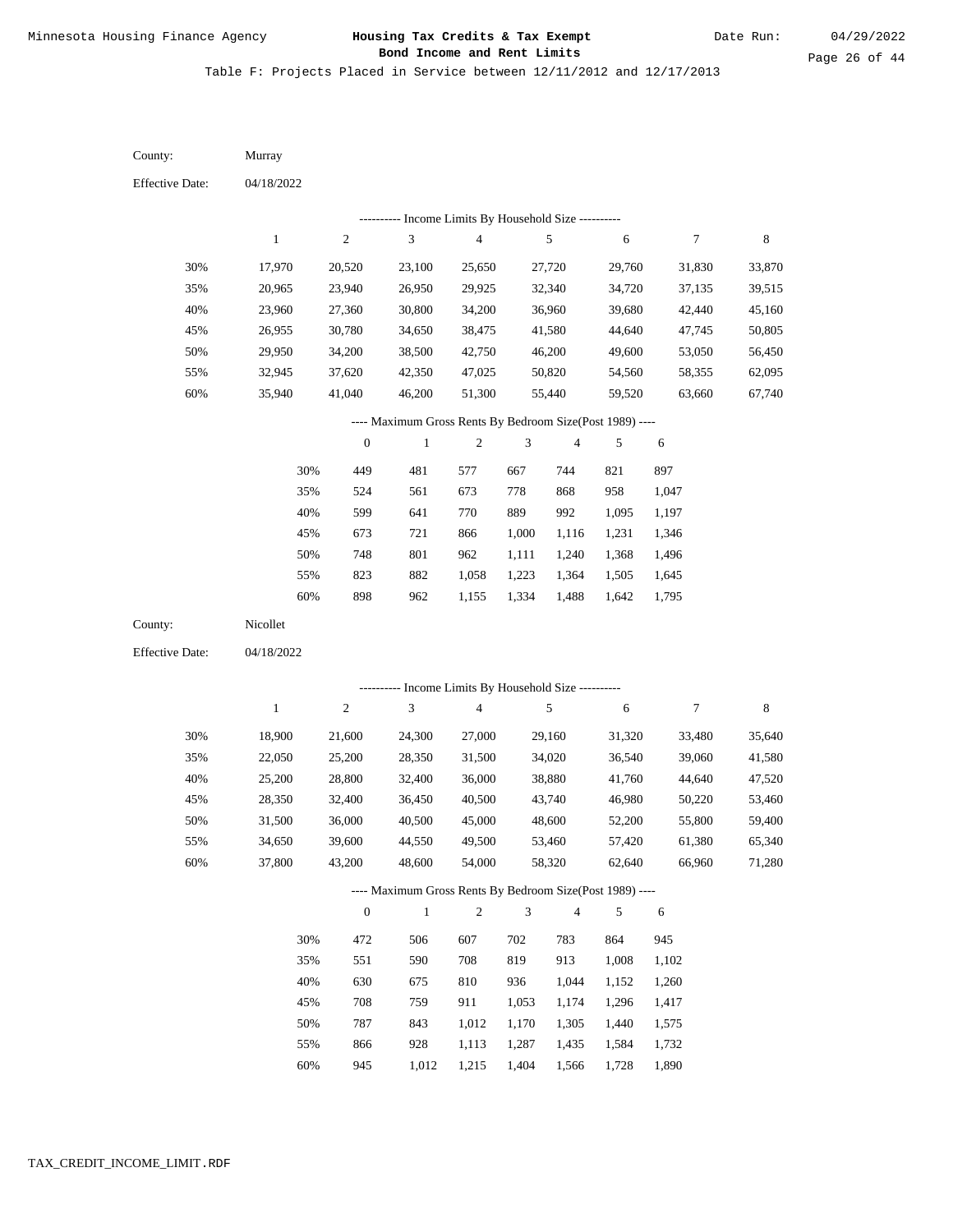Table F: Projects Placed in Service between 12/11/2012 and 12/17/2013

| County:                | Nobles           |                  |                                                          |                          |                |                  |                  |                  |                  |
|------------------------|------------------|------------------|----------------------------------------------------------|--------------------------|----------------|------------------|------------------|------------------|------------------|
| <b>Effective Date:</b> | 04/18/2022       |                  |                                                          |                          |                |                  |                  |                  |                  |
|                        |                  |                  | --------- Income Limits By Household Size ----------     |                          |                |                  |                  |                  |                  |
|                        | $\mathbf{1}$     | $\sqrt{2}$       | $\mathfrak{Z}$                                           | $\overline{\mathcal{L}}$ |                | $\sqrt{5}$       | 6                | $\boldsymbol{7}$ | $\,$ 8 $\,$      |
| 30%                    | 17,520           | 20,010           | 22,500                                                   | 24,990                   |                | 27,000           | 29,010           | 30,990           | 33,000           |
| 35%                    | 20,440           | 23,345           | 26,250                                                   | 29,155                   |                | 31,500           | 33,845           | 36,155           | 38,500           |
| 40%                    | 23,360           | 26,680           | 30,000                                                   | 33,320                   |                | 36,000           | 38,680           | 41,320           | 44,000           |
| 45%                    | 26,280           | 30,015           | 33,750                                                   | 37,485                   |                | 40,500           | 43,515           | 46,485           | 49,500           |
| 50%                    | 29,200           | 33,350           | 37,500                                                   | 41,650                   |                | 45,000           | 48,350           | 51,650           | 55,000           |
| 55%                    | 32,120           | 36,685           | 41,250                                                   | 45,815                   |                | 49,500           | 53,185           | 56,815           | 60,500           |
| 60%                    | 35,040           | 40,020           | 45,000                                                   | 49,980                   |                | 54,000           | 58,020           | 61,980           | 66,000           |
|                        |                  |                  | ---- Maximum Gross Rents By Bedroom Size(Post 1989) ---- |                          |                |                  |                  |                  |                  |
|                        |                  | $\boldsymbol{0}$ | $\,1$                                                    | $\sqrt{2}$               | 3              | 4                | 5                | 6                |                  |
|                        | 30%              | 438              | 469                                                      | 562                      | 649            | 725              | 799              | 874              |                  |
|                        | 35%              | 511              | 547                                                      | 656                      | 758            | 846              | 933              | 1,020            |                  |
|                        | 40%              | 584              | 625                                                      | 750                      | 866            | 967              | 1,066            | 1,166            |                  |
|                        | 45%              | 657              | 703                                                      | 843                      | 974            | 1,087            | 1,199            | 1,311            |                  |
|                        | 50%              | 730              | 781                                                      | 937                      | 1,083          | 1,208            | 1,333            | 1,457            |                  |
|                        | 55%              | 803              | 860                                                      | 1,031                    | 1,191          | 1,329            | 1,466            | 1,603            |                  |
|                        | 60%              | 876              | 938                                                      | 1,125                    | 1,299          | 1,450            | 1,599            | 1,749            |                  |
| County:                | Norman           |                  |                                                          |                          |                |                  |                  |                  |                  |
| <b>Effective Date:</b> | 04/18/2022       |                  |                                                          |                          |                |                  |                  |                  |                  |
|                        |                  |                  | --------- Income Limits By Household Size ----------     |                          |                |                  |                  |                  |                  |
|                        | $\mathbf{1}$     | $\sqrt{2}$       | 3                                                        | $\overline{4}$           |                | $\sqrt{5}$       | 6                | $\boldsymbol{7}$ | $\,$ 8 $\,$      |
|                        |                  |                  |                                                          |                          |                |                  |                  |                  |                  |
| 30%                    | 17,520           | 20,010           | 22,500                                                   | 24,990                   |                | 27,000           | 29,010           | 30,990           | 33,000           |
| 35%                    | 20,440<br>23,360 | 23,345           | 26,250                                                   | 29,155<br>33,320         |                | 31,500<br>36,000 | 33,845           | 36,155           | 38,500           |
| 40%<br>45%             | 26,280           | 26,680<br>30,015 | 30,000<br>33,750                                         | 37,485                   |                | 40,500           | 38,680<br>43,515 | 41,320<br>46,485 | 44,000<br>49,500 |
| 50%                    | 29,200           | 33,350           | 37,500                                                   | 41,650                   |                | 45,000           | 48,350           | 51,650           | 55,000           |
| 55%                    | 32,120           | 36,685           | 41,250                                                   | 45,815                   |                | 49,500           | 53,185           | 56,815           | 60,500           |
| 60%                    | 35,040           | 40,020           | 45,000                                                   | 49,980                   |                | 54,000           | 58,020           | 61,980           | 66,000           |
|                        |                  |                  | ---- Maximum Gross Rents By Bedroom Size(Post 1989) ---- |                          |                |                  |                  |                  |                  |
|                        |                  | $\boldsymbol{0}$ | $\mathbf{1}$                                             | $\sqrt{2}$               | $\mathfrak{Z}$ | $\overline{4}$   | 5                | 6                |                  |
|                        |                  | 438              | 469                                                      |                          | 649            |                  | 799              |                  |                  |
|                        | 30%<br>35%       | 511              | 547                                                      | 562<br>656               | 758            | 725<br>846       | 933              | 874<br>1,020     |                  |
|                        | 40%              | 584              | 625                                                      | 750                      | 866            | 967              | 1,066            | 1,166            |                  |
|                        | 45%              | 657              | 703                                                      | 843                      | 974            | 1,087            | 1,199            | 1,311            |                  |
|                        | 50%              | 730              | 781                                                      | 937                      | 1,083          | 1,208            | 1,333            | 1,457            |                  |
|                        | 55%              | 803              | 860                                                      | 1,031                    | 1,191          | 1,329            | 1,466            | 1,603            |                  |
|                        |                  |                  |                                                          |                          |                |                  |                  |                  |                  |

876 938 1,125 1,299 1,450 1,599 1,749 60%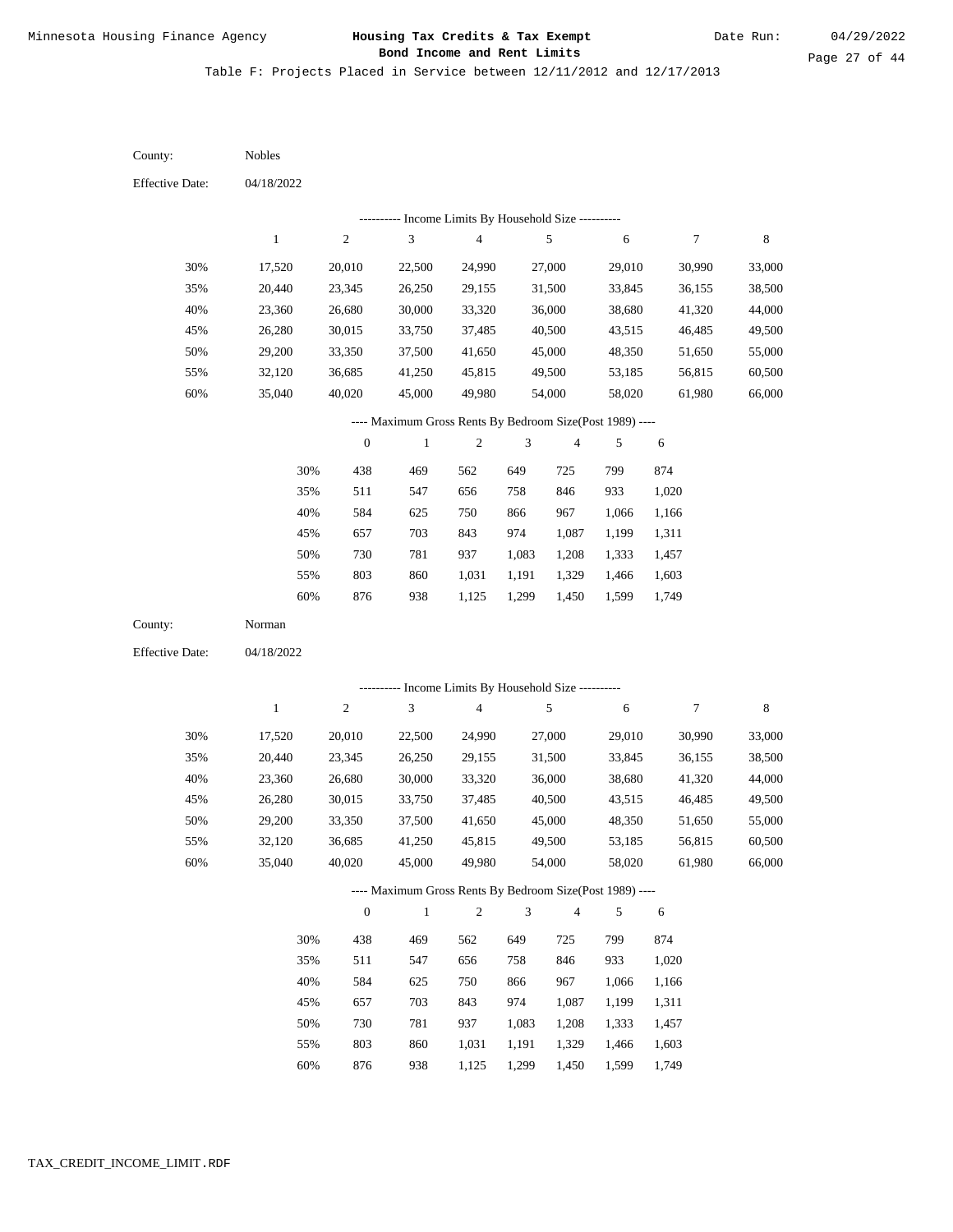Table F: Projects Placed in Service between 12/11/2012 and 12/17/2013

04/18/2022 04/18/2022 Olmsted Otter Tail 30% 35% 40% 45% 50% 55% 60% 30% 35% 40% 45% 50% 55% 60% 23,430 27,335 31,240 35,145 39,050 42,955 46,860 17,520 20,440 23,360 26,280 29,200 32,120 35,040 26,760 31,220 35,680 40,140 44,600 49,060 53,520 20,010 23,345 26,680 30,015 33,350 36,685 40,020 30,120 35,140 40,160 45,180 50,200 55,220 60,240 22,500 26,250 30,000 33,750 37,500 41,250 45,000 33,450 39,025 44,600 50,175 55,750 61,325 66,900 24,990 29,155 33,320 37,485 41,650 45,815 49,980 36,150 42,175 48,200 54,225 60,250 66,275 72,300 27,000 31,500 36,000 40,500 45,000 49,500 54,000 38,820 45,290 51,760 58,230 64,700 71,170 77,640 29,010 33,845 38,680 43,515 48,350 53,185 58,020 41,490 48,405 55,320 62,235 69,150 76,065 82,980 30,990 36,155 41,320 46,485 51,650 56,815 61,980 44,160 51,520 58,880 66,240 73,600 80,960 88,320 33,000 38,500 44,000 49,500 55,000 60,500 66,000 585 683 781 878 976 1,073 1,171 438 511 584 657 730 803 876 627 731 836 941 1,045 1,150 1,254 469 547 625 703 781 860 938 753 878 1,004 1,129 1,255 1,380 1,506 562 656 750 843 937 1,031 1,125 870 1,015 1,160 1,305 1,450 1,595 1,740 649 758 866 974 1,083 1,191 1,299 970 1,132 1,294 1,455 1,617 1,779 1,941 725 846 967 1,087 1,208 1,329 1,450 1,070 1,249 1,427 1,605 1,784 1,962 2,141 799 933 1,066 1,199 1,333 1,466 1,599 1,170 1,365 1,561 1,756 1,951 2,146 2,341 874 1,020 1,166 1,311 1,457 1,603 1,749 County: County: Effective Date: Effective Date: 1 1 2 2 3 3 4 4 5 5 6 6 7 7 8 8 0 0 1 1 2 2 3 3 4 4 5 5 6 6 ---------- Income Limits By Household Size ---------- ---------- Income Limits By Household Size ---------- ---- Maximum Gross Rents By Bedroom Size(Post 1989) ---- ---- Maximum Gross Rents By Bedroom Size(Post 1989) ---- 30% 35% 40% 45% 50% 55% 60% 30% 35% 40% 45% 50% 55% 60%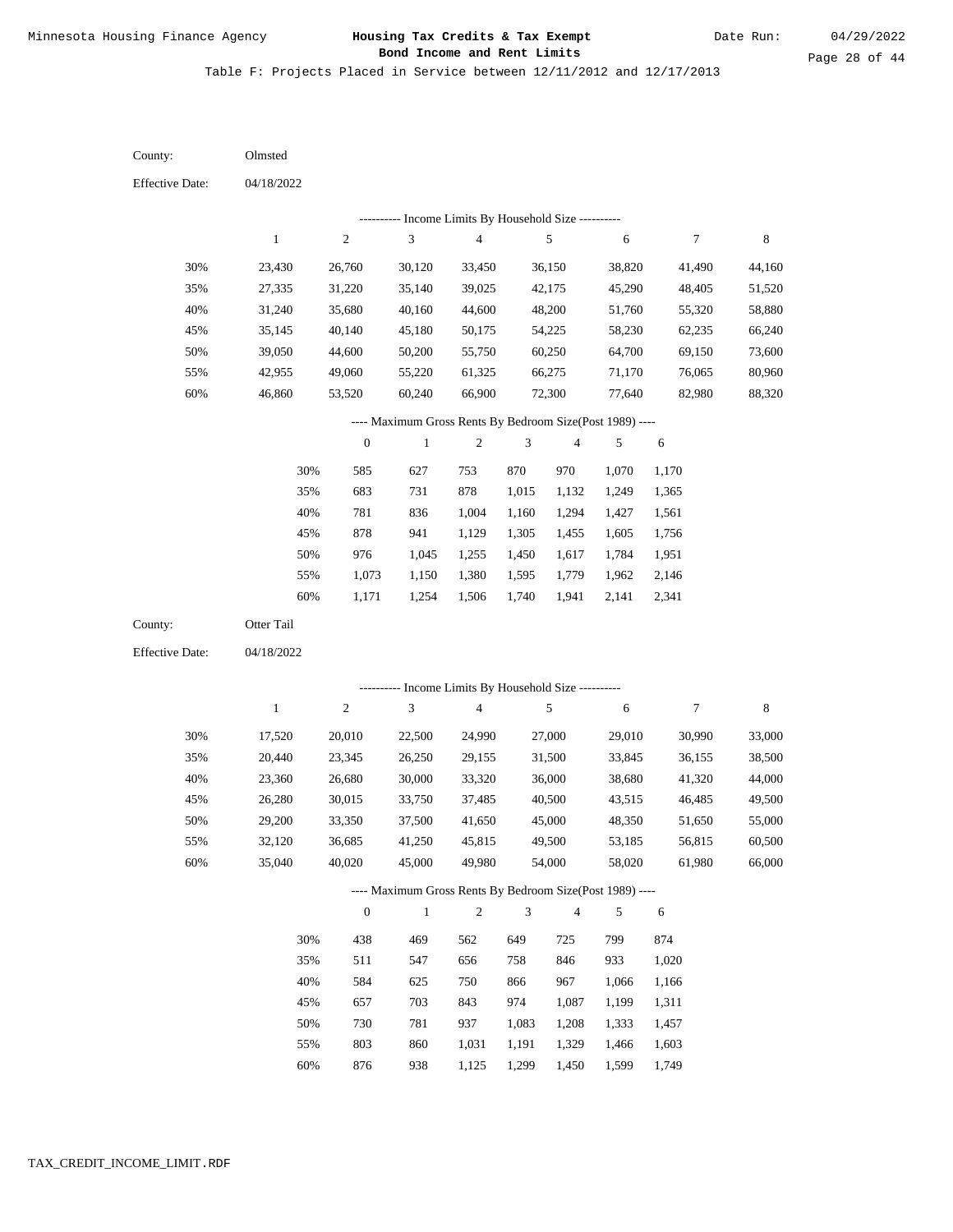| County:                | Pennington  |                  |                                                          |                                            |                |                |        |                  |             |
|------------------------|-------------|------------------|----------------------------------------------------------|--------------------------------------------|----------------|----------------|--------|------------------|-------------|
| <b>Effective Date:</b> | 04/18/2022  |                  |                                                          |                                            |                |                |        |                  |             |
|                        |             |                  |                                                          | Income Limits By Household Size ---------- |                |                |        |                  |             |
|                        | $\mathbf 1$ | $\mathbf{2}$     | $\ensuremath{\mathfrak{Z}}$                              | $\overline{4}$                             |                | $\sqrt{5}$     | 6      | $\boldsymbol{7}$ | 8           |
| 30%                    | 17,580      | 20,070           | 22,590                                                   | 25,080                                     |                | 27,090         | 29,100 | 31,110           | 33,120      |
| 35%                    | 20,510      | 23,415           | 26,355                                                   | 29,260                                     |                | 31,605         | 33,950 | 36,295           | 38,640      |
| 40%                    | 23,440      | 26,760           | 30,120                                                   | 33,440                                     |                | 36,120         | 38,800 | 41,480           | 44,160      |
| 45%                    | 26,370      | 30,105           | 33,885                                                   | 37,620                                     |                | 40,635         | 43,650 | 46,665           | 49,680      |
| 50%                    | 29,300      | 33,450           | 37,650                                                   | 41,800                                     |                | 45,150         | 48,500 | 51,850           | 55,200      |
| 55%                    | 32,230      | 36,795           | 41,415                                                   | 45,980                                     |                | 49,665         | 53,350 | 57,035           | 60,720      |
| 60%                    | 35,160      | 40,140           | 45,180                                                   | 50,160                                     |                | 54,180         | 58,200 | 62,220           | 66,240      |
|                        |             |                  | ---- Maximum Gross Rents By Bedroom Size(Post 1989) ---- |                                            |                |                |        |                  |             |
|                        |             | $\boldsymbol{0}$ | $\,1$                                                    | $\boldsymbol{2}$                           | 3              | 4              | 5      | $\sqrt{6}$       |             |
|                        | 30%         | 439              | 470                                                      | 564                                        | 652            | 727            | 802    | 877              |             |
|                        | 35%         | 512              | 549                                                      | 658                                        | 760            | 848            | 936    | 1,024            |             |
|                        | 40%         | 586              | 627                                                      | 753                                        | 869            | 970            | 1,070  | 1,170            |             |
|                        | 45%         | 659              | $705\,$                                                  | 847                                        | 978            | 1,091          | 1,204  | 1,316            |             |
|                        | 50%         | 732              | 784                                                      | 941                                        | 1,086          | 1,212          | 1,338  | 1,463            |             |
|                        | 55%         | 805              | 862                                                      | 1,035                                      | 1,195          | 1,333          | 1,471  | 1,609            |             |
|                        | 60%         | 879              | 941                                                      | 1,129                                      | 1,304          | 1,455          | 1,605  | 1,755            |             |
|                        |             |                  |                                                          |                                            |                |                |        |                  |             |
| County:                | Pine        |                  |                                                          |                                            |                |                |        |                  |             |
| <b>Effective Date:</b> | 04/18/2022  |                  |                                                          |                                            |                |                |        |                  |             |
|                        |             |                  |                                                          |                                            |                |                |        |                  |             |
|                        |             |                  | --------- Income Limits By Household Size ----------     |                                            |                |                |        |                  |             |
|                        | $\,1$       | $\boldsymbol{2}$ | $\mathfrak{Z}$                                           | $\overline{4}$                             |                | $\sqrt{5}$     | 6      | $\boldsymbol{7}$ | $\,$ 8 $\,$ |
| 30%                    | 17,520      | 20,010           | 22,500                                                   | 24,990                                     |                | 27,000         | 29,010 | 30,990           | 33,000      |
| 35%                    | 20,440      | 23,345           | 26,250                                                   | 29,155                                     |                | 31,500         | 33,845 | 36,155           | 38,500      |
| 40%                    | 23,360      | 26,680           | 30,000                                                   | 33,320                                     |                | 36,000         | 38,680 | 41,320           | 44,000      |
| 45%                    | 26,280      | 30,015           | 33,750                                                   | 37,485                                     |                | 40,500         | 43,515 | 46,485           | 49,500      |
| 50%                    | 29,200      | 33,350           | 37,500                                                   | 41,650                                     |                | 45,000         | 48,350 | 51,650           | 55,000      |
| 55%                    | 32,120      | 36,685           | 41,250                                                   | 45,815                                     |                | 49,500         | 53,185 | 56,815           | 60,500      |
| 60%                    | 35,040      | 40,020           | 45,000                                                   | 49,980                                     |                | 54,000         | 58,020 | 61,980           | 66,000      |
|                        |             |                  | ---- Maximum Gross Rents By Bedroom Size(Post 1989) ---- |                                            |                |                |        |                  |             |
|                        |             | $\boldsymbol{0}$ | $\mathbf{1}$                                             | $\sqrt{2}$                                 | $\mathfrak{Z}$ | $\overline{4}$ | 5      | 6                |             |
|                        | 30%         | 438              | 469                                                      | 562                                        | 649            | 725            | 799    | 874              |             |
|                        | 35%         | 511              | 547                                                      | 656                                        | 758            | 846            | 933    | 1,020            |             |
|                        | 40%         | 584              | 625                                                      | 750                                        | 866            | 967            | 1,066  | 1,166            |             |
|                        | 45%         | 657              | 703                                                      | 843                                        | 974            | 1,087          | 1,199  | 1,311            |             |
|                        | 50%         | 730              | 781                                                      | 937                                        | 1,083          | 1,208          | 1,333  | 1,457            |             |
|                        | 55%         | 803              | 860                                                      | 1,031                                      | 1,191          | 1,329          | 1,466  | 1,603            |             |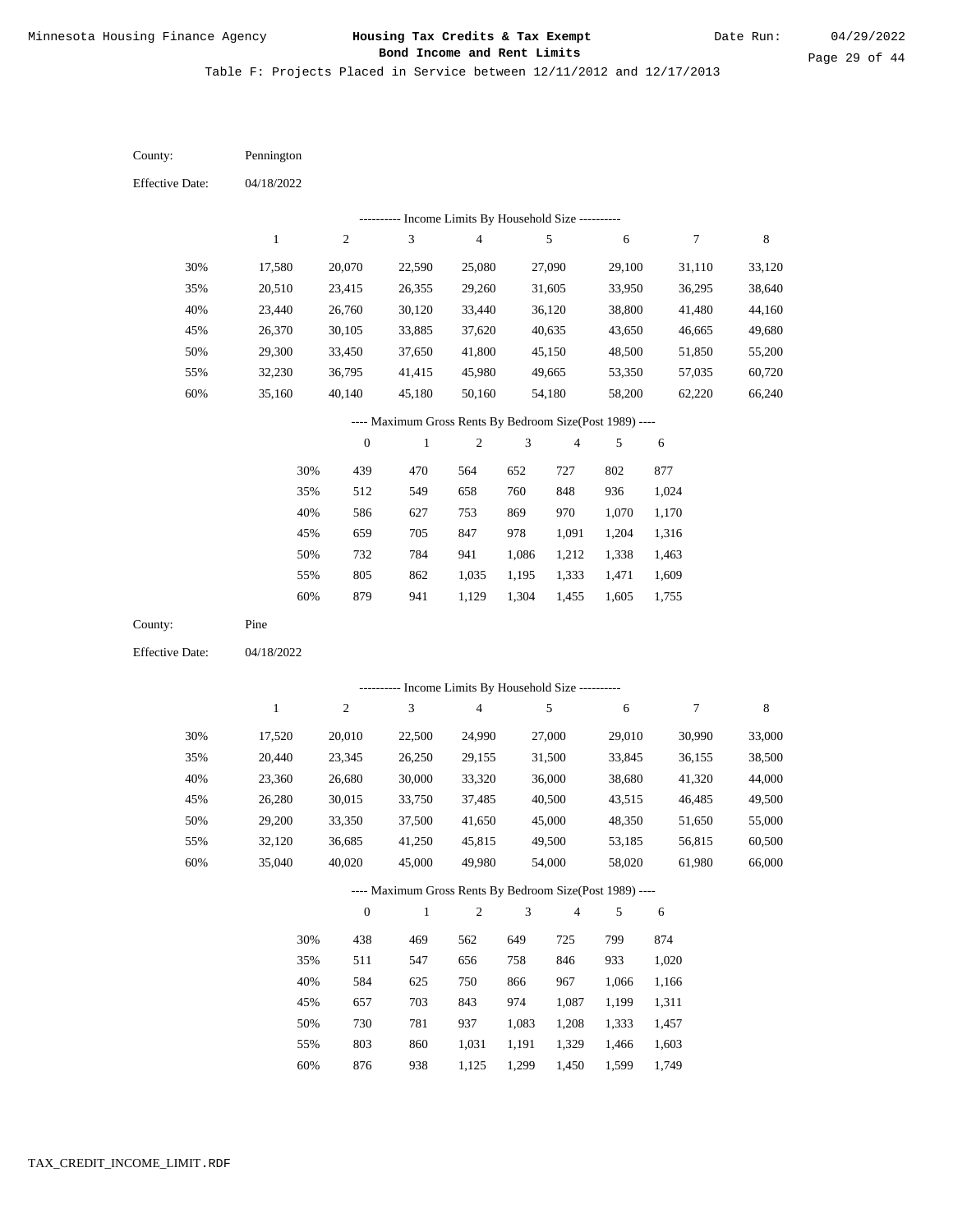Table F: Projects Placed in Service between 12/11/2012 and 12/17/2013

| County:                | Pipestone        |                  |                                                          |                                            |       |                  |                  |                  |                  |
|------------------------|------------------|------------------|----------------------------------------------------------|--------------------------------------------|-------|------------------|------------------|------------------|------------------|
| <b>Effective Date:</b> | 04/18/2022       |                  |                                                          |                                            |       |                  |                  |                  |                  |
|                        |                  |                  | --------- Income Limits By Household Size ----------     |                                            |       |                  |                  |                  |                  |
|                        | $\mathbf{1}$     | $\sqrt{2}$       | $\mathfrak{Z}$                                           | $\overline{\mathbf{4}}$                    |       | $\sqrt{5}$       | $\sqrt{6}$       | $\boldsymbol{7}$ | $\,$ 8 $\,$      |
| 30%                    | 17,520           | 20,010           | 22,500                                                   | 24,990                                     |       | 27,000           | 29,010           | 30,990           | 33,000           |
| 35%                    | 20,440           | 23,345           | 26,250                                                   | 29,155                                     |       | 31,500           | 33,845           | 36,155           | 38,500           |
| 40%                    | 23,360           | 26,680           | 30,000                                                   | 33,320                                     |       | 36,000           | 38,680           | 41,320           | 44,000           |
| 45%                    | 26,280           | 30,015           | 33,750                                                   | 37,485                                     |       | 40,500           | 43,515           | 46,485           | 49,500           |
| 50%                    | 29,200           | 33,350           | 37,500                                                   | 41,650                                     |       | 45,000           | 48,350           | 51,650           | 55,000           |
| 55%                    | 32,120           | 36,685           | 41,250                                                   | 45,815                                     |       | 49,500           | 53,185           | 56,815           | 60,500           |
| 60%                    | 35,040           | 40,020           | 45,000                                                   | 49,980                                     |       | 54,000           | 58,020           | 61,980           | 66,000           |
|                        |                  |                  | ---- Maximum Gross Rents By Bedroom Size(Post 1989) ---- |                                            |       |                  |                  |                  |                  |
|                        |                  | $\boldsymbol{0}$ | $\mathbf{1}$                                             | $\overline{c}$                             | 3     | $\overline{4}$   | 5                | 6                |                  |
|                        | 30%              | 438              | 469                                                      | 562                                        | 649   | 725              | 799              | 874              |                  |
|                        | 35%              | 511              | 547                                                      | 656                                        | 758   | 846              | 933              | 1,020            |                  |
|                        | 40%              | 584              | 625                                                      | 750                                        | 866   | 967              | 1,066            | 1,166            |                  |
|                        | 45%              | 657              | 703                                                      | 843                                        | 974   | 1,087            | 1,199            | 1,311            |                  |
|                        | 50%              | 730              | 781                                                      | 937                                        | 1,083 | 1,208            | 1,333            | 1,457            |                  |
|                        | 55%              | 803              | 860                                                      | 1,031                                      | 1,191 | 1,329            | 1,466            | 1,603            |                  |
|                        | 60%              | 876              | 938                                                      | 1,125                                      | 1,299 | 1,450            | 1,599            | 1,749            |                  |
| County:                | Polk             |                  |                                                          |                                            |       |                  |                  |                  |                  |
| <b>Effective Date:</b> | 04/18/2022       |                  |                                                          |                                            |       |                  |                  |                  |                  |
|                        |                  |                  |                                                          | Income Limits By Household Size ---------- |       |                  |                  |                  |                  |
|                        | $\mathbf{1}$     | $\sqrt{2}$       | 3                                                        | $\overline{\mathbf{4}}$                    |       | 5                | 6                | $\boldsymbol{7}$ | $\,$ 8 $\,$      |
|                        |                  |                  |                                                          |                                            |       |                  |                  |                  |                  |
| 30%                    | 19,560           | 22,350<br>26,075 | 25,140                                                   | 27,930<br>32,585                           |       | 30,180           | 32,400           | 34,650           | 36,870           |
| 35%<br>40%             | 22,820<br>26,080 | 29,800           | 29,330<br>33,520                                         | 37,240                                     |       | 35,210<br>40,240 | 37,800<br>43,200 | 40,425<br>46,200 | 43,015<br>49,160 |
| 45%                    | 29,340           | 33,525           | 37,710                                                   | 41,895                                     |       | 45,270           | 48,600           | 51,975           | 55,305           |
| 50%                    | 32,600           | 37,250           | 41,900                                                   | 46,550                                     |       | 50,300           | 54,000           | 57,750           | 61,450           |
| 55%                    | 35,860           | 40,975           | 46,090                                                   | 51,205                                     |       | 55,330           | 59,400           | 63,525           | 67,595           |
| 60%                    | 39,120           | 44,700           | 50,280                                                   | 55,860                                     |       | 60,360           | 64,800           | 69,300           | 73,740           |
|                        |                  |                  | ---- Maximum Gross Rents By Bedroom Size(Post 1989) ---- |                                            |       |                  |                  |                  |                  |
|                        |                  | $\boldsymbol{0}$ | $\mathbf{1}$                                             | $\mathfrak{2}$                             | 3     | $\overline{4}$   | 5                | 6                |                  |
|                        | 30%              | 489              | 523                                                      | 628                                        | 726   | 810              | 894              | 977              |                  |
|                        | 35%              | 570              | 611                                                      | 733                                        | 847   | 945              | 1,043            | 1,140            |                  |
|                        | 40%              | 652              | 698                                                      | 838                                        | 968   | 1,080            | 1,192            | 1,303            |                  |
|                        | 45%              | 733              | 785                                                      | 942                                        | 1,089 | 1,215            | 1,341            | 1,466            |                  |
|                        | 50%              | 815              | 873                                                      | 1,047                                      | 1,210 | 1,350            | 1,490            | 1,629            |                  |
|                        | 55%              | 896              | 960                                                      | 1,152                                      | 1,331 | 1,485            | 1,639            | 1,792            |                  |
|                        |                  |                  |                                                          |                                            |       |                  |                  |                  |                  |

978 1,047 1,257 1,452 1,620 1,788 1,955 60%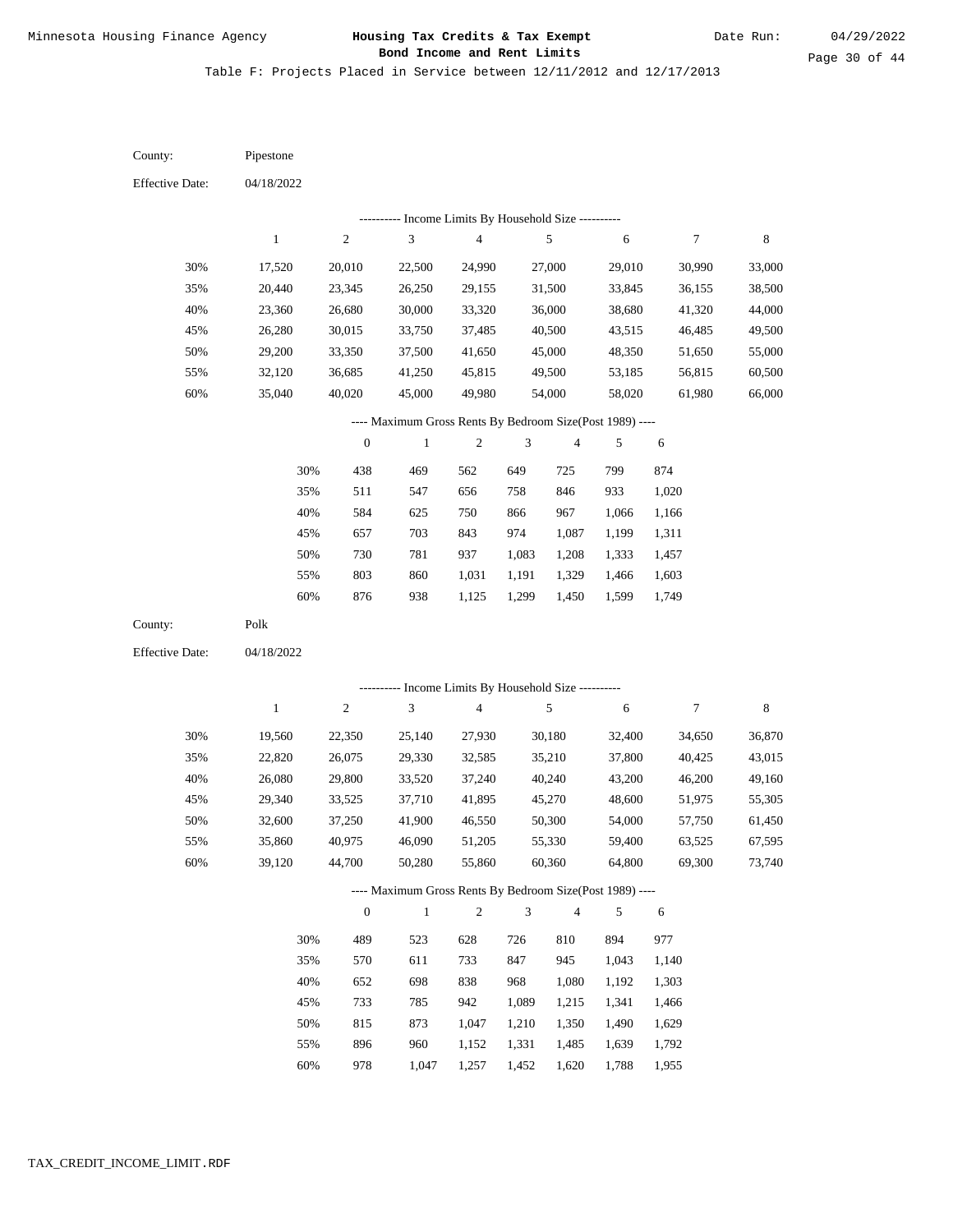Table F: Projects Placed in Service between 12/11/2012 and 12/17/2013

04/18/2022 04/18/2022 Pope Ramsey 30% 35% 40% 45% 50% 55% 60% 30% 35% 40% 45% 50% 55% 60% 18,210 21,245 24,280 27,315 30,350 33,385 36,420 24,660 28,770 32,880 36,990 41,100 45,210 49,320 20,820 24,290 27,760 31,230 34,700 38,170 41,640 28,170 32,865 37,560 42,255 46,950 51,645 56,340 23,430 27,335 31,240 35,145 39,050 42,955 46,860 31,680 36,960 42,240 47,520 52,800 58,080 63,360 26,010 30,345 34,680 39,015 43,350 47,685 52,020 35,190 41,055 46,920 52,785 58,650 64,515 70,380 28,110 32,795 37,480 42,165 46,850 51,535 56,220 38,010 44,345 50,680 57,015 63,350 69,685 76,020 30,180 35,210 40,240 45,270 50,300 55,330 60,360 40,830 47,635 54,440 61,245 68,050 74,855 81,660 32,280 37,660 43,040 48,420 53,800 59,180 64,560 43,650 50,925 58,200 65,475 72,750 80,025 87,300 34,350 40,075 45,800 51,525 57,250 62,975 68,700 46,470 54,215 61,960 69,705 77,450 85,195 92,940 455 531 607 682 758 834 910 616 719 822 924 1,027 1,130 1,233 487 569 650 731 813 894 975 660 770 880 990 1,100 1,210 1,320 585 683 781 878 976 1,073 1,171 792 924 1,056 1,188 1,320 1,452 1,584 676 789 902 1,014 1,127 1,240 1,353 915 1,067 1,220 1,372 1,525 1,677 1,830 754 880 1,006 1,131 1,257 1,383 1,509 1,020 1,190 1,361 1,531 1,701 1,871 2,041 832 971 1,110 1,249 1,388 1,526 1,665 1,126 1,314 1,502 1,689 1,877 2,065 2,253 910 1,062 1,213 1,365 1,517 1,668 1,820 1,231 1,436 1,642 1,847 2,052 2,258 2,463 County: County: Effective Date: Effective Date: 1 1 2 2 3 3 4 4 5 5 6 6 7 7 8 8 0 0 1 1 2 2 3 3 4 4 5 5 6 6 ---------- Income Limits By Household Size ---------- ---------- Income Limits By Household Size ---------- ---- Maximum Gross Rents By Bedroom Size(Post 1989) ---- ---- Maximum Gross Rents By Bedroom Size(Post 1989) ---- 30% 35% 40% 45% 50% 55% 60% 30% 35% 40% 45% 50% 55% 60%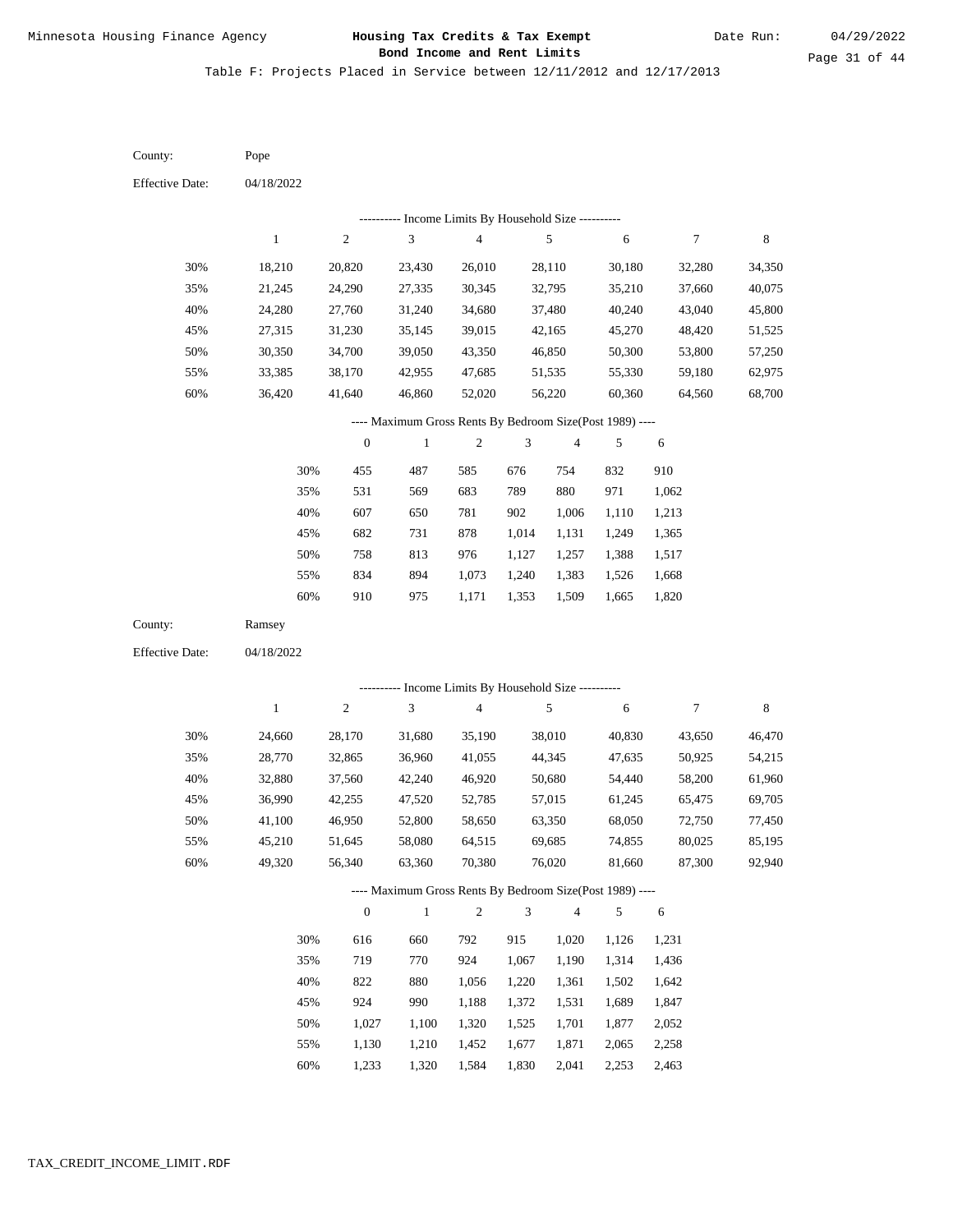| County:                | Red Lake         |                  |                                                                   |                          |                |                  |                  |                  |                  |
|------------------------|------------------|------------------|-------------------------------------------------------------------|--------------------------|----------------|------------------|------------------|------------------|------------------|
| <b>Effective Date:</b> | 04/18/2022       |                  |                                                                   |                          |                |                  |                  |                  |                  |
|                        |                  |                  | --------- Income Limits By Household Size ----------              |                          |                |                  |                  |                  |                  |
|                        | $\mathbf{1}$     | 2                | $\mathfrak{Z}$                                                    | $\overline{\mathcal{L}}$ |                | 5                | 6                | 7                | 8                |
| 30%                    | 17,940           | 20,520           | 23,070                                                            | 25,620                   |                | 27,690           | 29,730           | 31,770           | 33,840           |
| 35%                    | 20,930           | 23,940           | 26,915                                                            | 29,890                   |                | 32,305           | 34,685           | 37,065           | 39,480           |
| 40%                    | 23,920           | 27,360           | 30,760                                                            | 34,160                   |                | 36,920           | 39,640           | 42,360           | 45,120           |
| 45%                    | 26,910           | 30,780           | 34,605                                                            | 38,430                   |                | 41,535           | 44,595           | 47,655           | 50,760           |
| 50%                    | 29,900           | 34,200           | 38,450                                                            | 42,700                   |                | 46,150           | 49,550           | 52,950           | 56,400           |
| 55%                    | 32,890           | 37,620           | 42,295                                                            | 46,970                   |                | 50,765           | 54,505           | 58,245           | 62,040           |
| 60%                    | 35,880           | 41,040           | 46,140                                                            | 51,240                   |                | 55,380           | 59,460           | 63,540           | 67,680           |
|                        |                  |                  | ---- Maximum Gross Rents By Bedroom Size(Post 1989) ----          |                          |                |                  |                  |                  |                  |
|                        |                  | $\boldsymbol{0}$ | $\mathbf{1}$                                                      | $\mathbf{2}$             | 3              | 4                | 5                | 6                |                  |
|                        | 30%              | 448              | 480                                                               | 576                      | 666            | 743              | 820              | 896              |                  |
|                        | 35%              | 523              | 560                                                               | 672                      | 777            | 867              | 956              | 1,046            |                  |
|                        | 40%              | 598              | 641                                                               | 769                      | 888            | 991              | 1,093            | 1,195            |                  |
|                        | 45%              | 672              | 721                                                               | 865                      | 999            | 1,114            | 1,230            | 1,345            |                  |
|                        | 50%              | 747              | 801                                                               | 961                      | 1,110          | 1,238            | 1,366            | 1,494            |                  |
|                        | 55%              | 822              | 881                                                               | 1,057                    | 1,221          | 1,362            | 1,503            | 1,643            |                  |
|                        | 60%              | 897              | 961                                                               | 1,153                    | 1,332          | 1,486            | 1,640            | 1,793            |                  |
| County:                | Redwood          |                  |                                                                   |                          |                |                  |                  |                  |                  |
| <b>Effective Date:</b> | 04/18/2022       |                  |                                                                   |                          |                |                  |                  |                  |                  |
|                        |                  |                  | --------- Income Limits By Household Size ----------              |                          |                |                  |                  |                  |                  |
|                        | $\mathbf{1}$     | 2                | $\sqrt{3}$                                                        | $\overline{4}$           |                | 5                | 6                | 7                | 8                |
|                        |                  |                  |                                                                   |                          |                |                  |                  |                  |                  |
| 30%                    | 17,520           | 20,010           | 22,500                                                            | 24,990                   |                | 27,000           | 29,010           | 30,990           | 33,000           |
| 35%                    | 20,440           | 23,345           | 26,250                                                            | 29,155                   |                | 31,500           | 33,845           | 36,155           | 38,500           |
| 40%                    | 23,360           | 26,680           | 30,000                                                            | 33,320                   |                | 36,000           | 38,680           | 41,320           | 44,000           |
| 45%                    | 26,280           | 30,015           | 33,750                                                            | 37,485                   |                | 40,500<br>45,000 | 43,515           | 46,485           | 49,500           |
| 50%                    | 29,200           | 33,350           | 37,500                                                            | 41,650                   |                |                  | 48,350           | 51,650           | 55,000           |
| 55%<br>$60\%$          | 32,120<br>35,040 | 36,685<br>40,020 | 41,250<br>45,000                                                  | 45,815<br>49,980         |                | 49,500<br>54,000 | 53,185<br>58,020 | 56,815<br>61,980 | 60,500<br>66,000 |
|                        |                  |                  |                                                                   |                          |                |                  |                  |                  |                  |
|                        |                  | $\boldsymbol{0}$ | ---- Maximum Gross Rents By Bedroom Size(Post 1989) ----<br>$\,1$ | $\sqrt{2}$               | $\mathfrak{Z}$ | $\overline{4}$   | 5                | $\sqrt{6}$       |                  |
|                        | 30%              |                  |                                                                   |                          |                |                  |                  |                  |                  |
|                        |                  | 438              | 469                                                               | 562                      | 649            | 725              | 799              | 874              |                  |
|                        |                  |                  |                                                                   |                          |                |                  |                  |                  |                  |
|                        | 35%              | 511              | 547                                                               | 656                      | 758            | 846              | 933              | 1,020            |                  |
|                        | 40%              | 584              | 625                                                               | 750                      | 866            | 967              | 1,066            | 1,166            |                  |
|                        | 45%              | 657              | 703                                                               | 843                      | 974            | 1,087            | 1,199            | 1,311            |                  |
|                        | 50%<br>55%       | 730<br>803       | 781<br>860                                                        | 937<br>1,031             | 1,083<br>1,191 | 1,208<br>1,329   | 1,333<br>1,466   | 1,457<br>1,603   |                  |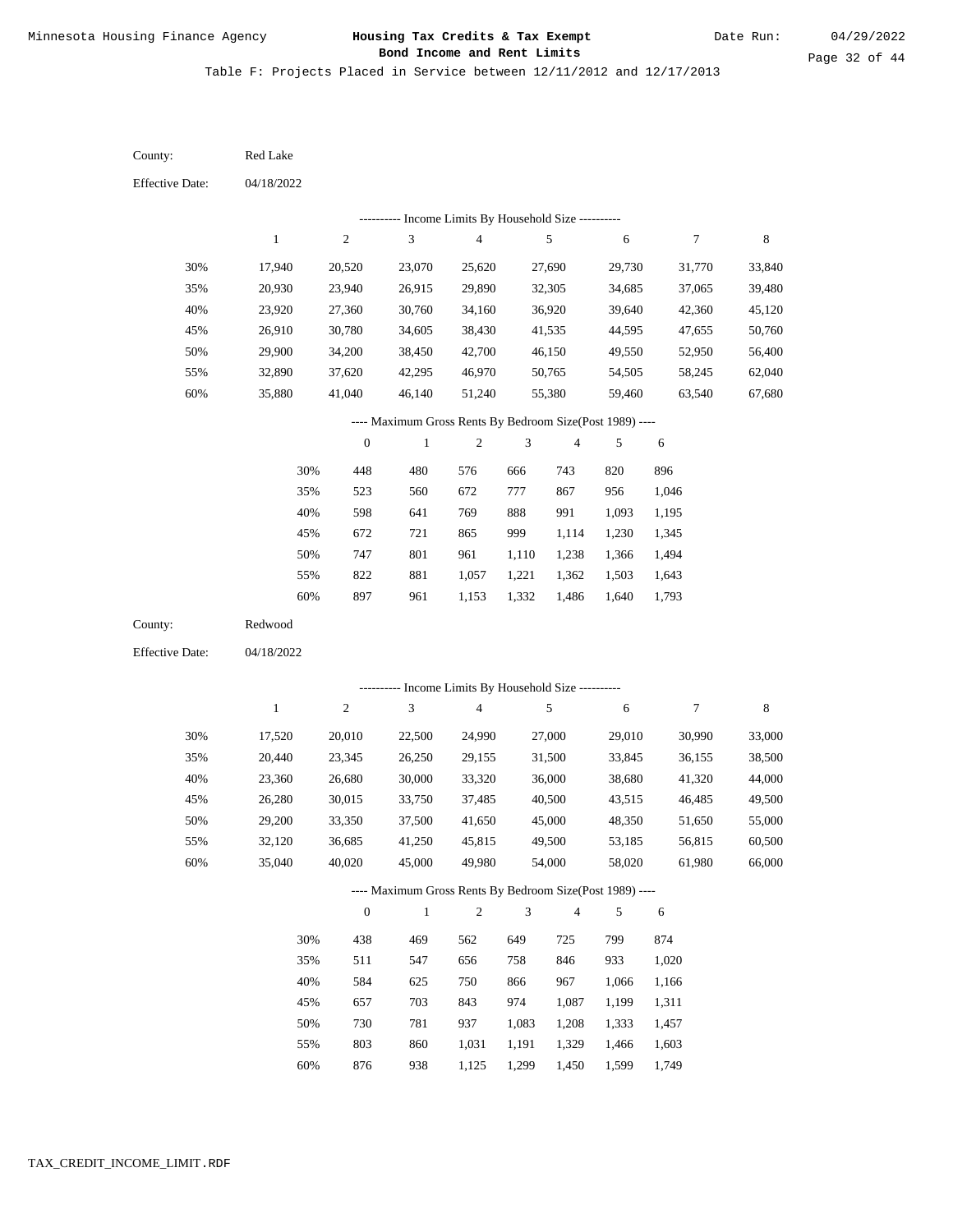Table F: Projects Placed in Service between 12/11/2012 and 12/17/2013

04/18/2022 04/18/2022 Renville Rice 30% 35% 40% 45% 50% 55% 60% 30% 35% 40% 45% 50% 55% 60% 17,580 20,510 23,440 26,370 29,300 32,230 35,160 20,310 23,695 27,080 30,465 33,850 37,235 40,620 20,070 23,415 26,760 30,105 33,450 36,795 40,140 23,220 27,090 30,960 34,830 38,700 42,570 46,440 22,590 26,355 30,120 33,885 37,650 41,415 45,180 26,130 30,485 34,840 39,195 43,550 47,905 52,260 25,080 29,260 33,440 37,620 41,800 45,980 50,160 29,010 33,845 38,680 43,515 48,350 53,185 58,020 27,090 31,605 36,120 40,635 45,150 49,665 54,180 31,350 36,575 41,800 47,025 52,250 57,475 62,700 29,100 33,950 38,800 43,650 48,500 53,350 58,200 33,660 39,270 44,880 50,490 56,100 61,710 67,320 31,110 36,295 41,480 46,665 51,850 57,035 62,220 36,000 42,000 48,000 54,000 60,000 66,000 72,000 33,120 38,640 44,160 49,680 55,200 60,720 66,240 38,310 44,695 51,080 57,465 63,850 70,235 76,620 439 512 586 659 732 805 879 507 592 677 761 846 930 470 549 627 705 784 862 941 544 634 725 816 906 997 564 658 753 847 941 1,035 1,129 653 762 871 979 1,088 1,197 652 760 869 978 1,086 1,195 1,304 754 880 1,006 1,131 1,257 1,383 727 848 970 1,091 1,212 1,333 1,455 841 981 1,122 1,262 1,402 1,542 802 936 1,070 1,204 1,338 1,471 1,605 928 1,083 1,238 1,393 1,548 1,702 1,857 877 1,024 1,170 1,316 1,463 1,609 1,755 1,015 1,184 1,353 1,523 1,692 1,861 2,030 County: County: Effective Date: Effective Date: 1 1 2 2 3 3 4 4 5 5 6 6 7 7 8 8 0 0 1 1 2 2 3 3 4 4 5 5 6 6 ---------- Income Limits By Household Size ---------- ---------- Income Limits By Household Size ---------- ---- Maximum Gross Rents By Bedroom Size(Post 1989) ---- ---- Maximum Gross Rents By Bedroom Size(Post 1989) ---- 30% 35% 40% 45% 50% 55% 60% 30% 35% 40% 45% 50% 55% 60%

1,015

1,088

1,306

1,509

1,683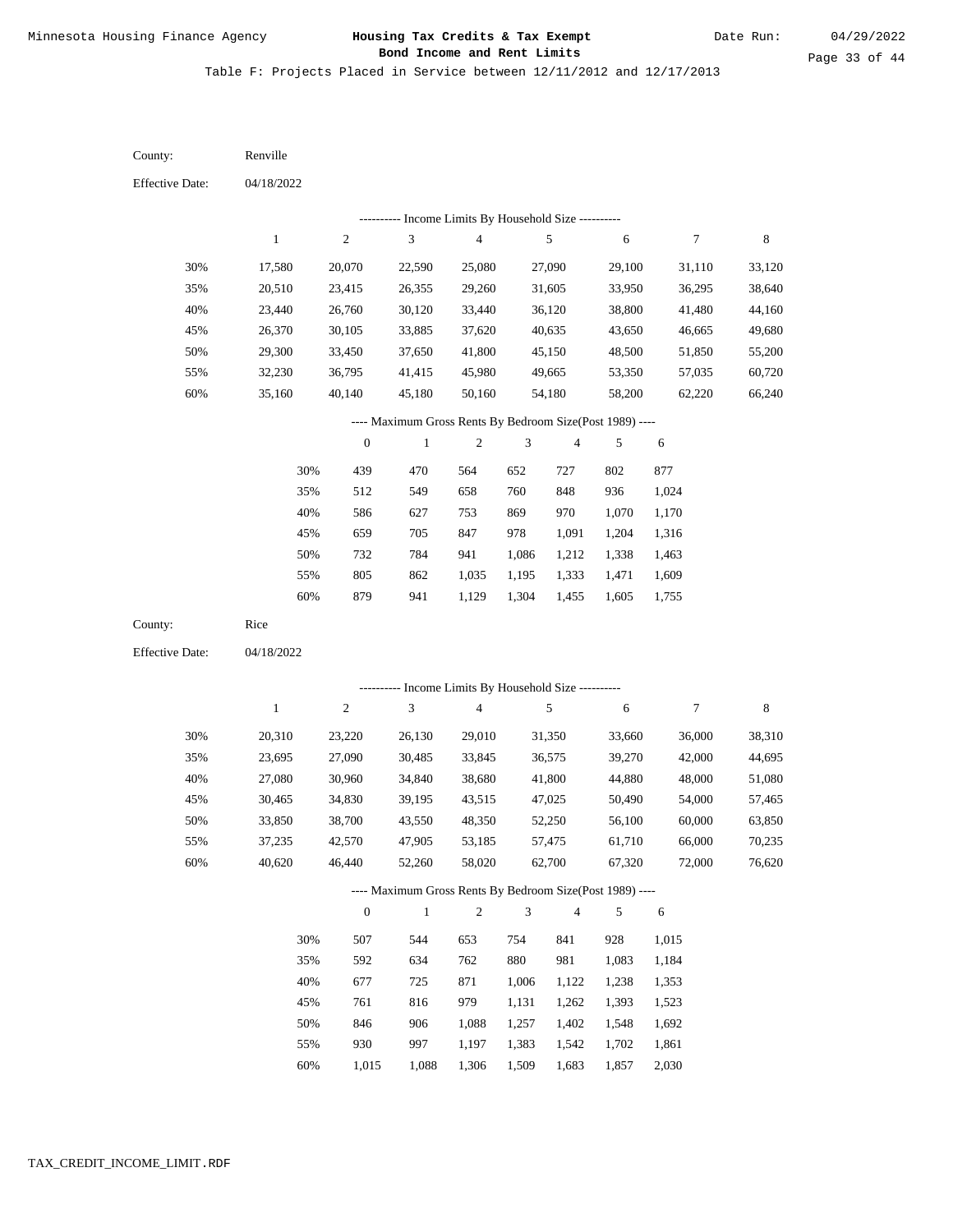Table F: Projects Placed in Service between 12/11/2012 and 12/17/2013

| County:                | Rock             |                  |                                                          |                                            |                |                         |        |                  |             |
|------------------------|------------------|------------------|----------------------------------------------------------|--------------------------------------------|----------------|-------------------------|--------|------------------|-------------|
| <b>Effective Date:</b> | 04/18/2022       |                  |                                                          |                                            |                |                         |        |                  |             |
|                        |                  |                  |                                                          | Income Limits By Household Size ---------- |                |                         |        |                  |             |
|                        | $\mathbf{1}$     | $\sqrt{2}$       | $\ensuremath{\mathfrak{Z}}$                              | $\overline{\mathcal{L}}$                   |                | $\sqrt{5}$              | 6      | 7                | $\,$ 8 $\,$ |
| 30%                    | 17,520           | 20,010           | 22,500                                                   | 24,990                                     |                | 27,000                  | 29,010 | 30,990           | 33,000      |
| 35%                    | 20,440           | 23,345           | 26,250                                                   | 29,155                                     |                | 31,500                  | 33,845 | 36,155           | 38,500      |
| 40%                    | 23,360           | 26,680           | 30,000                                                   | 33,320                                     |                | 36,000                  | 38,680 | 41,320           | 44,000      |
| 45%                    | 26,280           | 30,015           | 33,750                                                   | 37,485                                     |                | 40,500                  | 43,515 | 46,485           | 49,500      |
| 50%                    | 29,200           | 33,350           | 37,500                                                   | 41,650                                     |                | 45,000                  | 48,350 | 51,650           | 55,000      |
| 55%                    | 32,120           | 36,685           | 41,250                                                   | 45,815                                     |                | 49,500                  | 53,185 | 56,815           | 60,500      |
| 60%                    | 35,040           | 40,020           | 45,000                                                   | 49,980                                     |                | 54,000                  | 58,020 | 61,980           | 66,000      |
|                        |                  |                  | ---- Maximum Gross Rents By Bedroom Size(Post 1989) ---- |                                            |                |                         |        |                  |             |
|                        |                  | $\boldsymbol{0}$ | 1                                                        | $\mathfrak{2}$                             | 3              | $\overline{\mathbf{4}}$ | 5      | 6                |             |
|                        | 30%              | 438              | 469                                                      | 562                                        | 649            | 725                     | 799    | 874              |             |
|                        | 35%              | 511              | 547                                                      | 656                                        | 758            | 846                     | 933    | 1,020            |             |
|                        | 40%              | 584              | 625                                                      | 750                                        | 866            | 967                     | 1,066  | 1,166            |             |
|                        | 45%              | 657              | 703                                                      | 843                                        | 974            | 1,087                   | 1,199  | 1,311            |             |
|                        | 50%              | 730              | 781                                                      | 937                                        | 1,083          | 1,208                   | 1,333  | 1,457            |             |
|                        | 55%              | 803              | 860                                                      | 1,031                                      | 1,191          | 1,329                   | 1,466  | 1,603            |             |
|                        | 60%              | 876              | 938                                                      | 1,125                                      | 1,299          | 1,450                   | 1,599  | 1,749            |             |
| County:                | Roseau           |                  |                                                          |                                            |                |                         |        |                  |             |
| <b>Effective Date:</b> | 04/18/2022       |                  |                                                          |                                            |                |                         |        |                  |             |
|                        |                  |                  | ---------- Income Limits By Household Size ----------    |                                            |                |                         |        |                  |             |
|                        | $\,1$            | $\sqrt{2}$       | 3                                                        | $\overline{\mathbf{4}}$                    |                | $\sqrt{5}$              | 6      | $\boldsymbol{7}$ | $\,$ 8 $\,$ |
|                        |                  |                  |                                                          |                                            |                |                         |        |                  |             |
| 30%                    | 17,640           | 20,160           | 22,680                                                   | 25,200                                     |                | 27,240                  | 29,250 | 31,260           | 33,270      |
| 35%                    | 20,580           | 23,520           | 26,460                                                   | 29,400                                     |                | 31,780                  | 34,125 | 36,470           | 38,815      |
| 40%                    | 23,520           | 26,880           | 30,240                                                   | 33,600                                     |                | 36,320                  | 39,000 | 41,680           | 44,360      |
| 45%                    | 26,460           | 30,240           | 34,020                                                   | 37,800                                     |                | 40,860                  | 43,875 | 46,890           | 49,905      |
| 50%                    | 29,400           | 33,600           | 37,800                                                   | 42,000                                     |                | 45,400                  | 48,750 | 52,100           | 55,450      |
| 55%                    | 32,340<br>35,280 | 36,960           | 41,580                                                   | 46,200<br>50,400                           |                | 49,940                  | 53,625 | 57,310<br>62,520 | 60,995      |
| 60%                    |                  | 40,320           | 45,360                                                   |                                            |                | 54,480                  | 58,500 |                  | 66,540      |
|                        |                  |                  | ---- Maximum Gross Rents By Bedroom Size(Post 1989) ---- |                                            |                |                         |        |                  |             |
|                        |                  | $\boldsymbol{0}$ | $\mathbf{1}$                                             | $\overline{c}$                             | $\mathfrak{Z}$ | $\overline{4}$          | 5      | 6                |             |
|                        | 30%              | 441              | 472                                                      | 567                                        | 655            | 731                     | 806    | 882              |             |
|                        | 35%              | 514              | 551                                                      | 661                                        | 764            | 853                     | 941    | 1,029            |             |
|                        | 40%              | 588              | 630                                                      | 756                                        | 874            | 975                     | 1,075  | 1,176            |             |
|                        | 45%              | 661              | 708                                                      | 850                                        | 983            | 1,096                   | 1,209  | 1,323            |             |
|                        | 50%              | 735              | 787                                                      | 945                                        | 1,092          | 1,218                   | 1,344  | 1,470            |             |
|                        | 55%              | $808\,$          | 866                                                      | 1,039                                      | 1,201          | 1,340                   | 1,478  | 1,617            |             |

60% 882 945 1,134 1,311 1,462 1,613 1,764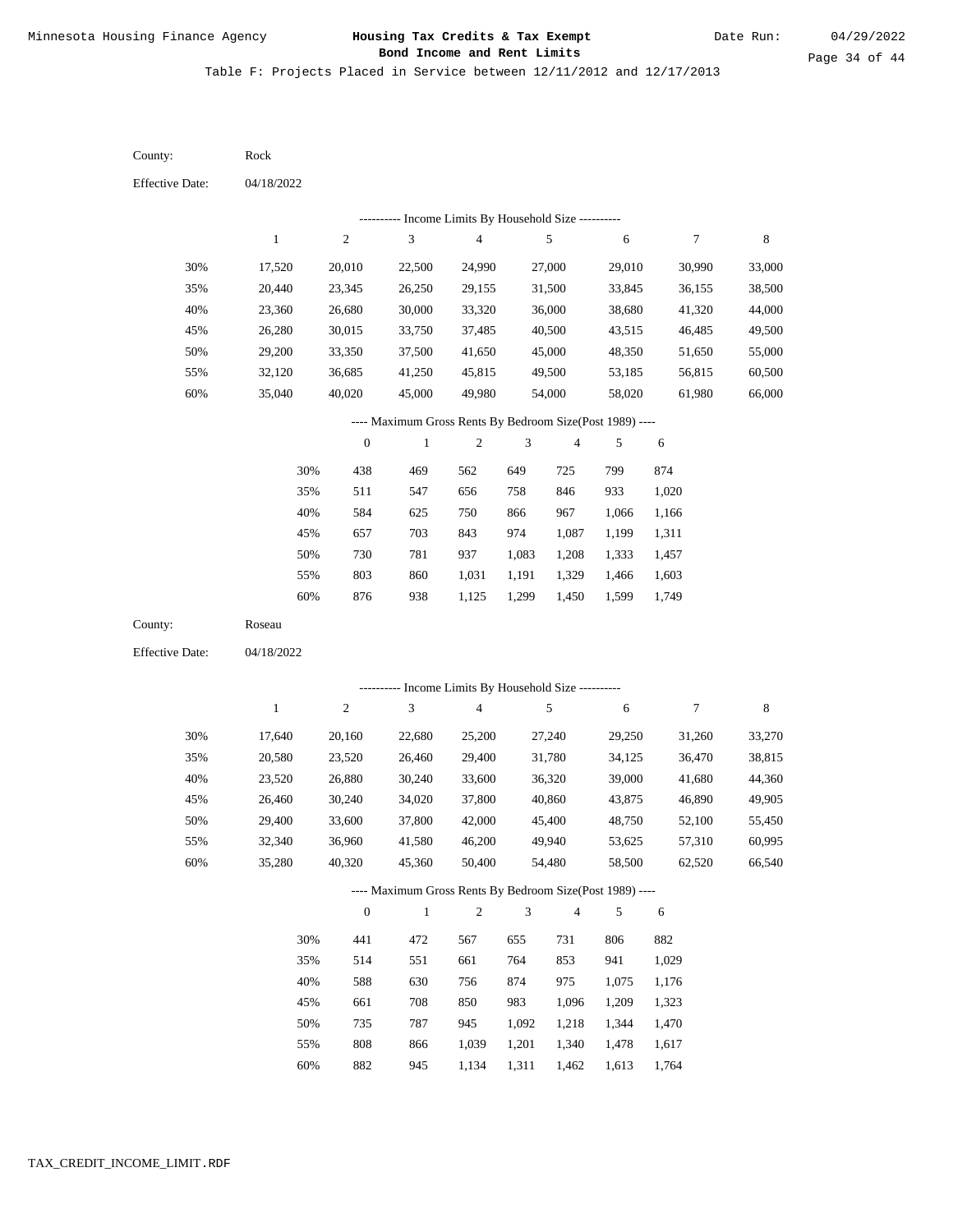Date Run:

Page 35 of 44

Table F: Projects Placed in Service between 12/11/2012 and 12/17/2013

| County:                | Saint Louis      |                  |                                                                          |                  |                |                  |                  |                  |                  |
|------------------------|------------------|------------------|--------------------------------------------------------------------------|------------------|----------------|------------------|------------------|------------------|------------------|
| <b>Effective Date:</b> | 04/18/2022       |                  |                                                                          |                  |                |                  |                  |                  |                  |
|                        |                  |                  | --------- Income Limits By Household Size ----------                     |                  |                |                  |                  |                  |                  |
|                        | $\mathbf{1}$     | $\boldsymbol{2}$ | $\ensuremath{\mathfrak{Z}}$                                              | $\overline{4}$   |                | 5                | 6                | $\boldsymbol{7}$ | 8                |
| 30%                    | 17,940           | 20,490           | 23,040                                                                   | 25,590           |                | 27,660           | 29,700           | 31,740           | 33,780           |
| 35%                    | 20,930           | 23,905           | 26,880                                                                   | 29,855           |                | 32,270           | 34,650           | 37,030           | 39,410           |
| 40%                    | 23,920           | 27,320           | 30,720                                                                   | 34,120           |                | 36,880           | 39,600           | 42,320           | 45,040           |
| 45%                    | 26,910           | 30,735           | 34,560                                                                   | 38,385           |                | 41,490           | 44,550           | 47,610           | 50,670           |
| 50%                    | 29,900           | 34,150           | 38,400                                                                   | 42,650           |                | 46,100           | 49,500           | 52,900           | 56,300           |
| 55%                    | 32,890           | 37,565           | 42,240                                                                   | 46,915           |                | 50,710           | 54,450           | 58,190           | 61,930           |
| 60%                    | 35,880           | 40,980           | 46,080                                                                   | 51,180           |                | 55,320           | 59,400           | 63,480           | 67,560           |
|                        |                  |                  | ---- Maximum Gross Rents By Bedroom Size(Post 1989) ----                 |                  |                |                  |                  |                  |                  |
|                        |                  | $\boldsymbol{0}$ | $\mathbf{1}$                                                             | $\sqrt{2}$       | $\mathfrak{Z}$ | $\overline{4}$   | 5                | 6                |                  |
|                        | 30%              | 448              | 480                                                                      | 576              | 665            | 742              | 819              | 895              |                  |
|                        | 35%              | 523              | 560                                                                      | 672              | 776            | 866              | 955              | 1,044            |                  |
|                        | 40%              | 598              | 640                                                                      | 768              | 887            | 990              | 1,092            | 1,194            |                  |
|                        | 45%              | 672              | 720                                                                      | 864              | 998            | 1,113            | 1,228            | 1,343            |                  |
|                        | 50%              | 747              | $800\,$                                                                  | 960              | 1,109          | 1,237            | 1,365            | 1,492            |                  |
|                        | 55%              | 822              | 880                                                                      | 1,056            | 1,220          | 1,361            | 1,501            | 1,642            |                  |
|                        | 60%              | 897              | 960                                                                      | 1,152            | 1,331          | 1,485            | 1,638            | 1,791            |                  |
| County:                | Scott            |                  |                                                                          |                  |                |                  |                  |                  |                  |
| <b>Effective Date:</b> | 04/18/2022       |                  |                                                                          |                  |                |                  |                  |                  |                  |
|                        |                  |                  | --------- Income Limits By Household Size ----------                     |                  |                |                  |                  |                  |                  |
|                        | 1                | $\boldsymbol{2}$ | $\ensuremath{\mathfrak{Z}}$                                              | $\overline{4}$   |                | 5                | 6                | $\boldsymbol{7}$ | 8                |
|                        |                  |                  |                                                                          |                  |                |                  |                  |                  |                  |
| 30%                    | 24,660           | 28,170           | 31,680                                                                   | 35,190           |                | 38,010           | 40,830           | 43,650           | 46,470           |
| 35%                    | 28,770           | 32,865           | 36,960                                                                   | 41,055           |                | 44,345           | 47,635           | 50,925           | 54,215           |
| 40%                    | 32,880           | 37,560           | 42,240                                                                   | 46,920           |                | 50,680           | 54,440           | 58,200           | 61,960           |
| 45%<br>50%             | 36,990<br>41,100 | 42,255           | 47,520                                                                   | 52,785           |                | 57,015           | 61,245           | 65,475           | 69,705           |
|                        |                  | 46,950           | 52,800                                                                   | 58,650           |                | 63,350           | 68,050           | 72,750<br>80,025 | 77,450           |
| 55%<br>60%             | 45,210<br>49,320 | 51,645<br>56,340 | 58,080<br>63,360                                                         | 64,515<br>70,380 |                | 69,685<br>76,020 | 74,855<br>81,660 | 87,300           | 85,195<br>92,940 |
|                        |                  |                  |                                                                          |                  |                |                  |                  |                  |                  |
|                        |                  | $\boldsymbol{0}$ | ---- Maximum Gross Rents By Bedroom Size(Post 1989) ----<br>$\mathbf{1}$ | $\sqrt{2}$       | $\mathfrak{Z}$ | $\sqrt{4}$       | $\sqrt{5}$       | 6                |                  |
|                        | 30%              |                  |                                                                          | 792              |                |                  |                  |                  |                  |
|                        | 35%              | 616<br>719       | 660<br>770                                                               | 924              | 915<br>1,067   | 1,020<br>1,190   | 1,126<br>1,314   | 1,231<br>1,436   |                  |
|                        | 40%              | 822              | 880                                                                      | 1,056            | 1,220          | 1,361            | 1,502            | 1,642            |                  |
|                        | 45%              | 924              | 990                                                                      | 1,188            | 1,372          | 1,531            | 1,689            | 1,847            |                  |
|                        | 50%              | 1,027            | 1,100                                                                    | 1,320            | 1,525          | 1,701            | 1,877            | 2,052            |                  |
|                        | 55%              | 1,130            | 1,210                                                                    | 1,452            | 1,677          | 1,871            | 2,065            | 2,258            |                  |
|                        |                  |                  |                                                                          |                  |                |                  |                  |                  |                  |

1,233 1,320 1,584 1,830 2,041 2,253 2,463 60%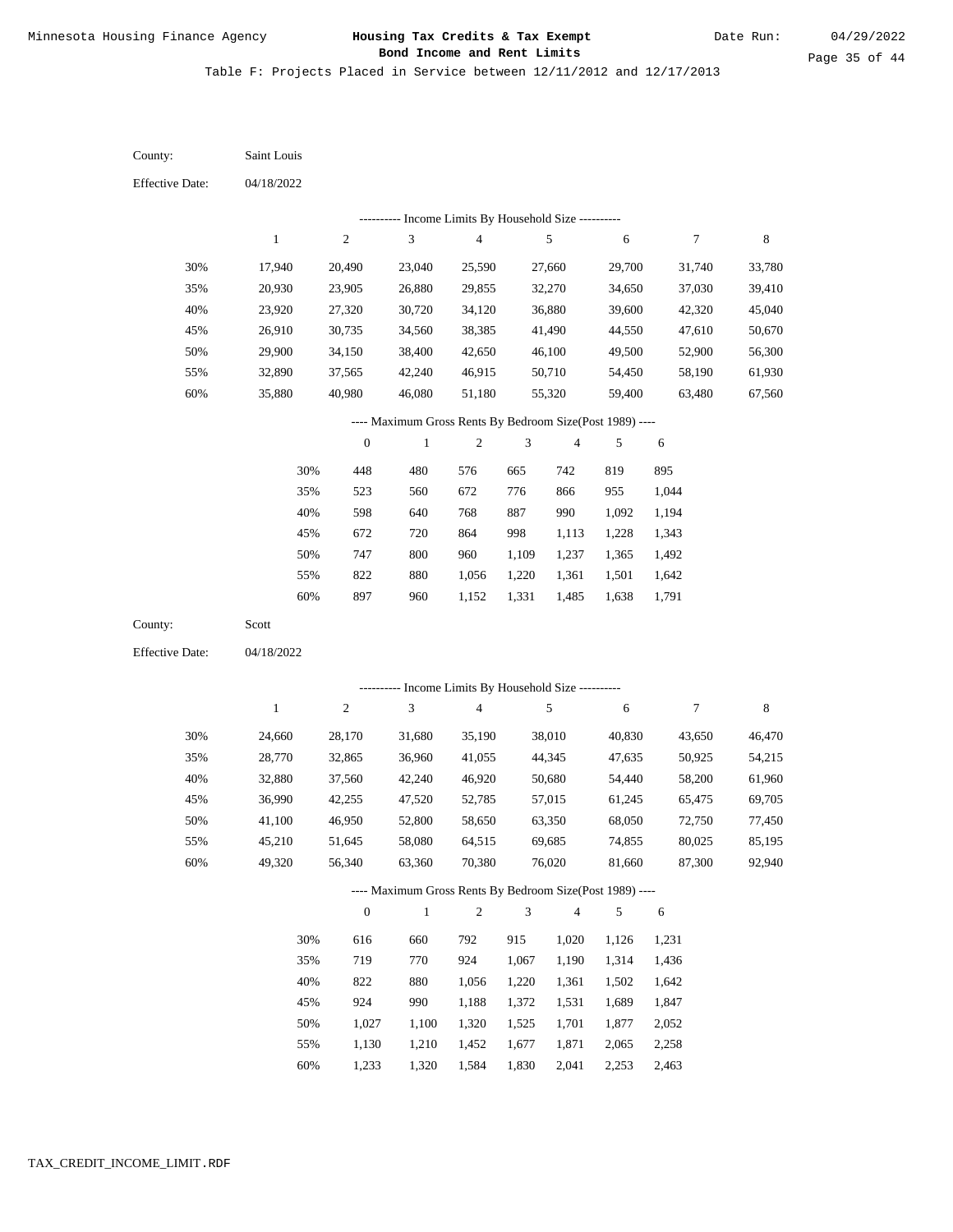Date Run:

Table F: Projects Placed in Service between 12/11/2012 and 12/17/2013

| County:                | Sherburne        |                  |                                                          |                                            |                |                         |                  |                  |                  |
|------------------------|------------------|------------------|----------------------------------------------------------|--------------------------------------------|----------------|-------------------------|------------------|------------------|------------------|
| <b>Effective Date:</b> | 04/18/2022       |                  |                                                          |                                            |                |                         |                  |                  |                  |
|                        |                  |                  |                                                          | Income Limits By Household Size ---------- |                |                         |                  |                  |                  |
|                        | $\,1$            | $\sqrt{2}$       | $\sqrt{3}$                                               | $\overline{\mathbf{4}}$                    |                | $\sqrt{5}$              | 6                | $\boldsymbol{7}$ | $\,$ 8 $\,$      |
| 30%                    | 24,660           | 28,170           | 31,680                                                   | 35,190                                     |                | 38,010                  | 40,830           | 43,650           | 46,470           |
| 35%                    | 28,770           | 32,865           | 36,960                                                   | 41,055                                     |                | 44,345                  | 47,635           | 50,925           | 54,215           |
| 40%                    | 32,880           | 37,560           | 42,240                                                   | 46,920                                     |                | 50,680                  | 54,440           | 58,200           | 61,960           |
| 45%                    | 36,990           | 42,255           | 47,520                                                   | 52,785                                     |                | 57,015                  | 61,245           | 65,475           | 69,705           |
| 50%                    | 41,100           | 46,950           | 52,800                                                   | 58,650                                     |                | 63,350                  | 68,050           | 72,750           | 77,450           |
| 55%                    | 45,210           | 51,645           | 58,080                                                   | 64,515                                     |                | 69,685                  | 74,855           | 80,025           | 85,195           |
| $60\%$                 | 49,320           | 56,340           | 63,360                                                   | 70,380                                     |                | 76,020                  | 81,660           | 87,300           | 92,940           |
|                        |                  |                  | ---- Maximum Gross Rents By Bedroom Size(Post 1989) ---- |                                            |                |                         |                  |                  |                  |
|                        |                  | $\boldsymbol{0}$ | 1                                                        | $\mathbf{2}$                               | 3              | $\overline{\mathbf{4}}$ | 5                | $\sqrt{6}$       |                  |
|                        | 30%              | 616              | 660                                                      | 792                                        | 915            | 1,020                   | 1,126            | 1,231            |                  |
|                        | 35%              | 719              | 770                                                      | 924                                        | 1,067          | 1,190                   | 1,314            | 1,436            |                  |
|                        | 40%              | 822              | 880                                                      | 1,056                                      | 1,220          | 1,361                   | 1,502            | 1,642            |                  |
|                        | 45%              | 924              | 990                                                      | 1,188                                      | 1,372          | 1,531                   | 1,689            | 1,847            |                  |
|                        | 50%              | 1,027            | 1,100                                                    | 1,320                                      | 1,525          | 1,701                   | 1,877            | 2,052            |                  |
|                        | 55%              | 1,130            | 1,210                                                    | 1,452                                      | 1,677          | 1,871                   | 2,065            | 2,258            |                  |
|                        | 60%              | 1,233            | 1,320                                                    | 1,584                                      | 1,830          | 2,041                   | 2,253            | 2,463            |                  |
| County:                | Sibley           |                  |                                                          |                                            |                |                         |                  |                  |                  |
| <b>Effective Date:</b> | 04/18/2022       |                  |                                                          |                                            |                |                         |                  |                  |                  |
|                        |                  |                  |                                                          |                                            |                |                         |                  |                  |                  |
|                        | $\,1\,$          | $\sqrt{2}$       | --------- Income Limits By Household Size ---------<br>3 | $\overline{4}$                             |                | $\sqrt{5}$              |                  | $\boldsymbol{7}$ | $\,$ 8 $\,$      |
|                        |                  |                  |                                                          |                                            |                |                         | 6                |                  |                  |
| 30%                    | 17,850           | 20,400           | 22,950                                                   | 25,500                                     |                | 27,540                  | 29,580           | 31,620           | 33,660           |
| 35%                    | 20,825           | 23,800           | 26,775                                                   | 29,750                                     |                | 32,130                  | 34,510           | 36,890           | 39,270           |
| 40%                    | 23,800           | 27,200           | 30,600                                                   | 34,000                                     |                | 36,720                  | 39,440           | 42,160           | 44,880           |
| 45%                    | 26,775           | 30,600           | 34,425                                                   | 38,250                                     |                | 41,310                  | 44,370           | 47,430           | 50,490           |
| 50%                    | 29,750           | 34,000           | 38,250                                                   | 42,500                                     |                | 45,900                  | 49,300<br>54,230 | 52,700           | 56,100           |
| 55%<br>60%             | 32,725<br>35,700 | 37,400<br>40,800 | 42,075<br>45,900                                         | 46,750<br>51,000                           |                | 50,490<br>55,080        | 59,160           | 57,970<br>63,240 | 61,710<br>67,320 |
|                        |                  |                  |                                                          |                                            |                |                         |                  |                  |                  |
|                        |                  |                  | ---- Maximum Gross Rents By Bedroom Size(Post 1989) ---- |                                            |                | $\overline{4}$          |                  |                  |                  |
|                        |                  | $\boldsymbol{0}$ | $\mathbf{1}$                                             | $\sqrt{2}$                                 | $\mathfrak{Z}$ |                         | 5                | 6                |                  |
|                        | 30%              | 446              | 478                                                      | 573                                        | 663            | 739                     | 816              | 892              |                  |
|                        | 35%              | 520              | 557                                                      | 669                                        | 773            | 862                     | 952              | 1,041            |                  |
|                        | 40%              | 595              | 637                                                      | 765                                        | 884            | 986                     | 1,088            | 1,190            |                  |
|                        | 45%              | 669              | 717                                                      | 860                                        | 994            | 1,109                   | 1,224            | 1,338            |                  |
|                        | 50%              | 743              | 796                                                      | 956                                        | 1,105          | 1,232                   | 1,360            | 1,487            |                  |
|                        | 55%              | 818              | 876                                                      | 1,051                                      | 1,215          | 1,355                   | 1,496            | 1,636            |                  |

892 956 1,147 1,326 1,479 1,632 1,785 60%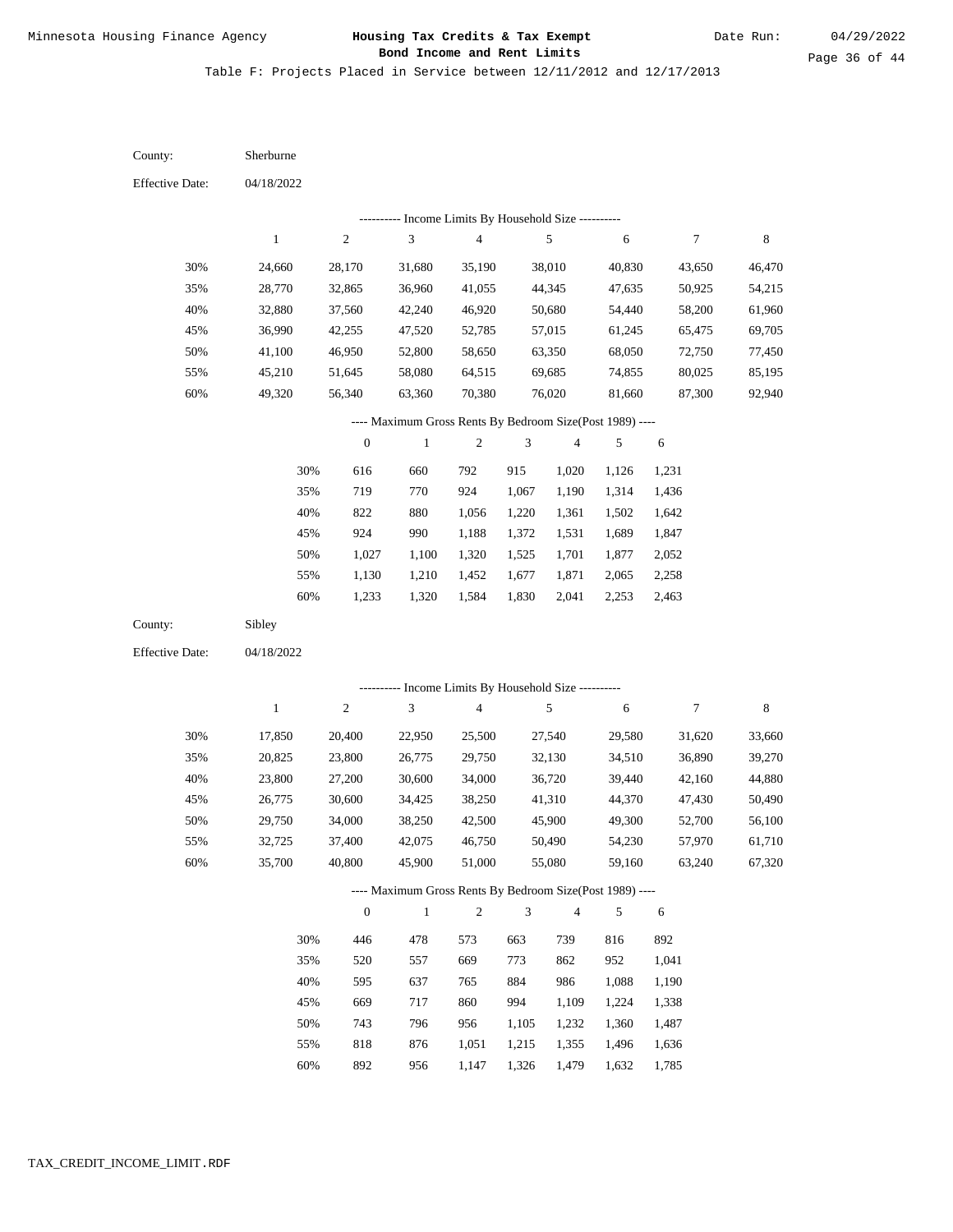Table F: Projects Placed in Service between 12/11/2012 and 12/17/2013

04/18/2022 04/18/2022 Stearns Steele 30% 35% 40% 45% 50% 55% 60% 30% 35% 40% 45% 50% 55% 60% 18,570 21,665 24,760 27,855 30,950 34,045 37,140 19,050 22,225 25,400 28,575 31,750 34,925 38,100 21,210 24,745 28,280 31,815 35,350 38,885 42,420 21,780 25,410 29,040 32,670 36,300 39,930 43,560 23,850 27,825 31,800 35,775 39,750 43,725 47,700 24,510 28,595 32,680 36,765 40,850 44,935 49,020 26,490 30,905 35,320 39,735 44,150 48,565 52,980 27,210 31,745 36,280 40,815 45,350 49,885 54,420 28,620 33,390 38,160 42,930 47,700 52,470 57,240 29,400 34,300 39,200 44,100 49,000 53,900 58,800 30,750 35,875 41,000 46,125 51,250 56,375 61,500 31,590 36,855 42,120 47,385 52,650 57,915 63,180 32,850 38,325 43,800 49,275 54,750 60,225 65,700 33,750 39,375 45,000 50,625 56,250 61,875 67,500 34,980 40,810 46,640 52,470 58,300 64,130 69,960 35,940 41,930 47,920 53,910 59,900 65,890 71,880 464 541 619 696 773 851 928 476 555 635 714 793 873 952 497 580 663 745 828 911 994 510 595 680 765 850 935 1,020 596 695 795 894 993 1,093 1,192 612 714 817 919 1,021 1,123 1,225 688 803 918 1,033 1,148 1,262 1,377 707 825 943 1,061 1,179 1,297 1,415 768 896 1,025 1,153 1,281 1,409 1,537 789 921 1,053 1,184 1,316 1,447 1,579 847 989 1,130 1,271 1,413 1,554 1,695 871 1,016 1,161 1,306 1,451 1,597 1,742 927 1,081 1,236 1,390 1,545 1,699 1,854 952 1,111 1,269 1,428 1,587 1,745 1,904 County: County: Effective Date: Effective Date: 1 1 2 2 3 3 4 4 5 5 6 6 7 7 8 8 0 0 1 1 2 2 3 3 4 4 5 5 6 6 ---------- Income Limits By Household Size ---------- ---------- Income Limits By Household Size ---------- ---- Maximum Gross Rents By Bedroom Size(Post 1989) ---- ---- Maximum Gross Rents By Bedroom Size(Post 1989) ---- 30% 35% 40% 45% 50% 55% 60% 30% 35% 40% 45% 50% 55% 60%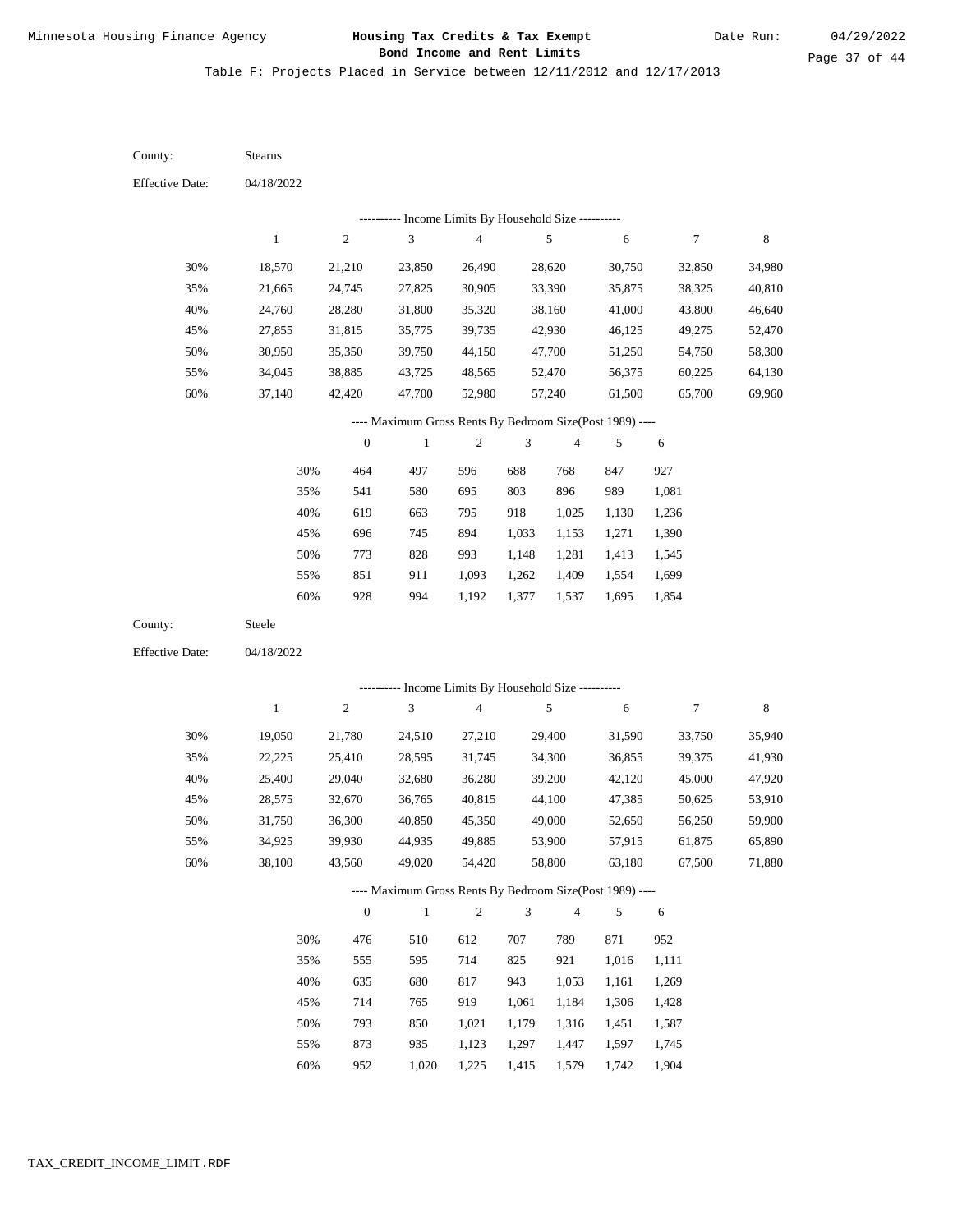Table F: Projects Placed in Service between 12/11/2012 and 12/17/2013

| County:                | Stevens          |                  |                                                                     |                          |                |                  |                  |                  |                  |
|------------------------|------------------|------------------|---------------------------------------------------------------------|--------------------------|----------------|------------------|------------------|------------------|------------------|
| <b>Effective Date:</b> | 04/18/2022       |                  |                                                                     |                          |                |                  |                  |                  |                  |
|                        |                  |                  | ---------- Income Limits By Household Size ----------               |                          |                |                  |                  |                  |                  |
|                        | $\mathbf{1}$     | $\sqrt{2}$       | $\sqrt{3}$                                                          | $\overline{\mathcal{L}}$ |                | $\sqrt{5}$       | 6                | $\boldsymbol{7}$ | $\,$ 8 $\,$      |
| 30%                    | 19,620           | 22,410           | 25,200                                                              | 27,990                   |                | 30,240           | 32,490           | 34,710           | 36,960           |
| 35%                    | 22,890           | 26,145           | 29,400                                                              | 32,655                   |                | 35,280           | 37,905           | 40,495           | 43,120           |
| 40%                    | 26,160           | 29,880           | 33,600                                                              | 37,320                   |                | 40,320           | 43,320           | 46,280           | 49,280           |
| 45%                    | 29,430           | 33,615           | 37,800                                                              | 41,985                   |                | 45,360           | 48,735           | 52,065           | 55,440           |
| 50%                    | 32,700           | 37,350           | 42,000                                                              | 46,650                   |                | 50,400           | 54,150           | 57,850           | 61,600           |
| 55%                    | 35,970           | 41,085           | 46,200                                                              | 51,315                   |                | 55,440           | 59,565           | 63,635           | 67,760           |
| 60%                    | 39,240           | 44,820           | 50,400                                                              | 55,980                   |                | 60,480           | 64,980           | 69,420           | 73,920           |
|                        |                  |                  | ---- Maximum Gross Rents By Bedroom Size(Post 1989) ----            |                          |                |                  |                  |                  |                  |
|                        |                  | $\boldsymbol{0}$ | $\,1$                                                               | $\boldsymbol{2}$         | 3              | 4                | 5                | 6                |                  |
|                        | 30%              | 490              | 525                                                                 | 630                      | 727            | 812              | 895              | 979              |                  |
|                        | 35%              | 572              | 612                                                                 | 735                      | 849            | 947              | 1,045            | 1,142            |                  |
|                        | 40%              | 654              | 700                                                                 | 840                      | 970            | 1,083            | 1,194            | 1,306            |                  |
|                        | 45%              | 735              | 788                                                                 | 945                      | 1,091          | 1,218            | 1,343            | 1,469            |                  |
|                        | 50%              | 817              | 875                                                                 | 1,050                    | 1,213          | 1,353            | 1,493            | 1,632            |                  |
|                        | 55%              | 899              | 963                                                                 | 1,155                    | 1,334          | 1,489            | 1,642            | 1,796            |                  |
|                        | 60%              | 981              | 1,050                                                               | 1,260                    | 1,455          | 1,624            | 1,791            | 1,959            |                  |
| County:                | Swift            |                  |                                                                     |                          |                |                  |                  |                  |                  |
| <b>Effective Date:</b> | 04/18/2022       |                  |                                                                     |                          |                |                  |                  |                  |                  |
|                        |                  |                  |                                                                     |                          |                |                  |                  |                  |                  |
|                        | $\mathbf{1}$     | $\sqrt{2}$       | ---------- Income Limits By Household Size ----------<br>$\sqrt{3}$ | $\overline{\mathcal{L}}$ |                | $\sqrt{5}$       | 6                | $\boldsymbol{7}$ | $\,$ 8 $\,$      |
|                        |                  |                  |                                                                     |                          |                |                  |                  |                  |                  |
| 30%                    | 17,520           | 20,010           | 22,500                                                              | 24,990                   |                | 27,000           | 29,010           | 30,990           | 33,000           |
| 35%                    | 20,440           | 23,345           | 26,250                                                              | 29,155                   |                | 31,500           | 33,845           | 36,155           | 38,500           |
| 40%                    | 23,360           | 26,680           | 30,000                                                              | 33,320                   |                | 36,000           | 38,680           | 41,320           | 44,000           |
| 45%                    | 26,280           | 30,015<br>33,350 | 33,750                                                              | 37,485                   |                | 40,500           | 43,515           | 46,485           | 49,500           |
| 50%                    | 29,200           |                  | 37,500                                                              | 41,650                   |                | 45,000           | 48,350           | 51,650           | 55,000           |
| 55%<br>60%             | 32,120<br>35,040 | 36,685<br>40,020 | 41,250<br>45,000                                                    | 45,815<br>49,980         |                | 49,500<br>54,000 | 53,185<br>58,020 | 56,815<br>61,980 | 60,500<br>66,000 |
|                        |                  |                  |                                                                     |                          |                |                  |                  |                  |                  |
|                        |                  |                  | ---- Maximum Gross Rents By Bedroom Size(Post 1989) ----            |                          |                |                  |                  |                  |                  |
|                        |                  | $\mathbf{0}$     | $\,1\,$                                                             | $\sqrt{2}$               | $\mathfrak{Z}$ | 4                | 5                | 6                |                  |
|                        | 30%              | 438              | 469                                                                 | 562                      | 649            | 725              | 799              | 874              |                  |
|                        | 35%              | 511              | 547                                                                 | 656                      | 758            | 846              | 933              | 1,020            |                  |
|                        | 40%              | 584              | 625                                                                 | 750                      | 866            | 967              | 1,066            | 1,166            |                  |
|                        | 45%              | 657              | 703                                                                 | 843                      | 974            | 1,087            | 1,199            | 1,311            |                  |
|                        | 50%              | 730              | 781                                                                 | 937                      | 1,083          | 1,208            | 1,333            | 1,457            |                  |
|                        | 55%              | 803              | 860                                                                 | 1,031                    | 1,191          | 1,329            | 1,466            | 1,603            |                  |

876 938 1,125 1,299 1,450 1,599 1,749 60%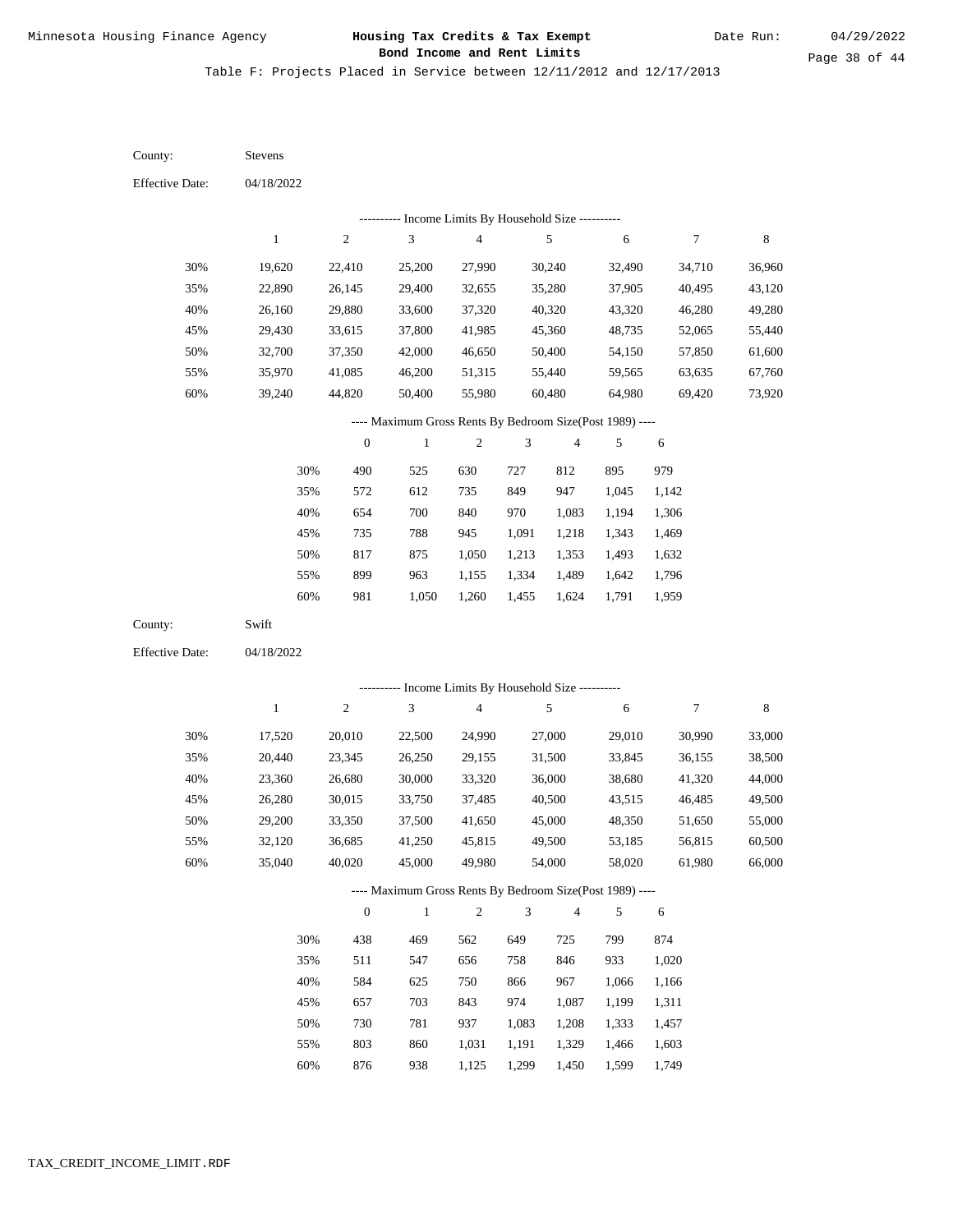Table F: Projects Placed in Service between 12/11/2012 and 12/17/2013

| County:                                                  | Todd                                                                                                                                                    |                  |                                                      |                  |        |                  |                  |                  |                  |  |
|----------------------------------------------------------|---------------------------------------------------------------------------------------------------------------------------------------------------------|------------------|------------------------------------------------------|------------------|--------|------------------|------------------|------------------|------------------|--|
| <b>Effective Date:</b>                                   | 04/18/2022                                                                                                                                              |                  |                                                      |                  |        |                  |                  |                  |                  |  |
|                                                          |                                                                                                                                                         |                  | --------- Income Limits By Household Size ---------- |                  |        |                  |                  |                  |                  |  |
|                                                          | $\,1$                                                                                                                                                   | $\sqrt{2}$       | 3                                                    | 4                |        | 5                | 6                | 7                | 8                |  |
| 30%                                                      | 17,520                                                                                                                                                  | 20,010           | 22,500                                               | 24,990           |        | 27,000           | 29,010           | 30,990           | 33,000           |  |
| 35%                                                      | 20,440                                                                                                                                                  | 23,345           | 26,250                                               | 29,155           |        | 31,500           | 33,845           | 36,155           | 38,500           |  |
| 40%                                                      | 23,360                                                                                                                                                  | 26,680           | 30,000                                               | 33,320           |        | 36,000           | 38,680           | 41,320           | 44,000           |  |
| 45%                                                      | 26,280                                                                                                                                                  | 30,015           | 33,750                                               | 37,485           |        | 40,500           | 43,515           | 46,485           | 49,500           |  |
| 50%                                                      | 29,200                                                                                                                                                  | 33,350           | 37,500                                               | 41,650           |        | 45,000           | 48,350           | 51,650           | 55,000           |  |
| 55%                                                      | 32,120                                                                                                                                                  | 36,685           | 41,250                                               | 45,815           |        | 49,500           | 53,185           | 56,815           | 60,500           |  |
| 60%                                                      | 35,040                                                                                                                                                  | 40,020           | 45,000                                               | 49,980           | 54,000 |                  | 58,020           | 61,980           | 66,000           |  |
| ---- Maximum Gross Rents By Bedroom Size(Post 1989) ---- |                                                                                                                                                         |                  |                                                      |                  |        |                  |                  |                  |                  |  |
|                                                          |                                                                                                                                                         | $\boldsymbol{0}$ | $\mathbf{1}$                                         | $\boldsymbol{2}$ | 3      | 4                | 5                | 6                |                  |  |
|                                                          | 30%                                                                                                                                                     | 438              | 469                                                  | 562              | 649    | 725              | 799              | 874              |                  |  |
|                                                          | 35%                                                                                                                                                     | 511              | 547                                                  | 656              | 758    | 846              | 933              | 1,020            |                  |  |
|                                                          | 40%                                                                                                                                                     | 584              | 625                                                  | 750              | 866    | 967              | 1,066            | 1,166            |                  |  |
|                                                          | 45%                                                                                                                                                     | 657              | 703                                                  | 843              | 974    | 1,087            | 1,199            | 1,311            |                  |  |
|                                                          | 50%                                                                                                                                                     | 730              | 781                                                  | 937              | 1,083  | 1,208            | 1,333            | 1,457            |                  |  |
|                                                          | 55%                                                                                                                                                     | 803              | 860                                                  | 1,031            | 1,191  | 1,329            | 1,466            | 1,603            |                  |  |
|                                                          | 60%                                                                                                                                                     | 876              | 938                                                  | 1,125            | 1,299  | 1,450            | 1,599            | 1,749            |                  |  |
| County:                                                  | Traverse                                                                                                                                                |                  |                                                      |                  |        |                  |                  |                  |                  |  |
| <b>Effective Date:</b>                                   | 04/18/2022                                                                                                                                              |                  |                                                      |                  |        |                  |                  |                  |                  |  |
|                                                          |                                                                                                                                                         |                  |                                                      |                  |        |                  |                  |                  |                  |  |
|                                                          | --------- Income Limits By Household Size ----------<br>$\sqrt{3}$<br>$\sqrt{2}$<br>$\overline{\mathbf{4}}$<br>5<br>8<br>$\mathbf{1}$<br>$\tau$<br>6    |                  |                                                      |                  |        |                  |                  |                  |                  |  |
|                                                          |                                                                                                                                                         |                  |                                                      |                  |        |                  |                  |                  |                  |  |
| 30%                                                      | 17,520                                                                                                                                                  | 20,010           | 22,500                                               | 24,990           |        | 27,000           | 29,010           | 30,990           | 33,000           |  |
| 35%                                                      | 20,440                                                                                                                                                  | 23,345           | 26,250                                               | 29,155           |        | 31,500           | 33,845           | 36,155           | 38,500           |  |
| 40%<br>45%                                               | 23,360                                                                                                                                                  | 26,680           | 30,000                                               | 33,320           |        | 36,000           | 38,680           | 41,320           | 44,000           |  |
| 50%                                                      | 26,280<br>29,200                                                                                                                                        | 30,015<br>33,350 | 33,750<br>37,500                                     | 37,485<br>41,650 |        | 40,500<br>45,000 | 43,515<br>48,350 | 46,485<br>51,650 | 49,500<br>55,000 |  |
|                                                          | 32,120                                                                                                                                                  | 36,685           | 41,250                                               | 45,815           |        | 49,500           | 53,185           | 56,815           |                  |  |
| 55%<br>60%                                               | 35,040                                                                                                                                                  | 40,020           | 45,000                                               | 49,980           |        |                  | 58,020           | 61,980           | 60,500<br>66,000 |  |
|                                                          | 54,000                                                                                                                                                  |                  |                                                      |                  |        |                  |                  |                  |                  |  |
|                                                          | ---- Maximum Gross Rents By Bedroom Size(Post 1989) ----<br>$\sqrt{2}$<br>$\mathbf{0}$<br>$\,1\,$<br>$\ensuremath{\mathfrak{Z}}$<br>$\overline{4}$<br>5 |                  |                                                      |                  |        |                  |                  |                  |                  |  |
|                                                          |                                                                                                                                                         |                  |                                                      |                  |        |                  |                  | 6                |                  |  |
|                                                          | 30%                                                                                                                                                     | 438              | 469                                                  | 562              | 649    | 725              | 799              | 874              |                  |  |
|                                                          | 35%                                                                                                                                                     | 511              | 547                                                  | 656              | 758    | 846              | 933              | 1,020            |                  |  |
|                                                          | 40%                                                                                                                                                     | 584              | 625                                                  | 750              | 866    | 967              | 1,066            | 1,166            |                  |  |
|                                                          | 45%                                                                                                                                                     | 657              | 703                                                  | 843              | 974    | 1,087            | 1,199            | 1,311            |                  |  |
|                                                          | 50%                                                                                                                                                     | 730              | 781                                                  | 937              | 1,083  | 1,208            | 1,333            | 1,457            |                  |  |
|                                                          | 55%                                                                                                                                                     | 803              | 860                                                  | 1,031            | 1,191  | 1,329            | 1,466            | 1,603            |                  |  |

876 938 1,125 1,299 1,450 1,599 1,749 60%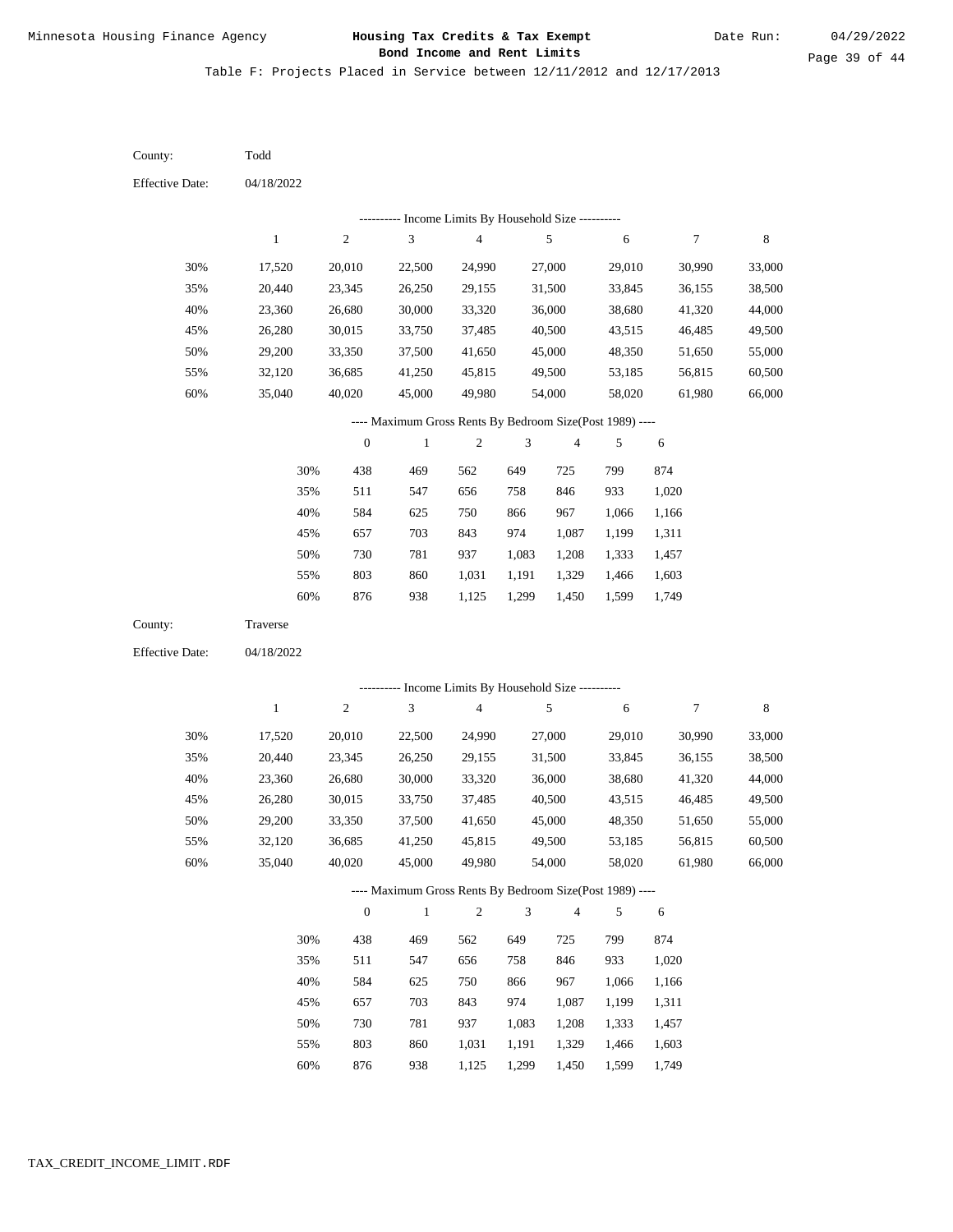Table F: Projects Placed in Service between 12/11/2012 and 12/17/2013

04/18/2022 04/18/2022 Wabasha Wadena 30% 35% 40% 45% 50% 55% 60% 30% 35% 40% 45% 50% 55% 60% 18,780 21,910 25,040 28,170 31,300 34,430 37,560 17,520 20,440 23,360 26,280 29,200 32,120 35,040 21,480 25,060 28,640 32,220 35,800 39,380 42,960 20,010 23,345 26,680 30,015 33,350 36,685 40,020 24,150 28,175 32,200 36,225 40,250 44,275 48,300 22,500 26,250 30,000 33,750 37,500 41,250 45,000 26,820 31,290 35,760 40,230 44,700 49,170 53,640 24,990 29,155 33,320 37,485 41,650 45,815 49,980 28,980 33,810 38,640 43,470 48,300 53,130 57,960 27,000 31,500 36,000 40,500 45,000 49,500 54,000 31,140 36,330 41,520 46,710 51,900 57,090 62,280 29,010 33,845 38,680 43,515 48,350 53,185 58,020 33,270 38,815 44,360 49,905 55,450 60,995 66,540 30,990 36,155 41,320 46,485 51,650 56,815 61,980 35,430 41,335 47,240 53,145 59,050 64,955 70,860 33,000 38,500 44,000 49,500 55,000 60,500 66,000 469 547 626 704 782 860 939 438 511 584 657 730 803 876 503 587 671 754 838 922 1,006 469 547 625 703 781 860 938 603 704 805 905 1,006 1,106 1,207 562 656 750 843 937 1,031 1,125 697 813 930 1,046 1,162 1,278 1,395 649 758 866 974 1,083 1,191 1,299 778 908 1,038 1,167 1,297 1,427 1,557 725 846 967 1,087 1,208 1,329 1,450 858 1,001 1,145 1,288 1,431 1,574 1,717 799 933 1,066 1,199 1,333 1,466 1,599 938 1,095 1,251 1,408 1,564 1,720 1,877 874 1,020 1,166 1,311 1,457 1,603 1,749 County: County: Effective Date: Effective Date: 1 1 2 2 3 3 4 4 5 5 6 6 7 7 8 8 0 0 1 1 2 2 3 3 4 4 5 5 6 6 ---------- Income Limits By Household Size ---------- ---------- Income Limits By Household Size ---------- ---- Maximum Gross Rents By Bedroom Size(Post 1989) ---- ---- Maximum Gross Rents By Bedroom Size(Post 1989) ---- 30% 35% 40% 45% 50% 55% 60% 30% 35% 40% 45% 50% 55% 60%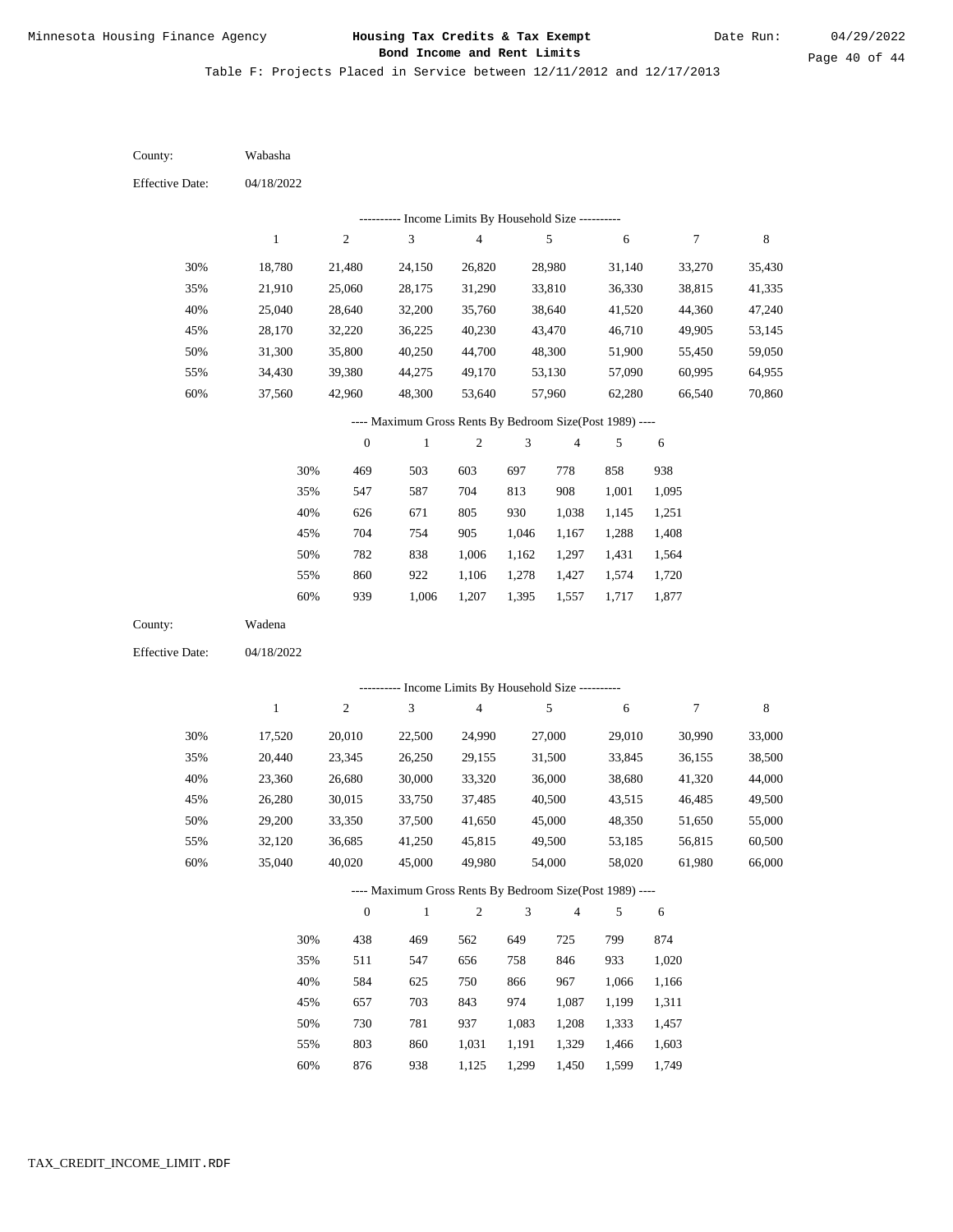Table F: Projects Placed in Service between 12/11/2012 and 12/17/2013

04/18/2022 04/18/2022 Waseca Washington 30% 35% 40% 45% 50% 55% 60% 30% 35% 40% 45% 50% 55% 60% 17,580 20,510 23,440 26,370 29,300 32,230 35,160 24,660 28,770 32,880 36,990 41,100 45,210 49,320 20,070 23,415 26,760 30,105 33,450 36,795 40,140 28,170 32,865 37,560 42,255 46,950 51,645 56,340 22,590 26,355 30,120 33,885 37,650 41,415 45,180 31,680 36,960 42,240 47,520 52,800 58,080 63,360 25,080 29,260 33,440 37,620 41,800 45,980 50,160 35,190 41,055 46,920 52,785 58,650 64,515 70,380 27,090 31,605 36,120 40,635 45,150 49,665 54,180 38,010 44,345 50,680 57,015 63,350 69,685 76,020 29,100 33,950 38,800 43,650 48,500 53,350 58,200 40,830 47,635 54,440 61,245 68,050 74,855 81,660 31,110 36,295 41,480 46,665 51,850 57,035 62,220 43,650 50,925 58,200 65,475 72,750 80,025 87,300 33,120 38,640 44,160 49,680 55,200 60,720 66,240 46,470 54,215 61,960 69,705 77,450 85,195 92,940 439 512 586 659 732 805 879 616 719 822 924 1,027 1,130 1,233 470 549 627 705 784 862 941 660 770 880 990 1,100 1,210 1,320 564 658 753 847 941 1,035 1,129 792 924 1,056 1,188 1,320 1,452 1,584 652 760 869 978 1,086 1,195 1,304 915 1,067 1,220 1,372 1,525 1,677 1,830 727 848 970 1,091 1,212 1,333 1,455 1,020 1,190 1,361 1,531 1,701 1,871 2,041 802 936 1,070 1,204 1,338 1,471 1,605 1,126 1,314 1,502 1,689 1,877 2,065 2,253 877 1,024 1,170 1,316 1,463 1,609 1,755 1,231 1,436 1,642 1,847 2,052 2,258 2,463 County: County: Effective Date: Effective Date: 1 1 2 2 3 3 4 4 5 5 6 6 7 7 8 8 0 0 1 1 2 2 3 3 4 4 5 5 6 6 ---------- Income Limits By Household Size ---------- ---------- Income Limits By Household Size ---------- ---- Maximum Gross Rents By Bedroom Size(Post 1989) ---- ---- Maximum Gross Rents By Bedroom Size(Post 1989) ---- 30% 35% 40% 45% 50% 55% 60% 30% 35% 40% 45% 50% 55% 60%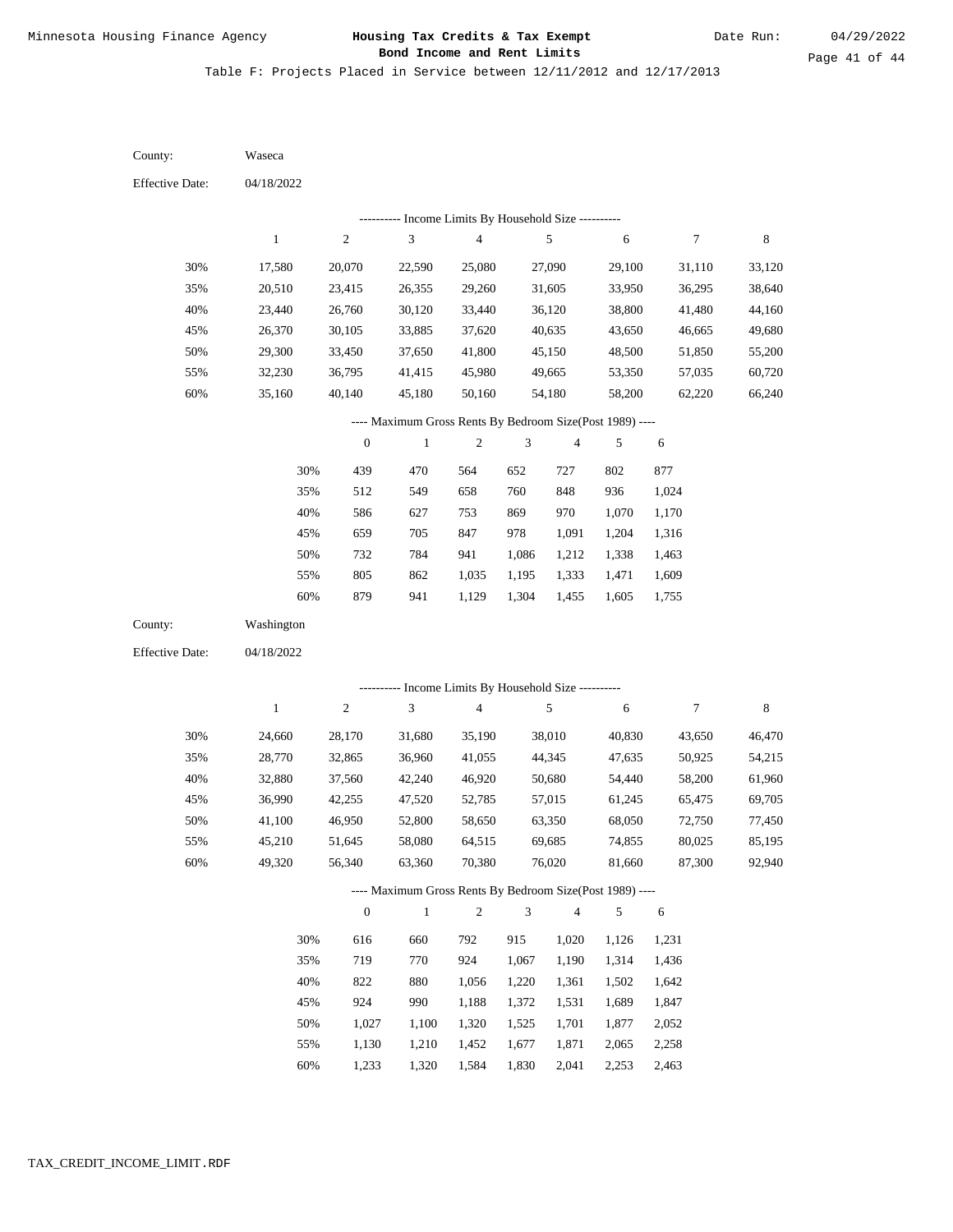Date Run:

Table F: Projects Placed in Service between 12/11/2012 and 12/17/2013

04/18/2022 04/18/2022 Watonwan Wilkin 30% 35% 40% 45% 50% 55% 60% 30% 35% 40% 45% 50% 55% 60% 17,520 20,440 23,360 26,280 29,200 32,120 35,040 17,520 20,440 23,360 26,280 29,200 32,120 35,040 20,010 23,345 26,680 30,015 33,350 36,685 40,020 20,010 23,345 26,680 30,015 33,350 36,685 40,020 22,500 26,250 30,000 33,750 37,500 41,250 45,000 22,500 26,250 30,000 33,750 37,500 41,250 45,000 24,990 29,155 33,320 37,485 41,650 45,815 49,980 24,990 29,155 33,320 37,485 41,650 45,815 49,980 27,000 31,500 36,000 40,500 45,000 49,500 54,000 27,000 31,500 36,000 40,500 45,000 49,500 54,000 29,010 33,845 38,680 43,515 48,350 53,185 58,020 29,010 33,845 38,680 43,515 48,350 53,185 58,020 30,990 36,155 41,320 46,485 51,650 56,815 61,980 30,990 36,155 41,320 46,485 51,650 56,815 61,980 33,000 38,500 44,000 49,500 55,000 60,500 66,000 33,000 38,500 44,000 49,500 55,000 60,500 66,000 438 511 584 657 730 803 876 438 511 584 657 730 803 876 469 547 625 703 781 860 938 469 547 625 703 781 860 562 656 750 843 937 1,031 1,125 562 656 750 843 937 1,031 649 758 866 974 1,083 1,191 1,299 649 758 866 974 1,083 1,191 725 846 967 1,087 1,208 1,329 1,450 725 846 967 1,087 1,208 1,329 799 933 1,066 1,199 1,333 1,466 1,599 799 933 1,066 1,199 1,333 1,466 1,599 874 1,020 1,166 1,311 1,457 1,603 1,749 874 1,020 1,166 1,311 1,457 1,603 County: County: Effective Date: Effective Date: 1 1 2 2 3 3 4 4 5 5 6 6 7 7 8 8 0 0 1 1 2 2 3 3 4 4 5 5 6 6 ---------- Income Limits By Household Size ---------- ---------- Income Limits By Household Size ---------- ---- Maximum Gross Rents By Bedroom Size(Post 1989) ---- ---- Maximum Gross Rents By Bedroom Size(Post 1989) ---- 30% 35% 40% 45% 50% 55% 60% 30% 35% 40% 45% 50% 55% 60%

938

1,125

1,299

1,450

1,749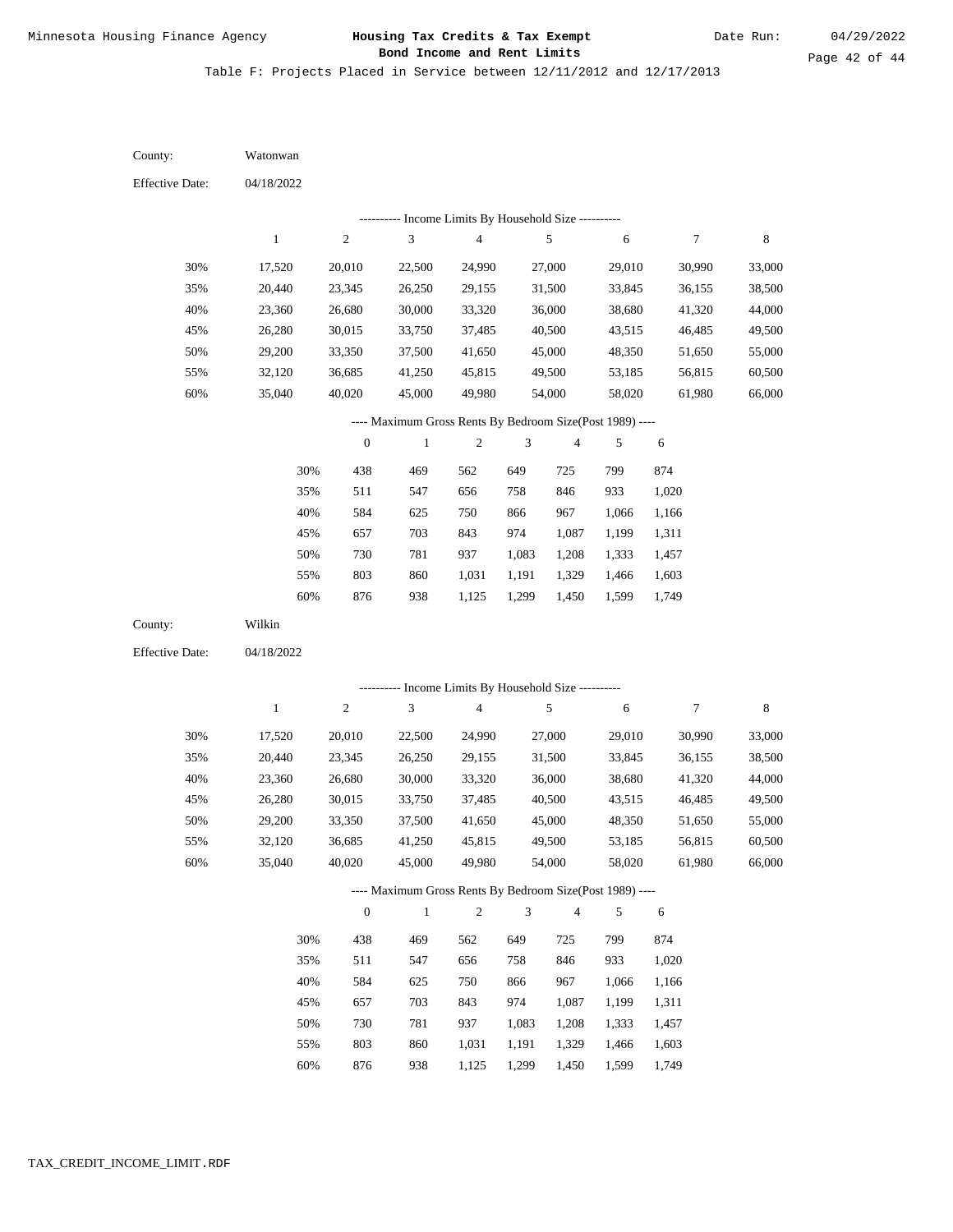Table F: Projects Placed in Service between 12/11/2012 and 12/17/2013

04/18/2022 04/18/2022 Winona Wright 30% 35% 40% 45% 50% 55% 60% 30% 35% 40% 45% 50% 55% 60% 18,360 21,420 24,480 27,540 30,600 33,660 36,720 24,660 28,770 32,880 36,990 41,100 45,210 49,320 21,000 24,500 28,000 31,500 35,000 38,500 42,000 28,170 32,865 37,560 42,255 46,950 51,645 56,340 23,610 27,545 31,480 35,415 39,350 43,285 47,220 31,680 36,960 42,240 47,520 52,800 58,080 63,360 26,220 30,590 34,960 39,330 43,700 48,070 52,440 35,190 41,055 46,920 52,785 58,650 64,515 70,380 28,320 33,040 37,760 42,480 47,200 51,920 56,640 38,010 44,345 50,680 57,015 63,350 69,685 76,020 30,420 35,490 40,560 45,630 50,700 55,770 60,840 40,830 47,635 54,440 61,245 68,050 74,855 81,660 32,520 37,940 43,360 48,780 54,200 59,620 65,040 43,650 50,925 58,200 65,475 72,750 80,025 87,300 34,620 40,390 46,160 51,930 57,700 63,470 69,240 46,470 54,215 61,960 69,705 77,450 85,195 92,940 459 535 612 688 765 841 918 616 719 822 924 1,027 1,130 1,233 492 574 656 738 820 902 984 660 770 880 990 1,100 1,210 1,320 590 688 787 885 983 1,082 1,180 792 924 1,056 1,188 1,320 1,452 1,584 681 795 909 1,022 1,136 1,249 1,363 915 1,067 1,220 1,372 1,525 1,677 1,830 760 887 1,014 1,140 1,267 1,394 1,521 1,020 1,190 1,361 1,531 1,701 1,871 2,041 839 979 1,119 1,258 1,398 1,538 1,678 1,126 1,314 1,502 1,689 1,877 2,065 2,253 917 1,070 1,223 1,376 1,529 1,682 1,835 1,231 1,436 1,642 1,847 2,052 2,258 2,463 County: County: Effective Date: Effective Date: 1 1 2 2 3 3 4 4 5 5 6 6 7 7 8 8 0 0 1 1 2 2 3 3 4 4 5 5 6 6 ---------- Income Limits By Household Size ---------- ---------- Income Limits By Household Size ---------- ---- Maximum Gross Rents By Bedroom Size(Post 1989) ---- ---- Maximum Gross Rents By Bedroom Size(Post 1989) ---- 30% 35% 40% 45% 50% 55% 60% 30% 35% 40% 45% 50% 55% 60%